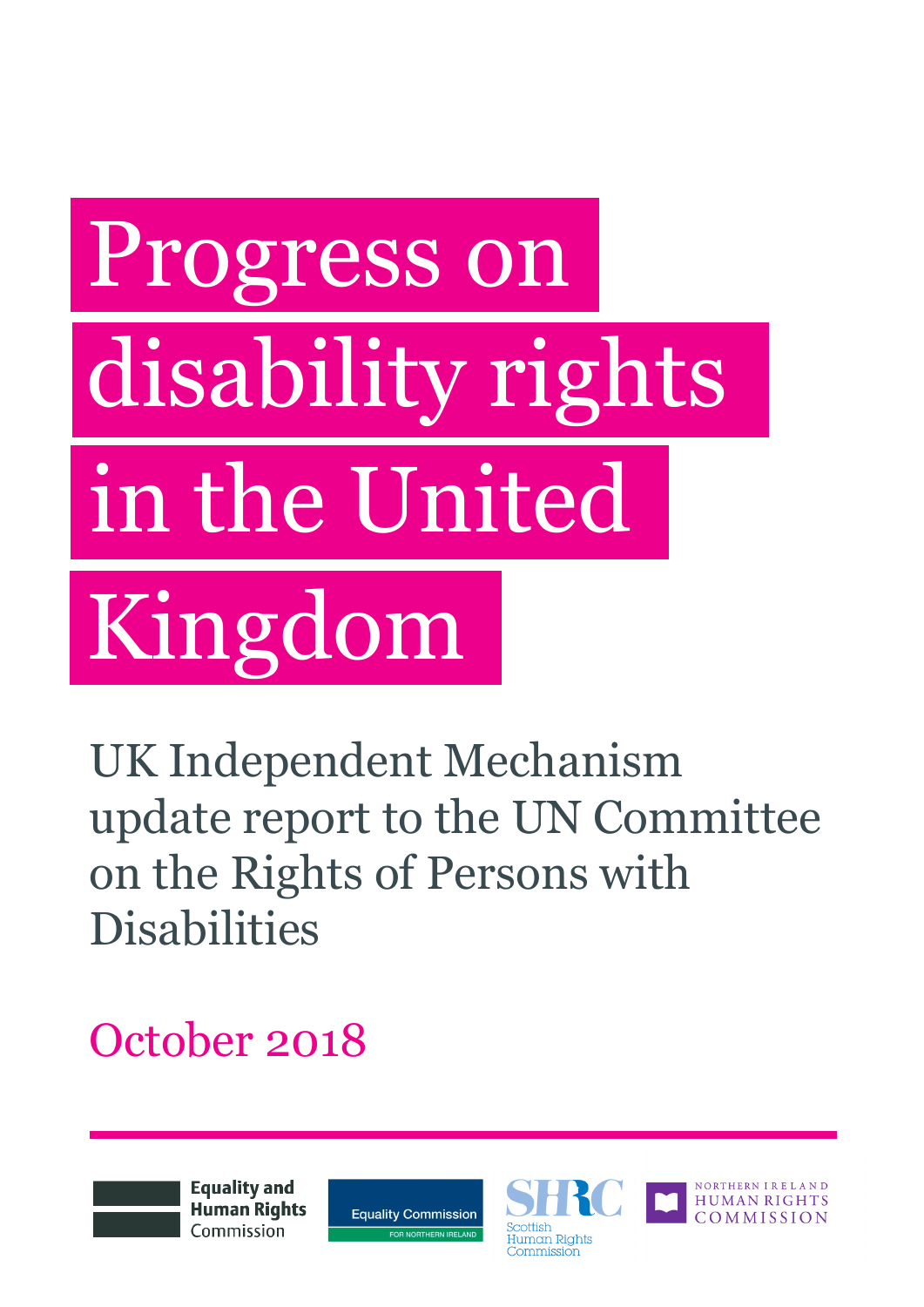# Contents

| 1. |                                                                            |  |
|----|----------------------------------------------------------------------------|--|
|    |                                                                            |  |
| 2. | The right to live independently in the community (article 19)  12          |  |
|    |                                                                            |  |
|    |                                                                            |  |
| 3. | The right to an adequate standard of living and social protection (article |  |
|    |                                                                            |  |
|    |                                                                            |  |
|    |                                                                            |  |
|    |                                                                            |  |
| 4. |                                                                            |  |
|    |                                                                            |  |
|    |                                                                            |  |
|    |                                                                            |  |
|    |                                                                            |  |
| 6. |                                                                            |  |
|    |                                                                            |  |
|    |                                                                            |  |
|    |                                                                            |  |
|    |                                                                            |  |
| 7. |                                                                            |  |
|    |                                                                            |  |
|    |                                                                            |  |
|    |                                                                            |  |
| 8. | Involving disabled people and their organisations (articles 4(3) and       |  |
|    |                                                                            |  |
|    |                                                                            |  |
|    |                                                                            |  |
|    |                                                                            |  |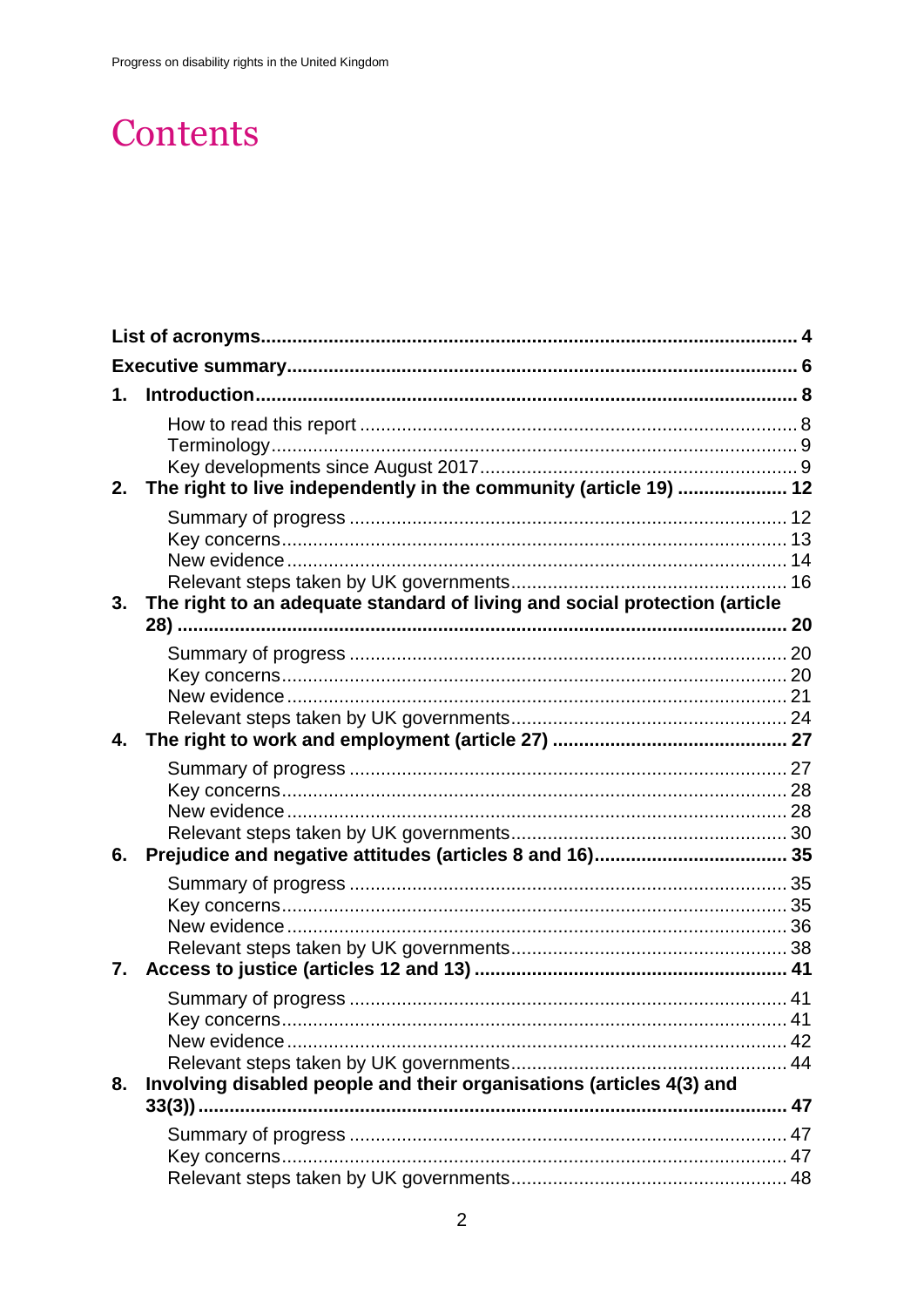| 9. | Dissemination of concluding observations and inquiry findings (article |  |
|----|------------------------------------------------------------------------|--|
|    |                                                                        |  |
|    |                                                                        |  |
|    |                                                                        |  |
|    |                                                                        |  |
|    |                                                                        |  |
|    |                                                                        |  |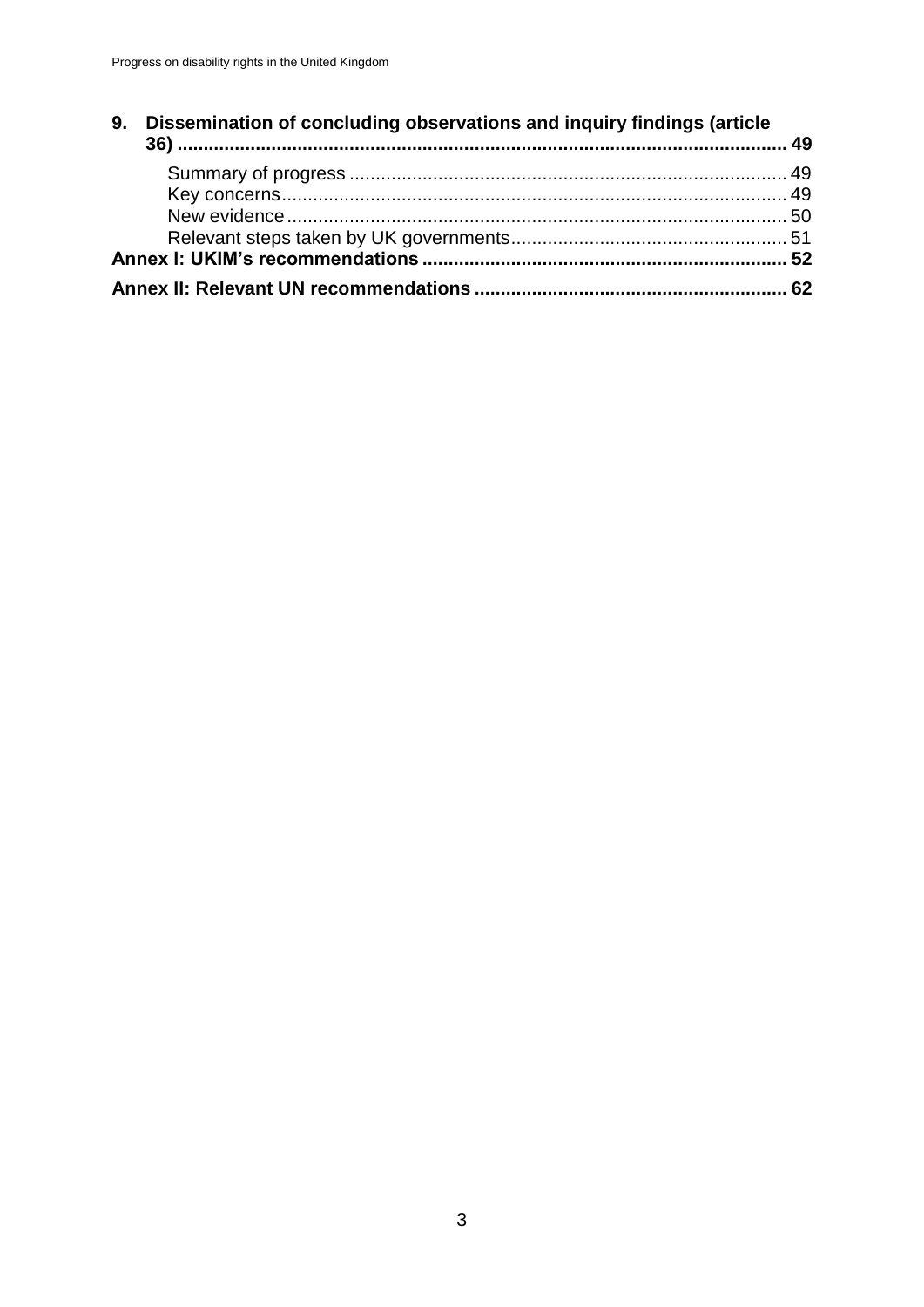# <span id="page-3-0"></span>List of acronyms

- ADASS Association of Directors of Adult Social Services
- BSA British Social Attitudes Survey
- BSL British Sign Language
- CCG Clinical Commissioning Group
- CLA Civil Legal Advice
- COPFS Crown Office and Procurator Fiscal Service (Scotland)
- CQC Care Quality Commission
- CRPD Committee UN Committee on the Rights of Persons with Disabilities
- DHSC Department of Health and Social Care
- DLA Disability Living Allowance
- DPO Disabled people's organisation
- DWP Department for Work and Pensions
- EA Equality Act
- ECHR European Convention on Human Rights
- ECNI Equality Commission for Northern Ireland
- EDP Enhanced Disability Premium
- EHRC Equality and Human Rights Commission
- EHRiC Scottish Parliament Equalities and Human Rights Committee
- ESA Employment Support Allowance
- EU European Union
- GB Great Britain
- HRA Human Rights Act 1998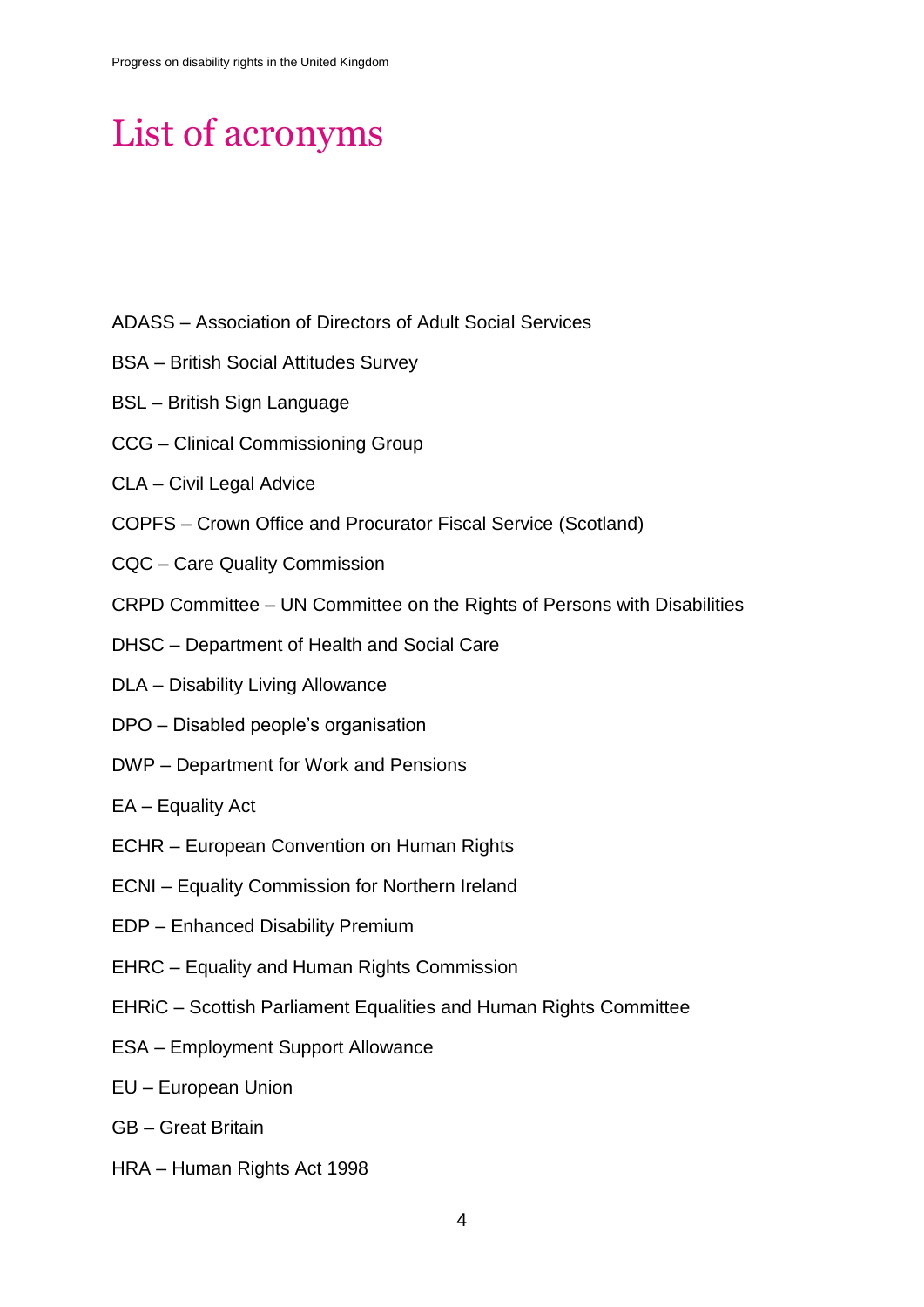- IFS Institute for Fiscal Studies
- IMNI Independent Mechanism for Northern Ireland (consists of ECNI and NIHRC)
- JRF Joseph Rowntree Foundation
- LASPO Legal Aid, Sentencing and Punishment of Offenders Act 2012
- LGA Local Government Association
- MHA Mental Health Act 1983
- NHRI National Human Rights Institution
- NHS National Health Service
- NI Northern Ireland
- NIHRC Northern Ireland Human Rights Commission
- ODI Office for Disability Issues
- ONS Office for National Statistics
- PIP Personal Independence Payment
- PSED Public Sector Equality Duty
- SDGs Sustainable Development Goals
- SDP Severe Disability Premium
- SHRC Scottish Human Rights Commission
- TUC Trades Union Congress

UC – Universal Credit

UK – United Kingdom

UKIM – United Kingdom Independent Mechanism (consists of the ECNI, EHRC, NIHRC and SHRC)

UN – United Nations

- UN CRPD UN Convention on the Rights of Persons with Disabilities
- WCA Work Capability Assessment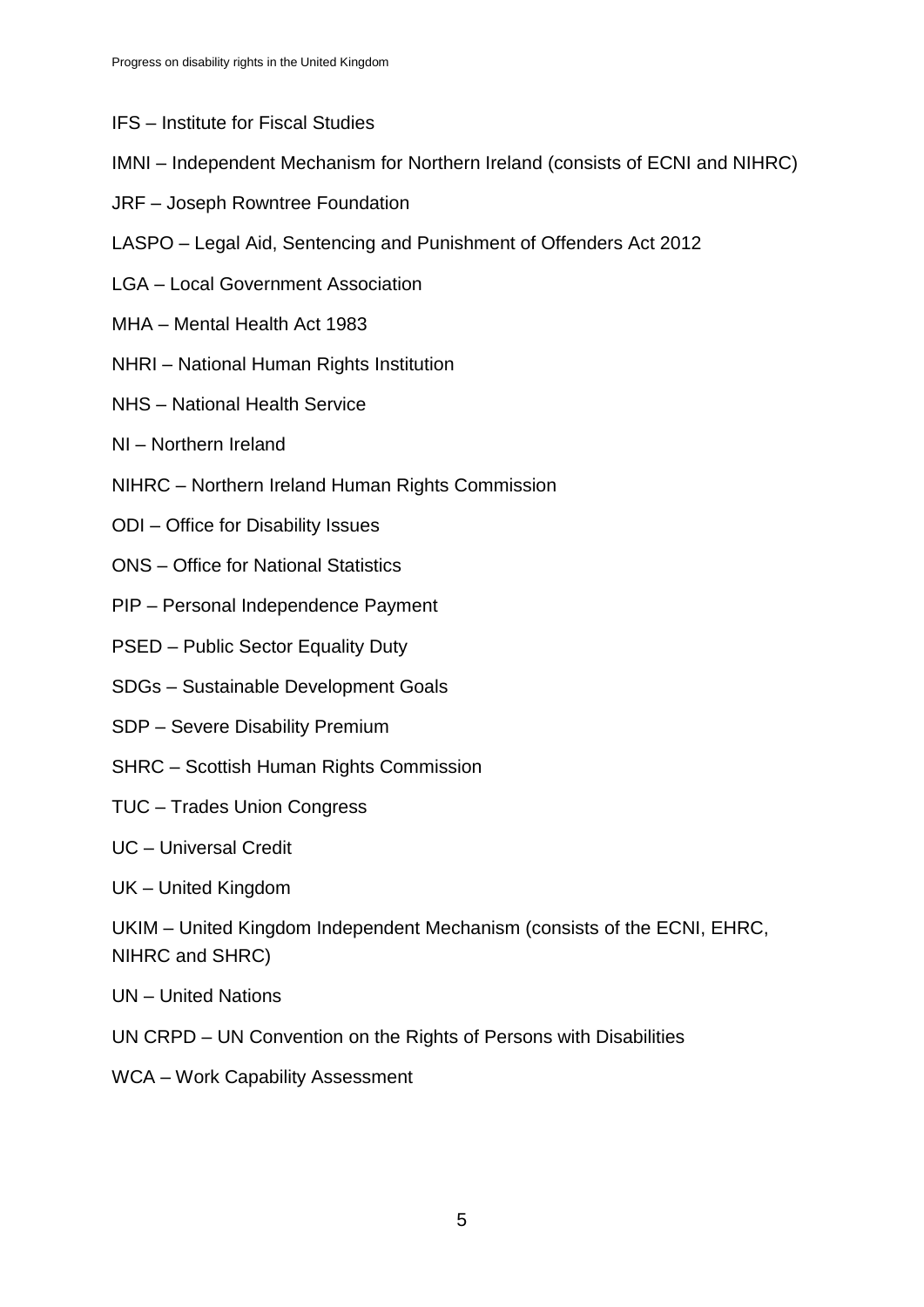# <span id="page-5-0"></span>Executive summary

In August 2017, the UN Committee on the Rights of Persons with Disabilities (CRPD Committee) examined the extent to which the UK and devolved governments are in compliance with the Convention on the Rights of Persons with Disabilities (UN CRPD). The CRPD Committee's main concerns and recommendations to the UK governments are set out in its 'concluding observations'.<sup>1</sup> The CRPD Committee requested information from the UK one year on from the examination of the steps taken to implement its recommendations on: independent living; work and employment; and an adequate standard of living and social protection; as well as some related issues covered in the report on the CRPD Committee's 2016 inquiry.<sup>2</sup>

This report provides the independent view of the UK Independent Mechanism (UKIM) on the steps taken by the UK governments to implement these recommendations since August 2017.

One year on from the CRPD Committee's examination of the UK's record on the rights of disabled people, some progress has been made, such as the:

- independent review of the Mental Health Act 1983
- increase in the number of disabled people in employment and slight decrease of the disability employment gap; and government initiatives to further improve disabled people's access to employment across the UK
- significant increase of the Access to Work payment cap
- proposals to introduce targets for the number of disabled people employed in the public sector in Scotland
- outworking of the time-limited welfare reform mitigations strategy in Northern Ireland
- Welsh Government's Supporting People programme, and

1

<sup>1</sup> CRPD Committee (2017), ['Concluding observations on the initial report of the United Kingdom of](http://tbinternet.ohchr.org/_layouts/treatybodyexternal/Download.aspx?symbolno=CRPD/C/GBR/CO/1&Lang=En)  [Great Britain and Northern Ireland',](http://tbinternet.ohchr.org/_layouts/treatybodyexternal/Download.aspx?symbolno=CRPD/C/GBR/CO/1&Lang=En) CRPD/C/GBR/CO/1 [accessed: 16 July 2018].  $2$  CRPD Committee (2017), 'Inquiry concerning the United Kingdom of Great Britain and Northern [Ireland carried out by the Committee under article 6 of the Optional Protocol to the Convention';](https://tbinternet.ohchr.org/_layouts/treatybodyexternal/Download.aspx?symbolno=CRPD%2fC%2f15%2f4&Lang=en) UK Government (2017), ['Observations by the United Kingdom of Great Britain and Northern Ireland on](https://tbinternet.ohchr.org/_layouts/treatybodyexternal/Download.aspx?symbolno=CRPD%2fC%2f17%2fR.3&Lang=en)  [the report of the Committee on its inquiry carried out under article 6 of the Optional Protocol'](https://tbinternet.ohchr.org/_layouts/treatybodyexternal/Download.aspx?symbolno=CRPD%2fC%2f17%2fR.3&Lang=en) [both accessed: 6 August 2018].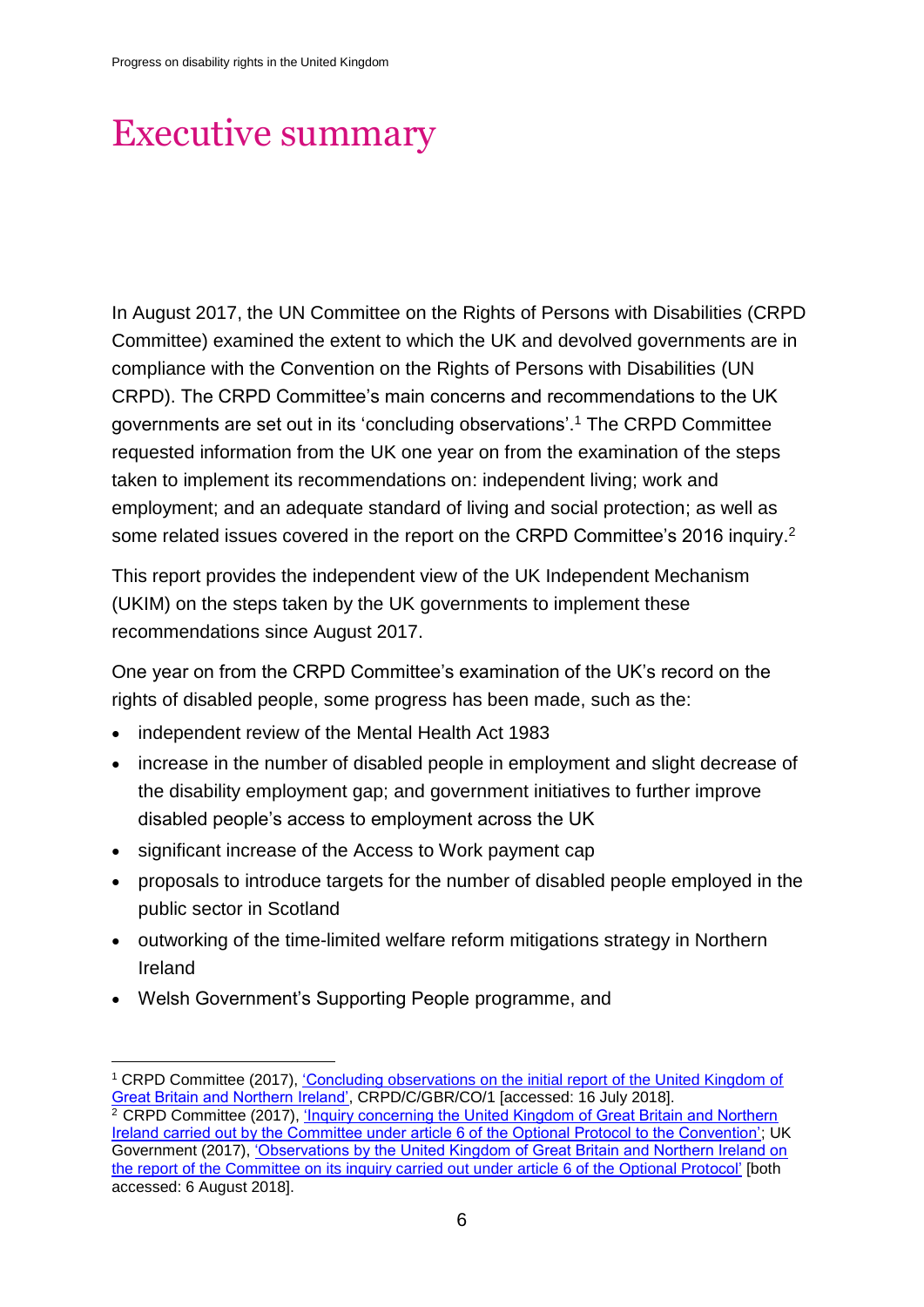proposedmeasures to tackle online hate speech, harassment and abuse in the UK.

However, the UK has taken only limited steps to address the concerns and recommendations of the CRPD Committee. UKIM is disappointed that the UK governments have not seized on this important opportunity to reflect on and progress disability rights. We are concerned by the lack of a prompt response to the CRPD Committee's recommendations. In particular, 12 months on, there is no comprehensive UK-wide strategy demonstrating how the UK will implement the CRPD Committee's recommendations. There has also been continued reluctance from the UK Government to accept the conclusions of the CRPD Committee's inquiry report on the impact of the UK Government's policies on the rights of disabled people.

We welcome the announcement in May 2018 that the UK Government is establishing a new Inter-Ministerial Group on Disability and Society. This is a positive step, which could tackle the current lack of leadership and momentum. However, the published terms of reference for the inter-ministerial group do not refer to the CRPD or the CRPD Committee's recommendations and do not specifically provide for the effective participation and involvement of disabled people's organisations or disabled people; and also it is not clear if, and to what extent, devolved administrations are involved in the group. 3

In the meantime, the picture emerging from the most recent evidence about disabled people's lives remains deeply concerning. Disabled people across the UK continue to face serious regression of many of their rights, as presented in this report. Social protections have been reduced and disabled people and their families continue to be some of the hardest hit. More and more disabled people are finding it difficult to live independently and be included, and participate, in their communities on an equal basis.

There are fears that the significant uncertainty in relation to Brexit will lead to a further deterioration of disabled people's rights. The lack of a devolved government in Northern Ireland is also a specific concern to that jurisdiction, because it is significantly inhibiting the relevant departments from taking the required steps.

Without a clear and coordinated plan for how the UK and devolved governments will address the UN recommendations systematically, the limited steps taken so far are unlikely to be enough to address the concerns raised by the CRPD Committee.

<sup>1</sup> <sup>3</sup> Office for Disability Issues (2018). [The Inter-Ministerial Group on Disability and Society.](https://www.gov.uk/government/organisations/office-for-disability-issues/about#the-) Available onlin [accessed: 15 August 2018].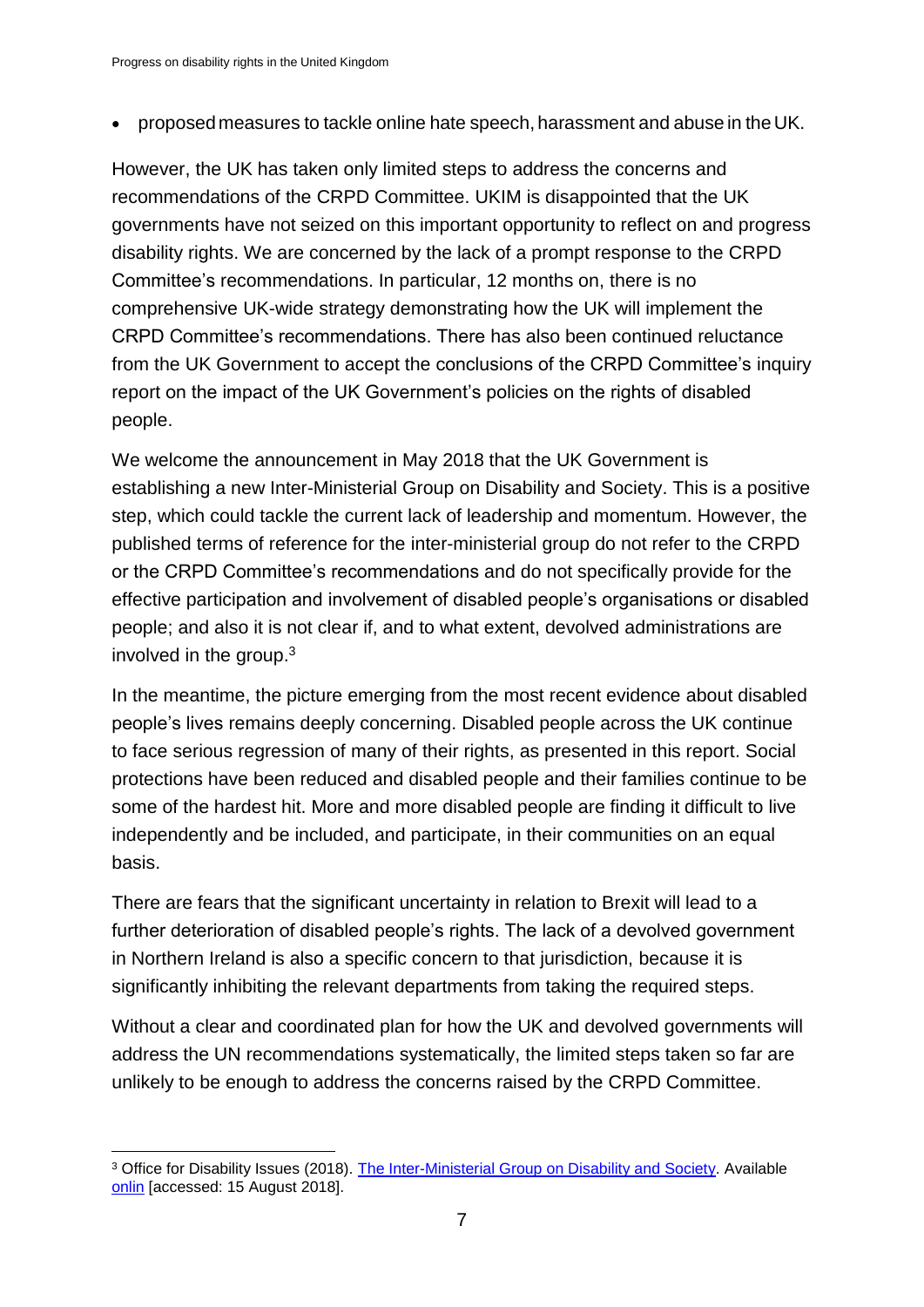# <span id="page-7-0"></span>1. Introduction

This submission has been produced by the United Kingdom Independent Mechanism (UKIM). The UK Government designated the Equality and Human Rights Commission (EHRC), the Equality Commission for Northern Ireland (ECNI), the Northern Ireland Human Rights Commission (NIHRC) and the Scottish Human Rights Commission (SHRC) as UKIM under article 33 of the Convention on the Rights of Persons with Disabilities (CRPD).

# <span id="page-7-1"></span>**How to read this report**

This submission provides information about the measures taken by the UK governments to implement the CRPD Committee's recommendations, included in its concluding observations (August 2017)<sup>4</sup> and its inquiry report (October 2016)<sup>5</sup>, on the following issues:

- living independently and being included in the community (chapter 2)
- adequate standard of living and social protection (chapter 3)
- work and employment (chapter 4)
- prejudice and negative attitudes (chapter 5)
- access to justice (chapter 6)
- involving disabled people and their organisations (chapter 7), and
- dissemination of the concluding observations (chapter 8).

The information provided has been arranged thematically to provide an update on progress in the last 12 months. In each chapter, we set out a brief summary of progress, outline UKIM's key concerns in relation to the specific recommendation(s), present new evidence and outline any relevant steps taken by the UK governments.

At the end of this report, we reiterate UKIM's recommendations made to the CRPD Committee during the examination process in August 2017. Where necessary, these

<sup>4</sup> CRPD Committee (2017), see note 1.

<sup>5</sup> CRPD Committee (2017), see note 2.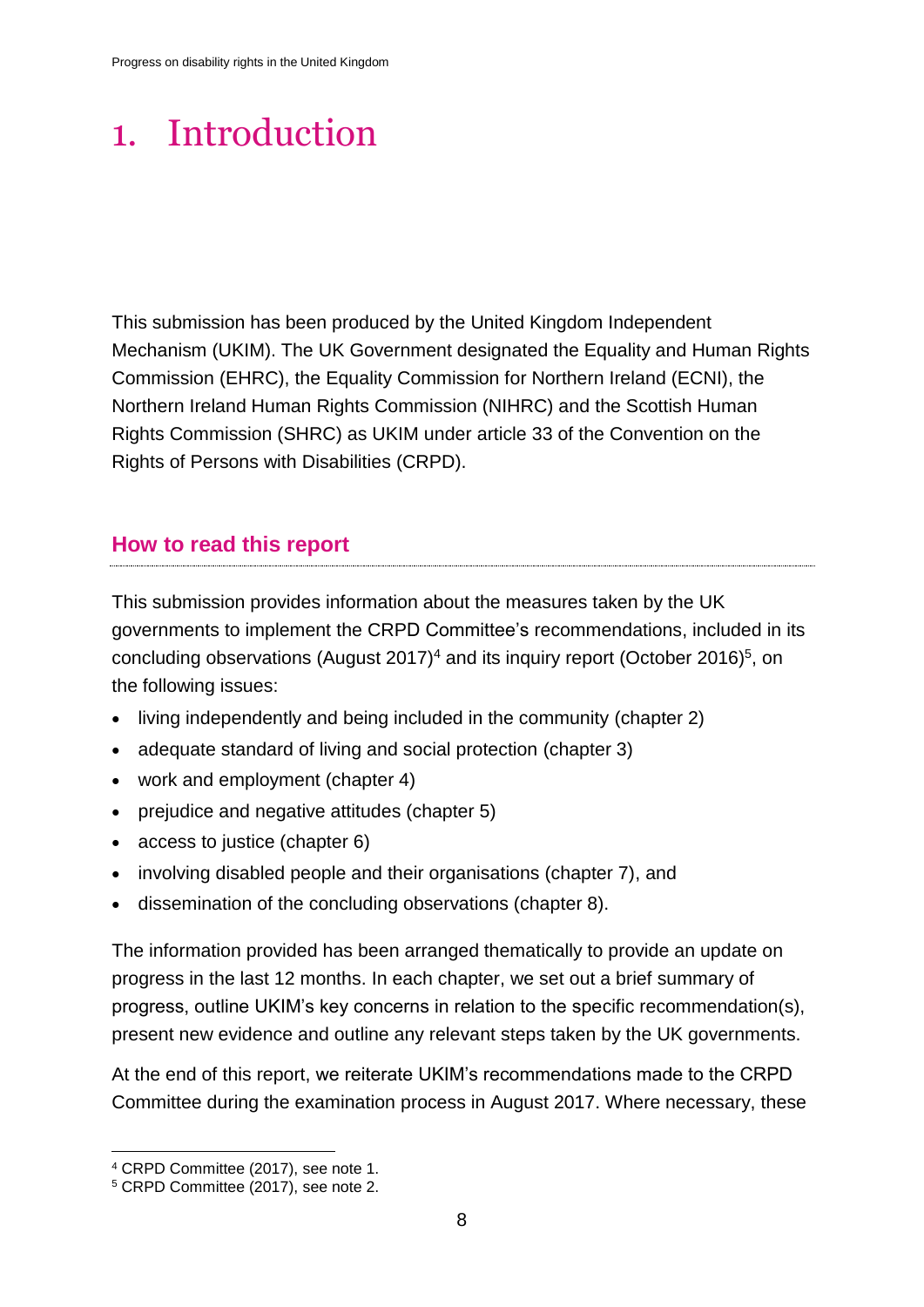recommendations have been updated to reflect changes in the policy context and the emergence of new evidence. For convenience, they are set out in annex I, with updates highlighted.

Each section of the report refers to the CRPD Committee's relevant recommendations – either from the 2017 concluding observations and/or from the 2016 inquiry report. The full set of the Committee's recommendations is provided in annex II.

# <span id="page-8-0"></span>**Terminology**

In this report, we use the term 'disabled people' rather than 'persons with disabilities'. The term 'disabled people' is recognised by the disability rights movement in the UK to align with the social and human rights model of disability, as it is considered to acknowledge the fact that people with an impairment are disabled by barriers in the environment and society.

# <span id="page-8-1"></span>**Key developments since August 2017**

There has been little progress in the 12 months since the CRPD Committee's examination of disabled people's rights in the UK. UKIM has found an overall lack of momentum and leadership from the UK governments to promptly address the UN recommendations.

Meanwhile, disabled people across the UK continue to face serious regression of their rights to an adequate standard of living and social protection, and to live independently and be included in the community. UKIM reiterates its view that the grave and systematic violations identified by the CRPD Committee need to be addressed and that the overall approach of the UK Government towards social security protection requires an overhaul, guided by human rights standards and principles, to ensure disabled people's rights are respected, protected and fulfilled.<sup>6</sup>

Key developments include:

 The UK Government established an Inter-Ministerial Group on Disability and Society in 2018. However, the published terms of reference for the interministerial group do not refer to the CRPD or the CRPD Committee's

<sup>&</sup>lt;sup>6</sup> See also UKIM (2018), 'Overview of key concerns about social security reforms and protecting [disability rights in the United Kingdom'](https://www.equalityhumanrights.com/sites/default/files/crpd-overview-of-our-concerns-lack-of-government-progress-june-2018.pdf) [accessed: 16 July 2018].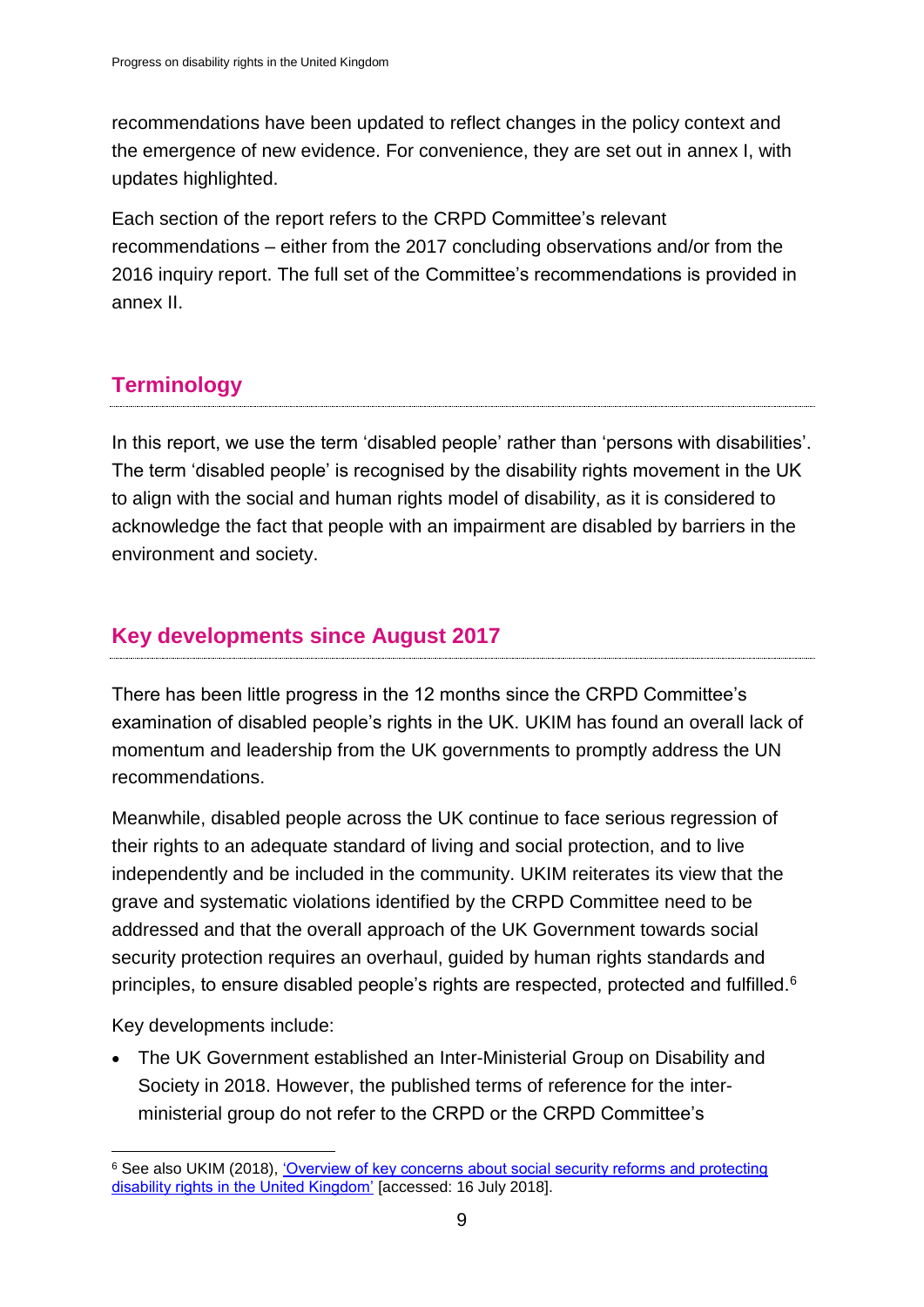recommendations and do not specifically provide for the effective participation and involvement of disabled people's organisations or disabled people, and it is not clear if, and to what extent, devolved administrations are involved in the group.<sup>7</sup>

- In July 2018, the Secretary of State for International Development hosted the Global Disability Summit, with representatives from disabled people's organisations, civil society, governments, and the private sector. The UK Government presented its new Charter for Change, which sets out 10 commitments to achieve full inclusion of disabled people. <sup>8</sup> Although the UK Government has repeatedly reiterated its commitment to making the CRPD a reality for all disabled people in the UK, and has claimed to be a global leader in disability rights,<sup>9</sup> it has not incorporated CRPD rights into domestic law,<sup>10</sup> or taken steps to implement disabled people's rights systematically across the UK.
- Following the European Union (EU) referendum in June 2016, there continues to be significant uncertainty regarding the future applicability of existing human rights protections in the UK that derive from EU law. The EU Charter of Fundamental Rights was excluded from the European Union (Withdrawal) Act 2018, meaning that from 'exit day' it will no longer apply in domestic law. As a result, domestic protections are more vulnerable to repeal. The Charter goes further than the non-discrimination provisions in the Equality Act 2010 or the European Convention on Human Rights (ECHR). Article 26 of the Charter, in particular, is a useful interpretive tool to support disabled people's right to independence and integration and participation in the community.
- The European Union (Withdrawal) Act 2018 also leaves human rights protections at risk of being changed through the use of wide-ranging delegated powers. This means that changes to fundamental rights currently protected by EU law can be made by ministers through secondary legislation without being subject to full parliamentary scrutiny.
- The EU is itself a party to the CRPD. Under EU law, international treaties to which the EU is party have a different status than they do under UK law. For example, EU law (unlike UK law) must be interpreted consistently with the CRPD. To ensure there is no regression, and that disabled people in the UK benefit from future progress driven by the CRPD, the UK Government should ensure these

<sup>8</sup> UK Government (2018), ['Global Disability Summit –](https://www.gov.uk/government/publications/global-disability-summit-charter-for-change) Charter for Change' [accessed: 3 August 2018].

<sup>1</sup> <sup>7</sup> Office for Disability Issues (2018), ['The Inter-Ministerial Group on Disability and Society'](https://www.gov.uk/government/organisations/office-for-disability-issues/about#the-) [accessed: 15 August 2018].

<sup>&</sup>lt;sup>9</sup> UK Parliament (November 2017), <u>'UN Committee on the Rights of Persons with Disabilities',</u> House of Commons Hansard, volume 631 [accessed: 28 August 2018].

<sup>10</sup> UK Parliament (2018), ['UN Convention on the Rights of Persons with Disabilities: Written question](https://www.parliament.uk/business/publications/written-questions-answers-statements/written-question/Lords/2018-07-17/HL9621)  – [HL9621'](https://www.parliament.uk/business/publications/written-questions-answers-statements/written-question/Lords/2018-07-17/HL9621) [accessed: 3 August 2018].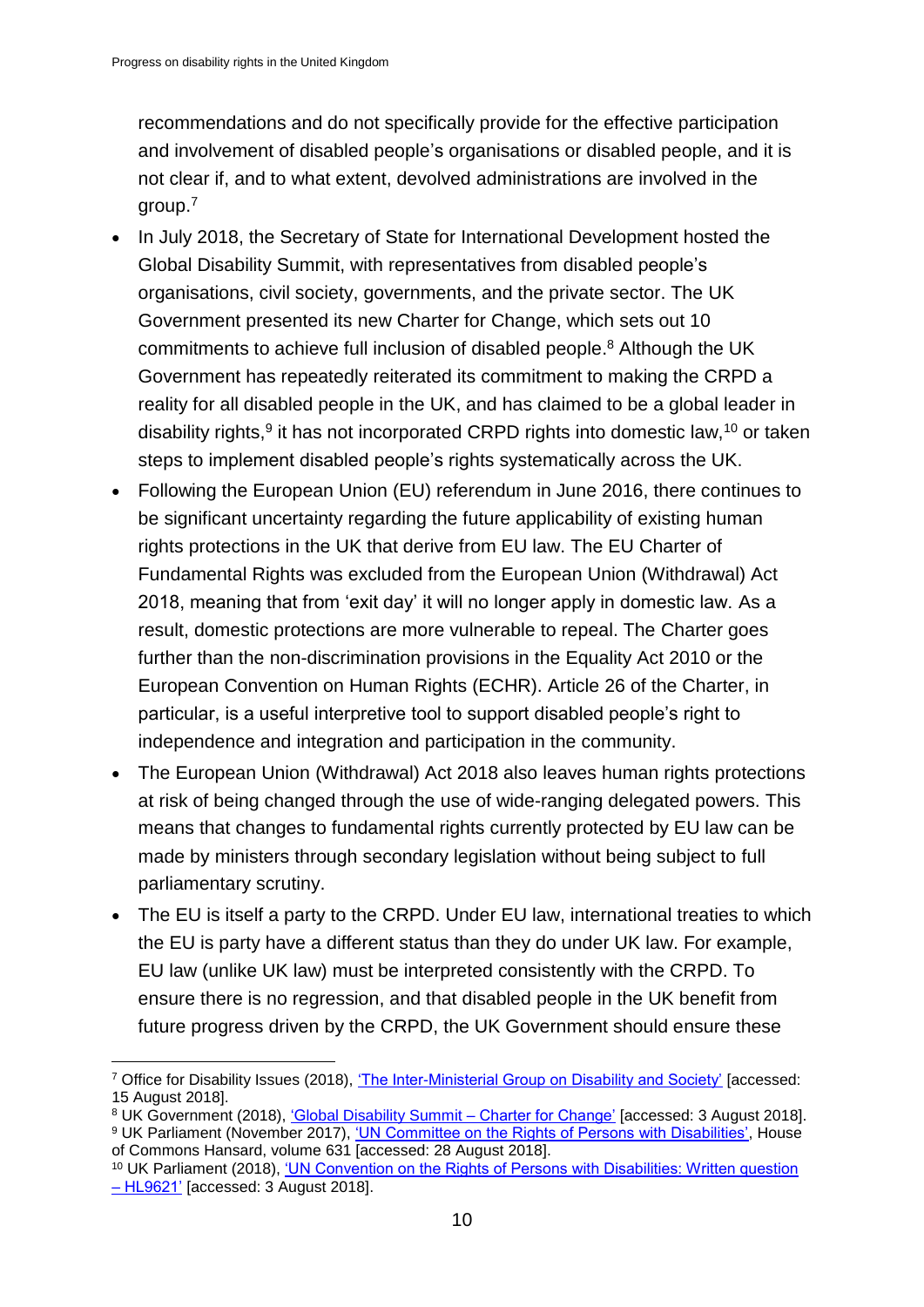protections are incorporated into UK law, for example by giving enhanced status to the CRPD.

- The uncertainty in Northern Ireland caused by the collapse of the devolved government (Northern Ireland Assembly and Northern Ireland Executive) continues. Consequently, there has been no formal response to the CRPD Committee's concluding observations falling within devolved competence. In the absence of ministers to provide approval, the relevant devolved departments have reported difficulties in obtaining the authority and resources to action the steps required to implement the CRPD Committee's recommendations.
- The Scottish Government has also made no formal response to the CRPD Committee's concluding observations falling within its devolved competence. However, the Scottish Government has set up an expert advisory group to make recommendations on 'how Scotland can continue to lead by example in human rights, including economic, social, cultural and environmental rights'. The group will make recommendations to the First Minister before the end of December 2018. 11

1

<sup>11</sup> Scottish Government (2018), ['First Minister's Advisory Group on Human Rights Leadership: terms](http://humanrightsleadership.scot/)  [of reference'](http://humanrightsleadership.scot/) [accessed: 7 August 2018].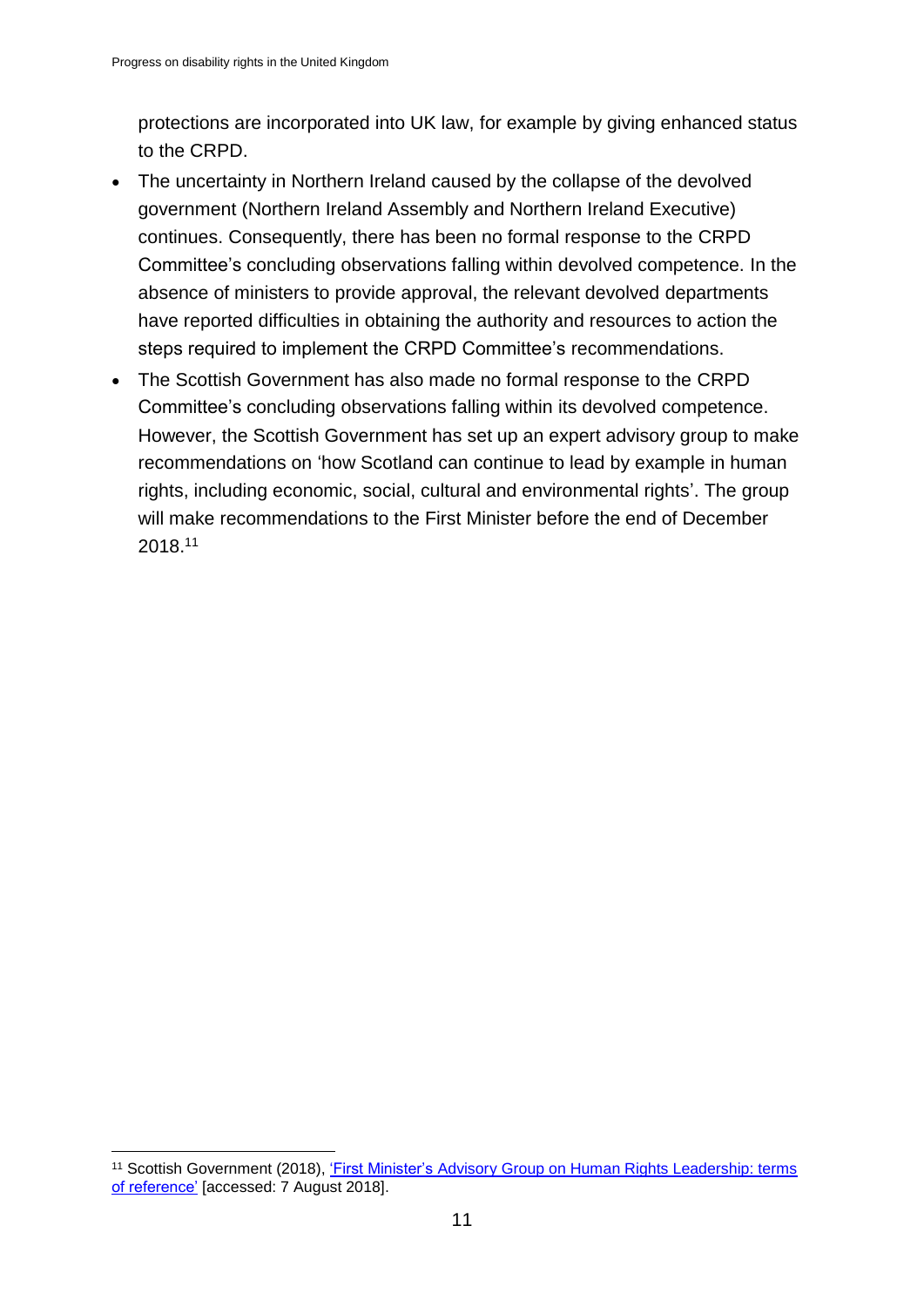# <span id="page-11-0"></span>2. The right to live independently in the community (article 19)

#### **CRPD Committee concluding observations 2017, paragraph 45:**

'The Committee recommends that the State party … : recognize the right to living independently and being included in the community as a subjective right, recognize the enforceability of all its elements, and adopt rights-based policies, regulations and guidelines to ensure implementation; conduct periodic assessments in close consultation with organizations of persons with disabilities to address and prevent the negative effects of policy reforms through sufficiently funded and appropriate strategies in the area of social support and living independently; … [and] allocate sufficient resources to ensure that support services are available, accessible, affordable, acceptable, adaptable and are sensitive to different living conditions for all persons with disabilities in urban and rural areas.'

# <span id="page-11-1"></span>**Summary of progress**

There has been limited progress on the UK governments' implementation of the CRPD Committee's recommendations concerning disabled people's right to live independently in the community. Appropriate social care packages and accessible housing are two of the cornerstones of independent living. There have been some promising developments in Scotland and Wales in relation to certain funding streams to support independent living. However, as set out below, there is also evidence that social care, particularly adult social care, is at crisis point across the UK and there is a chronic shortage of accessible homes.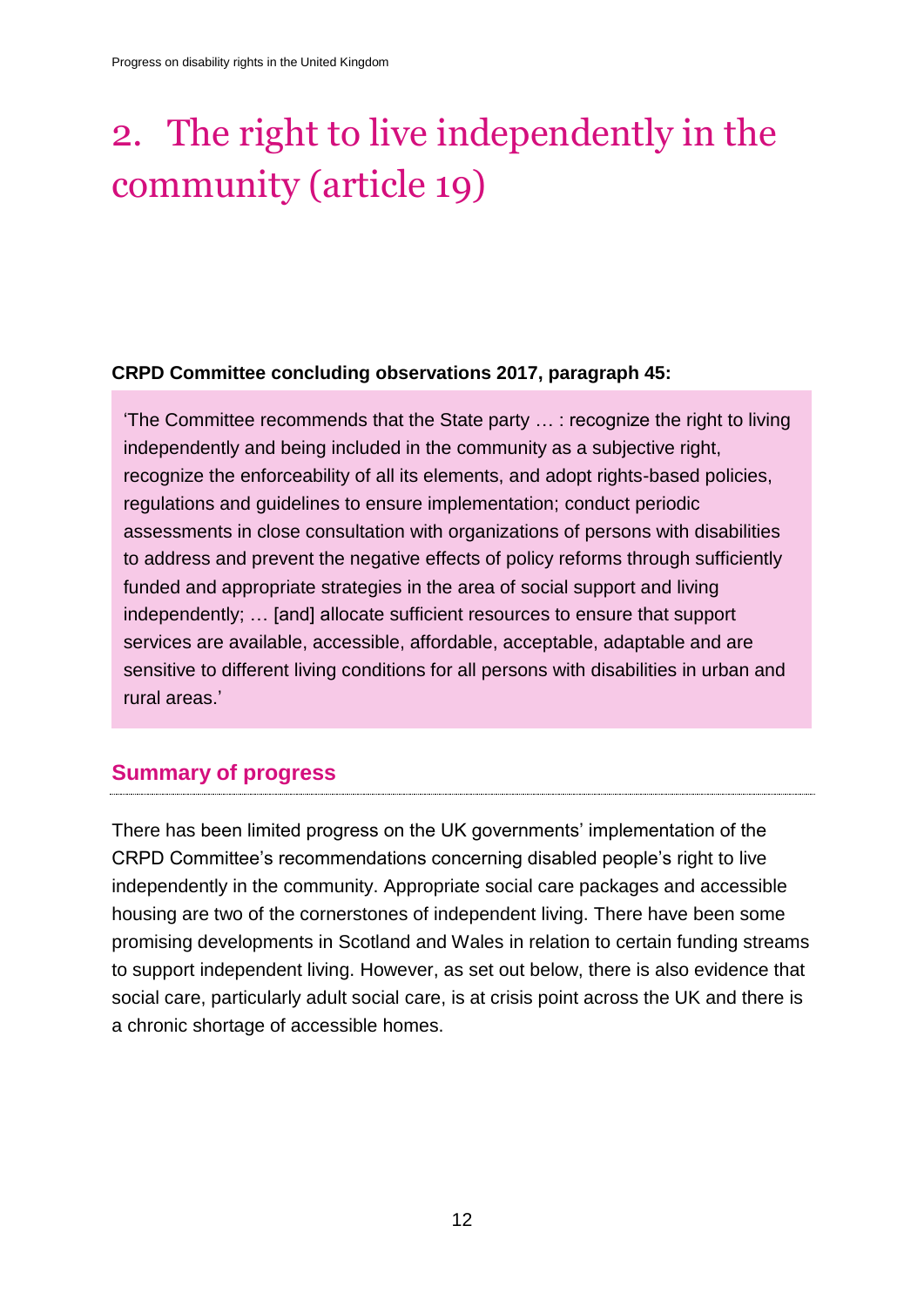# <span id="page-12-0"></span>**Key concerns**

#### **UK**

The right to live independently in the community is not recognised as a statutory right in the UK and there do not appear to be any plans to change this.

The increasing demand, along with reduced funding, for social care, particularly adult social care, may be leading to a regression in disabled people's article 19 rights to live independently in the community. <sup>12</sup> The shortage of accessible and adaptable homes, and long delays in making existing homes accessible, also has a detrimental effect on the right to live independently.<sup>13</sup>

#### **England**

The EHRC is concerned that, in England, the closure of the Independent Living Fund and the devolution of this function to local authorities, without ring-fencing finance for this purpose, has resulted in a postcode lottery for support.<sup>14</sup>

#### **Wales**

1

The EHRC is concerned that disabled people's right to independent living may be harmed by the Welsh Government's decision to potentially merge the Supporting People programme with other budget lines from 2020.<sup>15</sup>

Concerns have been raised that disabled people's rights have been negatively affected when equivalent funding programmes elsewhere in the UK have been lost.

#### **Northern Ireland**

The Mental Capacity Act (Northern Ireland) 2016, while enacted, continues to have no clear timeframe for its commencement.

<sup>12</sup> UK Independent Mechanism (July 2017), ['Disability rights in the UK: updated submission to the UN](https://www.equalityhumanrights.com/en/publication-download/disability-rights-uk-updated-submission-un-committee-rights-persons)  [Committee on the Rights of Persons with Disabilities',](https://www.equalityhumanrights.com/en/publication-download/disability-rights-uk-updated-submission-un-committee-rights-persons) p. 7 [accessed: 6 July 2018].

 $\frac{1}{13}$  Equality and Human Rights Commission (2018), 'Housing and disabled people: Britain's hidden [crisis'](https://www.equalityhumanrights.com/en/housing-and-disabled-people-britain%E2%80%99s-hidden-crisis) [accessed: 6 July 2018].

<sup>14</sup> UKIM (July 2017), p. 52, see note 12.

<sup>&</sup>lt;sup>15</sup> Welsh Government (July 2018), ['Supporting People programme'](https://gov.wales/topics/housing-and-regeneration/services-and-support/supporting-people/?lang=en) [accessed: 27 August 2018].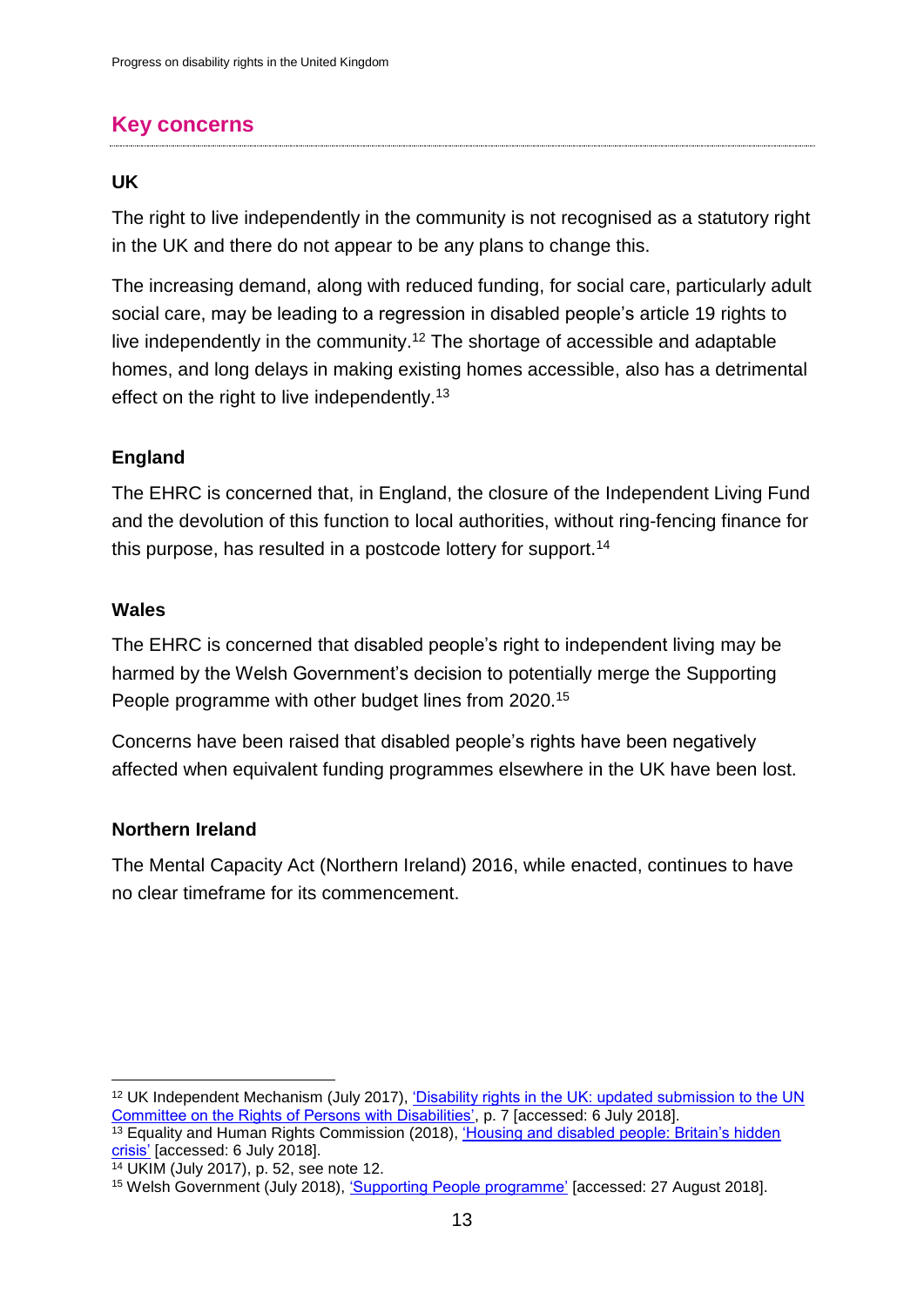In Northern Ireland, the Independent Living Fund is administered by the Independent Living Fund Scotland, but restricted to existing users leading to its eventual de facto closure, and with no clear indication of future arrangements.<sup>16</sup>

# **Scotland**

Despite positive policy intentions, significant questions remain regarding the implementation of Self-directed Support and access to adult social care. 17

# <span id="page-13-0"></span>**New evidence**

# **Great Britain**

The EHRC's inquiry into housing for disabled people across Great Britain (GB), published in May 2018, found that disabled people face a shortage of accessible and adaptable homes and long delays in making existing homes accessible. <sup>18</sup> Disabled people are not getting the support they need to live independently as the provision of advice, support and advocacy is patchy, and people report that they have nowhere to turn when their housing is unsuitable. The EHRC's survey of local authorities found that just over a quarter (28%) of local authorities in GB set a percentage target for accessible housing.<sup>19</sup>

- $\bullet$  In England, only 7% of homes offer minimal accessibility features.<sup>20</sup>
- In Scotland, 55% of councils said a lack of funding for adaptations was a challenge, and only 24% said the data they hold about disabled people's housing requirements were 'good' or 'very good'.
- In Wales, only 5% of local authorities have a target in place for accessible housing, and only 15% said that disabled people's housing needs are subject to specific discussion or scrutiny when conducting a local housing market assessment.

<sup>16</sup> UKIM (February 2017), ['Disability rights in the UK: submission to inform the CRPD List of Issues on](https://www.equalityhumanrights.com/sites/default/files/united_kingdom_main_submission_to_crpd_uk_loi_-_ukim13march.pdf)  [the UK',](https://www.equalityhumanrights.com/sites/default/files/united_kingdom_main_submission_to_crpd_uk_loi_-_ukim13march.pdf) pp. 26–7 [accessed: 27 August 2018].

<sup>17</sup> UKIM (July 2017), p. 55, see note 12.

<sup>18</sup> EHRC (2018), see note 13; EHRC (2018), ['Consultation response: Integrated Communities](https://www.equalityhumanrights.com/sites/default/files/consultation-response-integrated-communities-strategy-june-2018.pdf)  [Strategy green paper'](https://www.equalityhumanrights.com/sites/default/files/consultation-response-integrated-communities-strategy-june-2018.pdf) [accessed: 6 July 2018].

<sup>&</sup>lt;sup>19</sup> EHRC (2018), ['Housing and disabled people: the role of local authorities'](https://www.equalityhumanrights.com/sites/default/files/research-report-115-housing-and-disabled-people-the-role-of-local-authorities.pdf) [accessed: 12 September 2018].

<sup>20</sup> EHRC (2018), see note 13.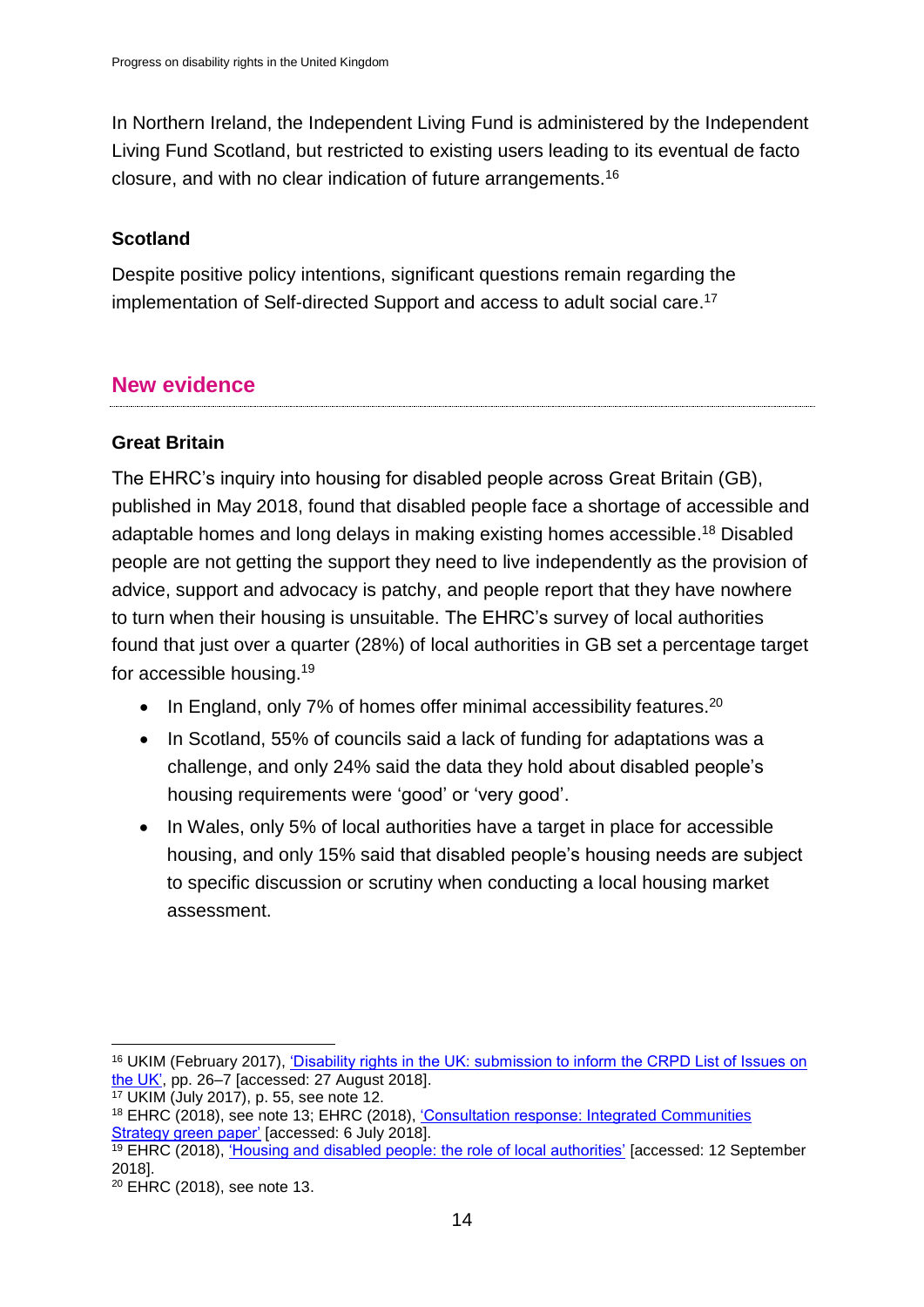# **England**

Spending for adult social care in England was budgeted to be 3% lower in 2017/18 than in 2009/10. $21$  As the population has grown over this period, this is equivalent to 9% lower per person, according to the Association of Directors of Adult Social Services (ADASS). This means 'fewer older and disabled people with more complex care and support needs getting less long-term care'. 22

In March 2018, the EHRC started legal action against 13 clinical commissioning groups<sup>23</sup> because their NHS Continuing Healthcare policies restricted funding and failed to account for individual circumstances. This may force disabled people into residential care when their preference is to remain at home.<sup>24 25</sup>

Research by the Care Quality Commission (CQC) found that nearly two-thirds of placements in residential-based mental health rehabilitation services are 'out of area', and very lengthy.<sup>26</sup> This means that individuals are usually placed far away both from home and from the local support services that should care for them once they have been discharged.<sup>27</sup> The CQC has also reported that some patients who are subject to the Mental Health Act (MHA) 1983 continue to experience care that does not fully protect their rights or ensure their wellbeing. For example, there have been no improvements in involving patients in developing their care plans, and in making sure their views are considered in care decisions.<sup>28</sup>

#### **Northern Ireland**

There is an absence of information on the extent to which disabled people with substantive needs, who are not existing Independent Living Fund users, are having

<sup>&</sup>lt;u>.</u> <sup>21</sup> Association of Directors of Adult Social Services (2018), ['ADASS budget survey 2018'](https://www.adass.org.uk/adass-budget-survey-2018) [accessed: 6 July 2018]; Institute for Fiscal Studies (2018), ['Changes in councils' adult social care and overall](https://www.ifs.org.uk/publications/13066)  [service spending in England, 2009–10 to 2017–18';](https://www.ifs.org.uk/publications/13066) Institute for Fiscal Studies (2018), ['Adult social](https://www.ifs.org.uk/publications/12857)  [care funding: a local or national responsibility?'](https://www.ifs.org.uk/publications/12857) [both accessed: 6 July 2018].

<sup>22</sup> ADASS (2018), see note 21.

<sup>&</sup>lt;sup>23</sup> Clinical commissioning groups (CCGs) are clinically led statutory NHS bodies responsible for the planning and commissioning of healthcare services for their local area.

 $24$  NHS Continuing Healthcare is a package of ongoing care arranged and funded solely by the NHS when an adult has been found to have a 'primary health need' as set out in the NHS guidance. Such care is provided to meet needs that have arisen as a result of disability, accident or illness. See ['National framework for NHS continuing healthcare and NHS-funded nursing care'](https://www.gov.uk/government/publications/national-framework-for-nhs-continuing-healthcare-and-nhs-funded-nursing-care) for more information [accessed: 6 July 2018].

<sup>&</sup>lt;sup>25</sup> All 13 CCGs EHRC started legal action against, and a further 16 whose policies it assessed as being unlawful for similar reasons, have agreed to review their policies. The EHRC will assess the reviewed policies and continue to monitor NHS Continuing Healthcare.

 $26$  The median length of stay on the ward was 323 days but the patients had been in some form of mental health hospital continuously for more than twice as long (median of 683 days).

<sup>27</sup> Care Quality Commission (2018), ['Mental health rehabilitation inpatient services'](https://www.cqc.org.uk/publications/themed-work/briefing-%E2%80%93-mental-health-rehabilitation-inpatient-services) [accessed: 2 August 2018].

<sup>&</sup>lt;sup>28</sup> Care Quality Commission (2018), ['Monitoring the Mental Health Act in 2016/17'](https://www.cqc.org.uk/publications/major-report/monitoring-mental-health-act-report) [accessed: 2 August 2018].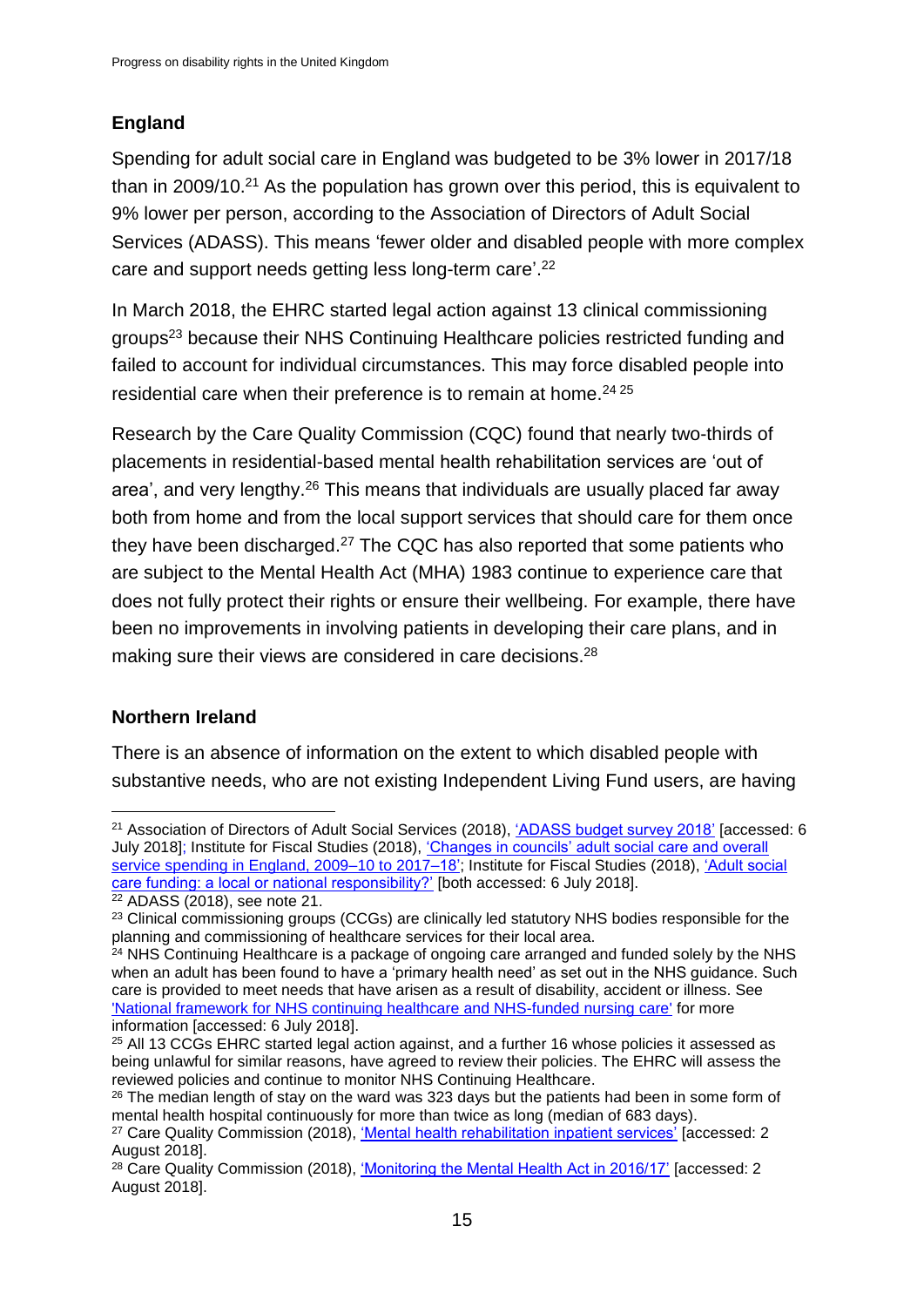their needs met through the Self-directed Support and direct payment provisions. Furthermore, direct payments do not fund many of the activities funded by the Independent Living Fund, leading to less support and control. 29

Indicator 42 of the draft 'programme for government' considers the average life satisfaction score of disabled people.<sup>30</sup> The Department for Communities has acknowledged that the comprehensive disaggregated data required to support indicator 42 is lacking. The department has conducted a scoping study to identify existing data, which recommended that a new Northern Ireland disability survey is required. The department is exploring options for such a survey, but, due to the additional resources required to conduct the survey, ministerial approval is required. With the continued suspension of the Northern Ireland devolved government, it is currently not possible to obtain the required approval.

# <span id="page-15-0"></span>**Relevant steps taken by UK governments**

# **England**

Since 2015, the UK Government has allocated additional funding to local authorities for adult social care<sup>31</sup> through the adult social care precept, the Better Care Fund and a commitment to fund an adult social care support grant.<sup>32</sup> However, stakeholders, including ADASS, conclude that even these recent increases may not be enough to address the funding crisis in adult social care.<sup>33</sup>

In March 2017, the Conservative Government announced a green paper on social care in England, and a public consultation. The publication of the green paper, which will focus on older people, has been delayed until the end of 2018.<sup>34</sup> It is unclear

<sup>1</sup> <sup>29</sup> Independent Mechanism for Northern Ireland (2017), ['Jurisdictional "parallel" report on](https://www.equalityni.org/uncrpd)  [implementation in Northern Ireland',](https://www.equalityni.org/uncrpd) p. 42 [accessed: 28 August 2018].

 $30$  Northern Ireland Executive (2017), ['Programme for government, delivery plan: indicator 42'](https://www.northernireland.gov.uk/sites/default/files/publications/newnigov/dp-average-life-satisfaction-score.PDF) [accessed: 28 August 2018].

<sup>&</sup>lt;sup>31</sup> Secretary of State for Housing, Communities and Local Government (2018), 'Final local [government finance settlement 2018 to 2019: written statement'](https://www.gov.uk/government/speeches/final-local-government-finance-settlement-2018-to-2019-written-statement) [accessed: 2 August 2018].

<sup>&</sup>lt;sup>32</sup> See ['Adult Social Care Funding \(England\)'](https://researchbriefings.parliament.uk/ResearchBriefing/Summary/CBP-7903) for more information about the adult social care precept, the Better Care Fund; the ASC support grant [accessed: 2 August 2018].

<sup>33</sup> ADASS (2018), see note 21.

<sup>&</sup>lt;sup>34</sup> Jarret, T. (2018), 'Social care: forthcoming green paper on older people and parallel programme [\(England\)'.](https://researchbriefings.parliament.uk/ResearchBriefing/Summary/CBP-8002) House of Commons Library [accessed: 6 July 2018].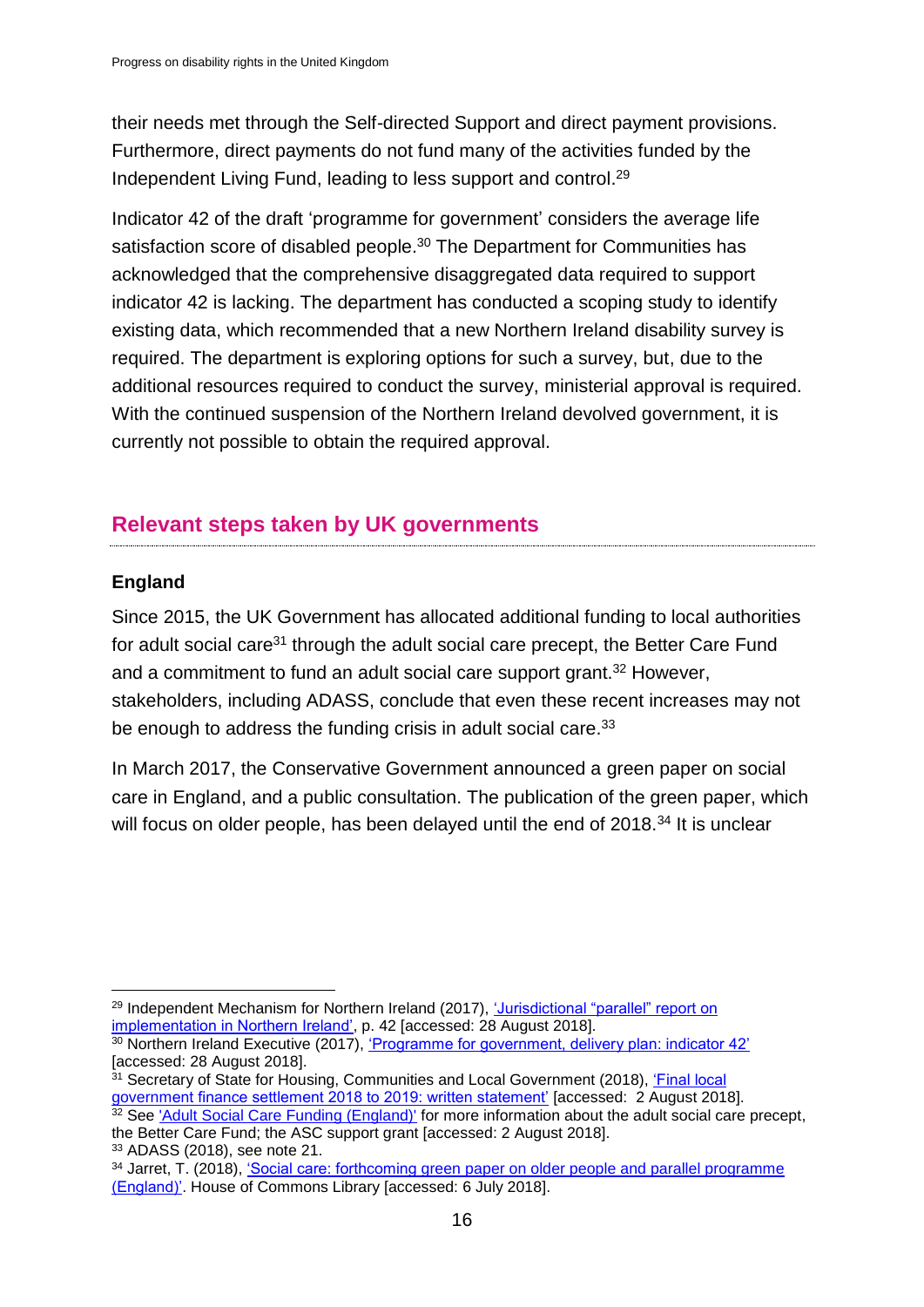whether it will address issues that are faced by working-age disabled people in relation to social care, and whether disabled people will be explicitly consulted.<sup>35</sup>

# **England and Wales**

The independent review of the MHA 1983<sup>36</sup> published its interim report in May 2018, providing details of the issues the review is examining.<sup>37</sup> These include the rising rates of people being detained under the act and inappropriate and/or long-term placement of people with learning disabilities and/or autism in psychiatric hospitals because community support services are unable to meet their needs. The EHRC hopes that the review will make recommendations that result in fewer people facing compulsory detention and more people living independently in places or with people of their choosing.

# **Wales**

1

The Welsh Government has prioritised social care in budget allocations to local authorities since 2010, most recently through a local government settlement to maintain the assumed Welsh Government share of core spending at 2017/18 levels until 2020. The Welsh Government also provides funding that supports social care duties through the Supporting People programme. This support helps people to live independently in their own home. The programme has been retained for a further two years as part of the budget for 2018/19. The programme's future post-2019 is unclear, with the Welsh Government potentially merging it with nine other budget lines, with no ring fencing, causing concern for disabled people. A £60 million integrated care fund has been introduced, which aims to support people to maintain their independence and remain in their own home. However, there has been a real terms reduction in budgets for social care services of over 12% due to increasing need.<sup>38</sup>

The Welsh Government is currently reviewing its Framework for Action on Independent Living.<sup>39</sup> After a delay, it is anticipated that the new framework,

<sup>35</sup> The UK Government stated that 'a parallel process' would examine social care for working-age people, but no further detail has been published to date. See ['Social care: forthcoming Green Paper](https://researchbriefings.parliament.uk/ResearchBriefing/Summary/CBP-8002)  [on older people and parallel programme \(England\)'](https://researchbriefings.parliament.uk/ResearchBriefing/Summary/CBP-8002) for more information [accessed: 17 August 2018]. <sup>36</sup> The Mental Health Act review recommendations will apply to England. They will also apply to Wales, but only in relation to non-devolved matters.

<sup>37</sup> Department of Health and Social Care (2018), ['Independent review of the Mental Health Act: interim](https://www.gov.uk/government/publications/independent-review-of-the-mental-health-act-interim-report)  [report'](https://www.gov.uk/government/publications/independent-review-of-the-mental-health-act-interim-report) [accessed: 6 July 2018].

<sup>38</sup> Luchinskaya, D., Ogle J. and Trickey M. (2017), 'A delicate balance? Health and social care [spending in Wales'](https://socialcare.wales/research-and-data/research-on-care-finder/a-delicate-balance-health-and-social-care-spending-in-wales) [accessed: 16 July 2018].

<sup>39</sup> Welsh Government (2013), ['Framework for action on independent living'](https://gov.wales/topics/people-and-communities/equality-diversity/rightsequality/disability/framework-for-action/?lang=en) [accessed: 15 August 2018].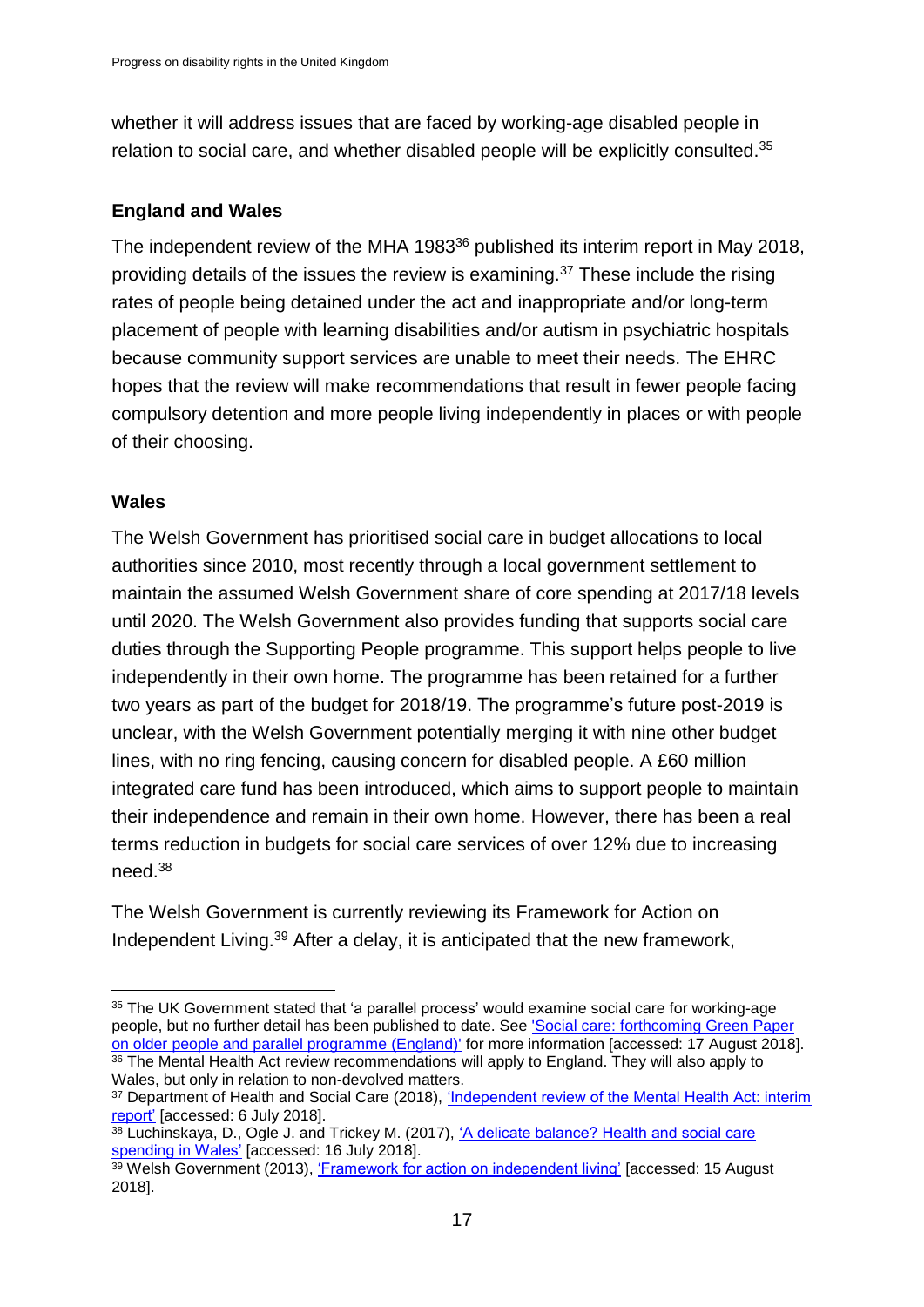provisionally entitled 'Action on disability: The right to independent living', will now be published in autumn 2018. The new framework will be accompanied by an action plan that will set out a range of actions aimed at tackling some of the key barriers identified by disabled people, including in transport, employment and housing, and access to buildings and public spaces.

#### **Northern Ireland**

The draft programme for government indicator 42<sup>40</sup> includes a commitment to increase take-up of Self-directed Support and direct payments. However, a final plan has yet to be approved in the absence of a functioning Northern Ireland Executive. Concerns have been raised that Self-directed Support does not suit everyone, that too much control is given to the health trusts, and that the support given is not enough to be used for more than the individual recipient's basic needs.<sup>41</sup>

In the absence of an approved programme for government, the Northern Ireland Executive Office has developed a 2018/19 outcomes delivery plan that reflects the responsibilities placed on departments by the previous NI Assembly and Northern Ireland Executive, and sets out actions that the departments can take without further ministerial approval.<sup>42</sup> Outcomes 8 (care and help for those in need) and 9 (a shared, welcoming and confident society that respects diversity) include a commitment to improve quality of life for disabled people. The identified actions for fulfilling these outcomes include ensuring that 8% of new social homes are wheelchair accessible, introducing opportunities for 200 new NI athletes in the Special Olympics, and improving understanding of British Sign Language and Irish Sign Language. Progress will be measured every six months, using a number of indicators set out in the draft programme for government, including indicator 42. Questions have been raised in particular regarding the plans for new accessible social homes and whether an 8% target for new accessible social homes is reflective of demand.<sup>43</sup> It has also been questioned whether the new accessible social homes will be provided in a way that addresses the demand in rural and urban areas.<sup>44</sup>

#### **Scotland**

1

<sup>40</sup> Northern Ireland Executive (2017), see note 30.

<sup>41</sup> UN CRPD Independent Mechanism for NI stakeholder roundtable, 10 September 2018.

<sup>42</sup> Northern Ireland Executive Office (2018), ['Outcomes delivery plan 2018/19'](https://www.executiveoffice-ni.gov.uk/publications/outcomes-delivery-plan-201819) [accessed: 5 September 2018].

<sup>43</sup> UN CRPD Independent Mechanism for NI stakeholder roundtable, 10 September 2018.

<sup>44</sup> UN CRPD Independent Mechanism for NI stakeholder roundtable, 10 September 2018.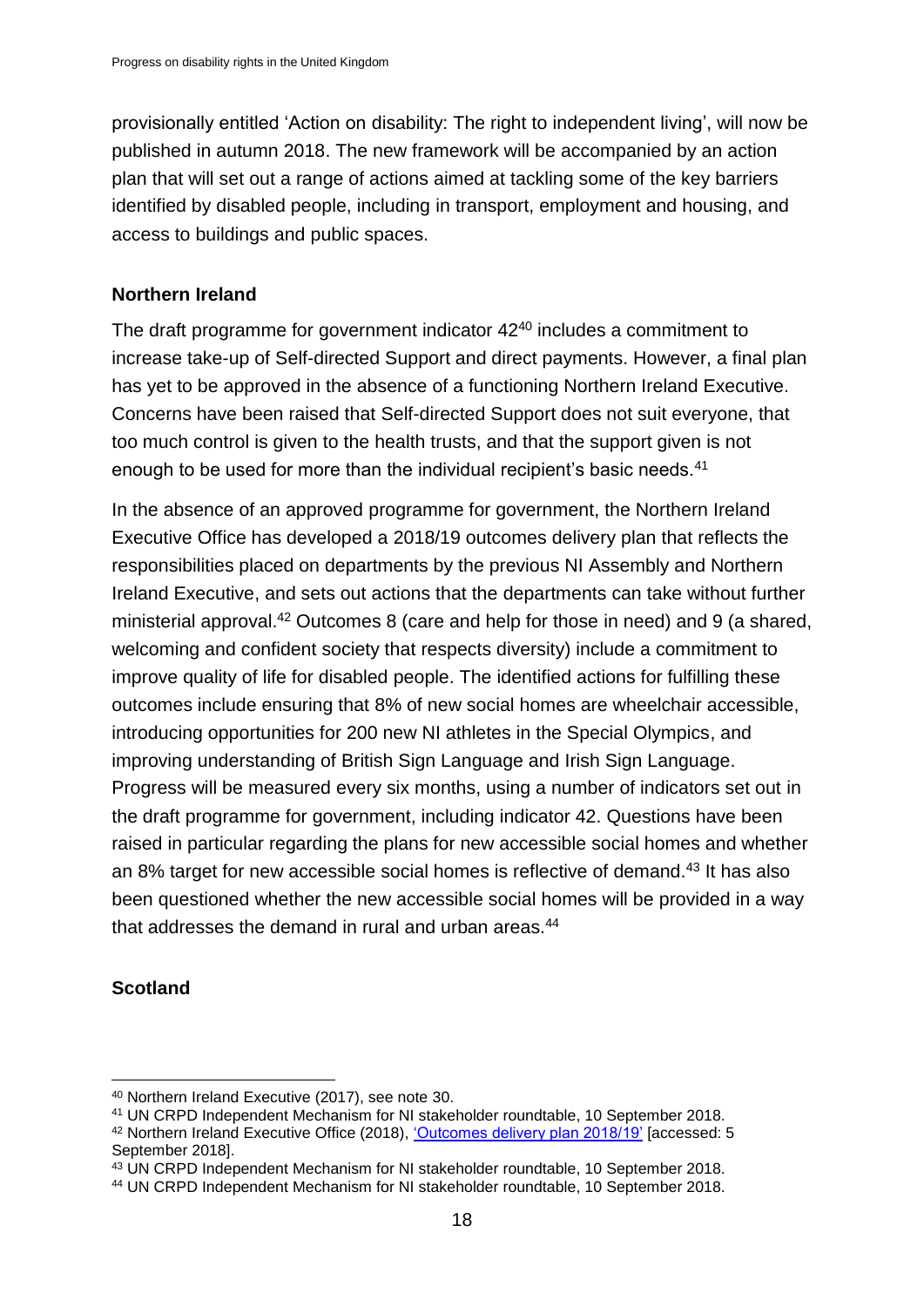The Scottish Government has announced funding for 31 projects delivering direct and local independent support across 31 local authority areas, through the Support in the Right Direction 2021 programme. Funding will be provided between October 2018 and March 2021, with the aim of ensuring that more people across Scotland who require social care are empowered to make choices about their support.<sup>45</sup>

The Scottish Government has confirmed that by 1 April 2019 it will extend free personal care<sup>46</sup> to all those under the age of 65 who require it, regardless of their condition.<sup>47</sup>

<sup>1</sup> 45 Self-directed Support (2018), ['Support in the Right Direction 2021 projects',](http://www.selfdirectedsupportscotland.org.uk/projects) Scottish Government [accessed: 28 August 2018].

<sup>&</sup>lt;sup>46</sup> The definition of personal care is set out in section 2(28) of the Regulation of Care (Scotland) Act 2001 and includes 'care which relates to the day to day physical tasks and needs of the person cared for (as for example, but without prejudice to that generality, to eating and washing) and to mental processes related to those tasks and needs (as for example, but without prejudice to that generality, to remembering to eat and wash', and it includes personal support.

<sup>47</sup> Scottish Government (July 2018), ['Implementation for free personal care for under-65s'](https://www.gov.scot/Topics/Health/Support-Social-Care/Support/Adult-Social-Care/Free-Personal-Nursing-Care/Implementation-free-personal-care-under65) [accessed: 14 September 2018].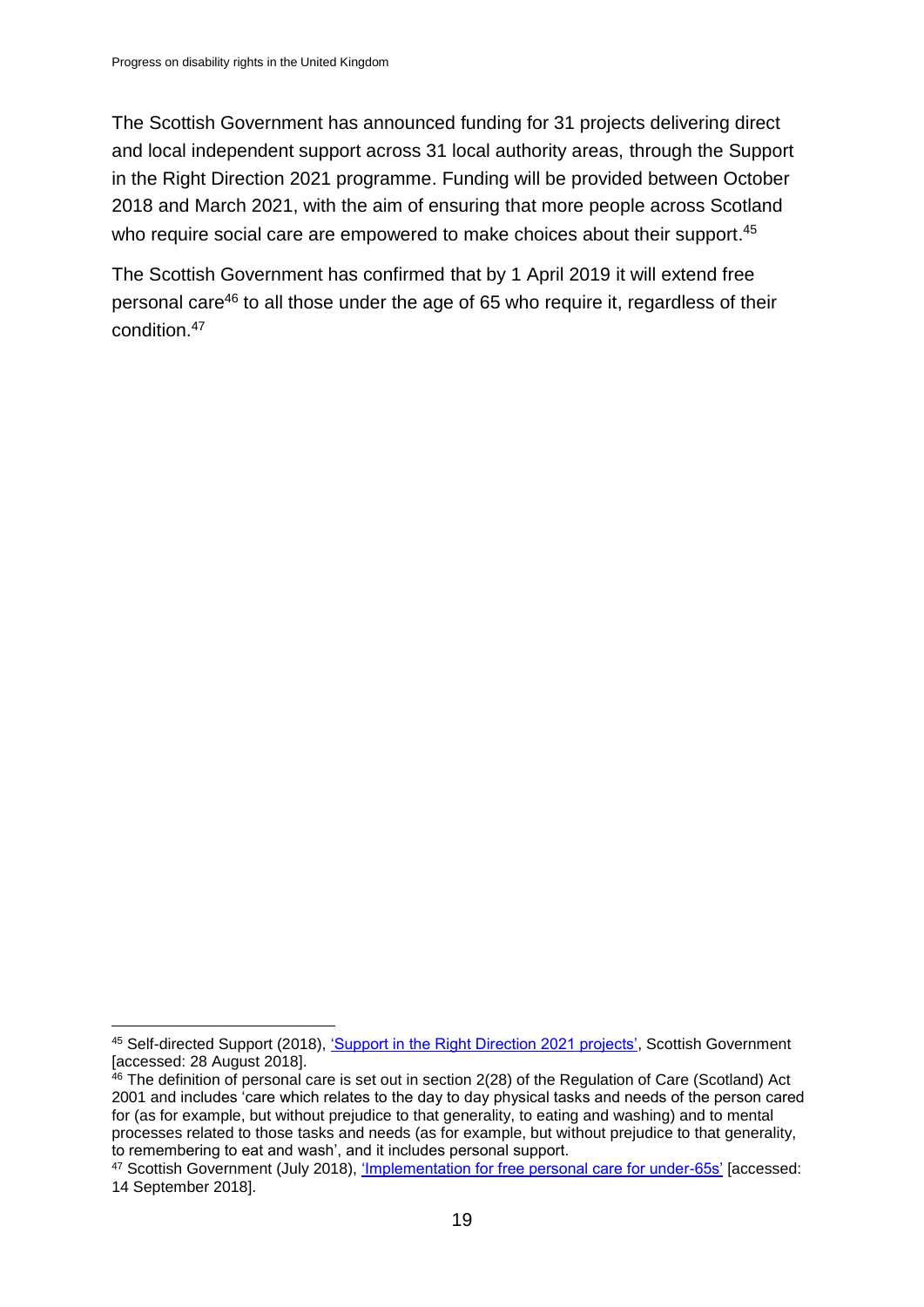# <span id="page-19-0"></span>3. The right to an adequate standard of living and social protection (article 28)

#### **CRPD Committee concluding observations 2017, paragraph 59:**

'The Committee recommends that the State party … introduce, adopt and implement legislative frameworks to ensure that social protection policies and programmes across the State party secure income levels for all persons with disabilities and their families, by taking into account the additional costs relating to disability … ; carry out a cumulative impact assessment, based on disaggregated data, of the recent and forthcoming reforms of the social protection system for persons with disabilities, and in close collaboration with organizations of persons with disabilities define, implement and monitor measures to tackle retrogression in their standard of living and use the cumulative impact assessment as a basis for policy development across the State party; … [and] conduct a review of the conditionality and sanction regimes concerning the Employment and Support Allowance, and tackle the negative consequences on the mental health and situation of persons with disabilities.'

# <span id="page-19-1"></span>**Summary of progress**

There have been a considerable number of research projects focusing on disabled people's standard of living and social protection. The findings of this research show the disproportionate and significantly adverse effect of welfare reform on disabled people's rights to independent living and to an adequate standard of living and social security. However, the UK Government has failed to act on this evidence and to implement the CRPD Committee's recommendations regarding these rights.

# <span id="page-19-2"></span>**Key concerns**

**UK**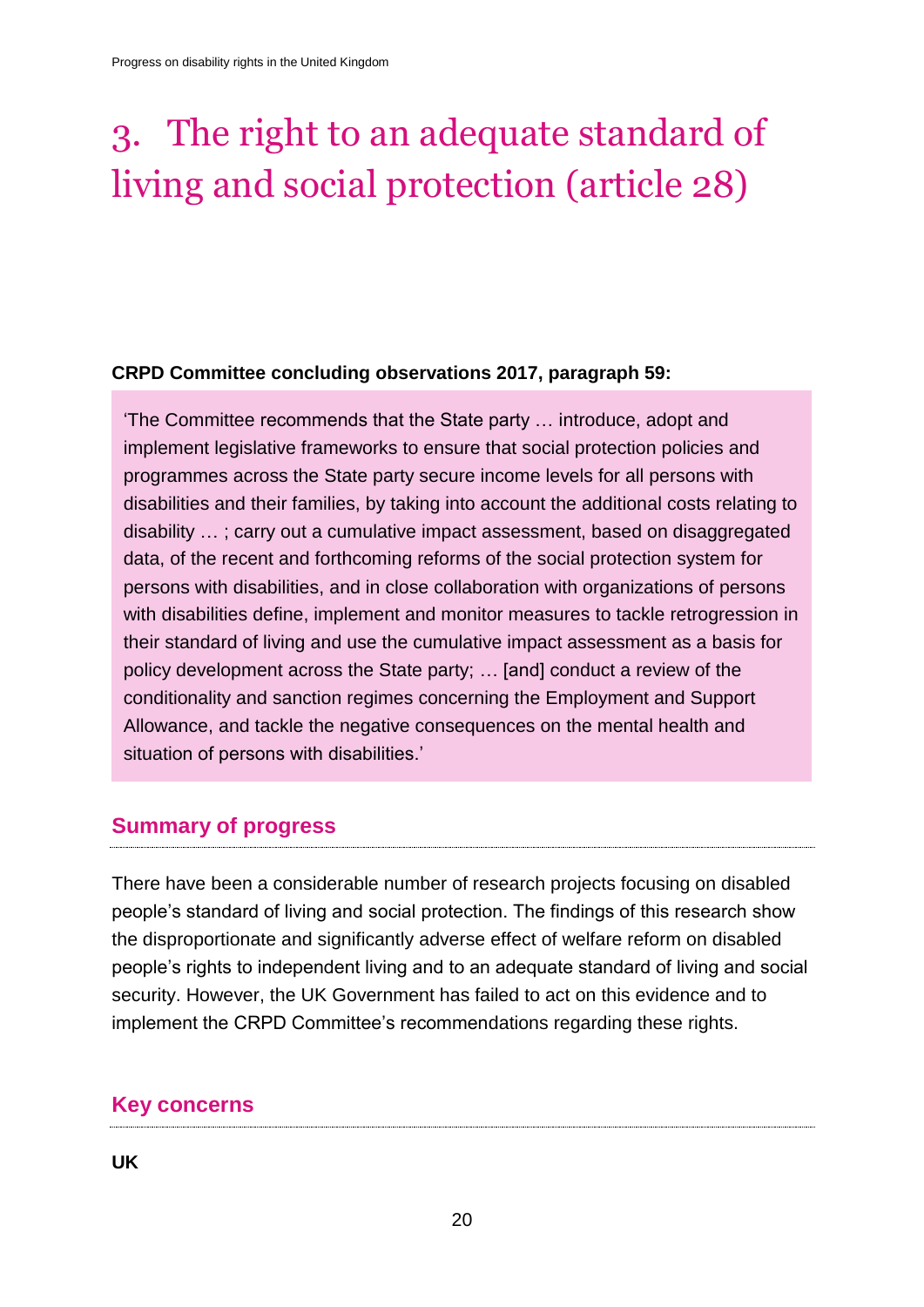Disabled people are more likely to live in poverty and material deprivation than people who are not disabled, and continue to be affected disproportionately by a range of social security reforms. Further retrogressive measures have been brought in since the CRPD Committee's inquiry concluded in 2016.<sup>48</sup>

UKIM remains seriously concerned about the continued failure of the UK Government to conduct an assessment of the cumulative impact on disabled people of multiple policy and law reforms in relation to living standards and social security.<sup>49</sup> In addition, UKIM continues to call on the UK Government to assess and justify retrogressive measures against the established UN criteria, namely to determine whether they are temporary, necessary, proportionate and non-discriminatory, and that they do not undercut a core minimum level of protection.<sup>50</sup>

# <span id="page-20-0"></span>**New evidence**

# **UK**

1

Research by the Joseph Rowntree Foundation (JRF) found that 30% of people living in a household with a disabled person live in poverty, compared to 19% of those in households without a disabled person.<sup>51</sup>

The Institute for Fiscal Studies (IFS) found that people aged 25–54 with a longstanding illness are 50% more likely to live in poverty and deprivation than those without. However, the gap in living standards between those with a long-standing illness and those without is likely to be an underestimate, since illness and disability are also likely to lead to higher costs of living.<sup>52</sup>

The National Audit Office (NAO) found that the Department for Work and Pensions (DWP) has not done enough to protect and support 'vulnerable claimants', who have experienced difficulties and hardship during the implementation of Universal Credit.<sup>53</sup>

<sup>48</sup> UKIM (July 2017), p.7. See note 12.

<sup>49</sup> The UK Government published a [cumulative impact analysis of measures implemented since](https://assets.publishing.service.gov.uk/government/uploads/system/uploads/attachment_data/file/661465/distributional_analysis_autumn_budget_2017.pdf)  [2015/16,](https://assets.publishing.service.gov.uk/government/uploads/system/uploads/attachment_data/file/661465/distributional_analysis_autumn_budget_2017.pdf) but it does not look specifically at adverse impacts on individuals sharing protected characteristics and on the realisation of human rights norms [accessed: 6 July 2018]. <sup>50</sup> Pillay, A. (chairperson, UN Committee on Economic, Social and Cultural Rights), [personal](http://www2.ohchr.org/english/bodies/cescr/docs/LetterCESCRtoSP16.05.12.pdf)  [communication 16 May 2012,](http://www2.ohchr.org/english/bodies/cescr/docs/LetterCESCRtoSP16.05.12.pdf) ref: CESCR/48th/SP/MAB/SW. See also ['Special Rapporteurs' joint](https://www.ohchr.org/EN/Issues/Housing/Pages/Communications.aspx)  [communication to the UK Government on the Welfare Reform and Work Act',](https://www.ohchr.org/EN/Issues/Housing/Pages/Communications.aspx) ref: AL GBR 1/2016, 08/04/2016, p. 39 [both accessed: 17 July 2018].

<sup>51</sup> Joseph Rowntree Foundation (2017), ['UK Poverty 2017'](https://www.jrf.org.uk/report/uk-poverty-2017) [accessed: 19 December 2017]. <sup>52</sup> Institute for Fiscal Studies (2018), ['Living standards, poverty and inequality in the UK: 2018',](https://www.ifs.org.uk/publications/13075) p. 59 [accessed: 9 July 2018].

<sup>&</sup>lt;sup>53</sup> National Audit Office (2018), ['Rolling out Universal Credit',](https://www.nao.org.uk/wp-content/uploads/2018/06/Rolling-out-Universal-Credit.pdf) paragraphs 2.5–2.11 [accessed: 9 July 2018].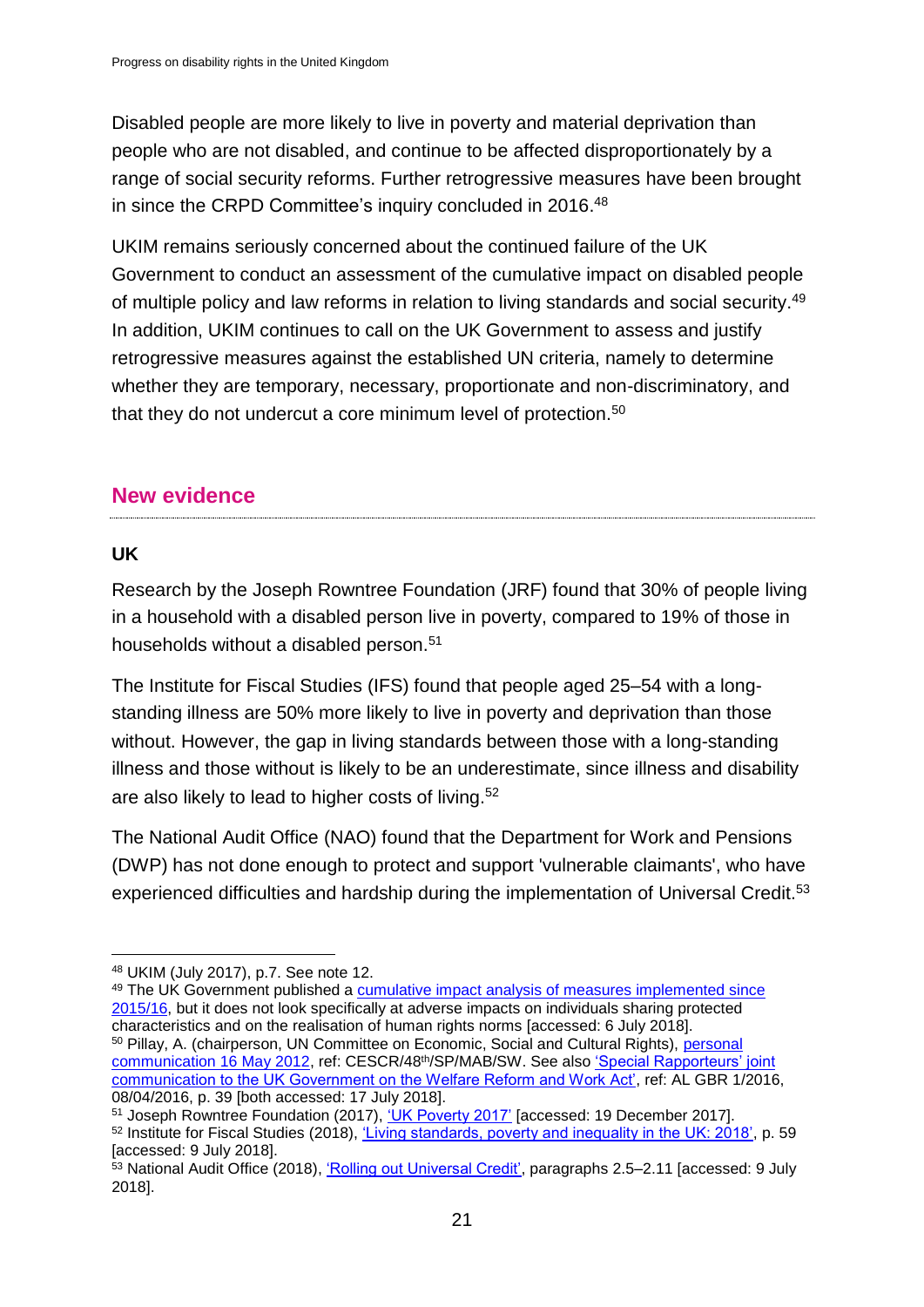The UK Parliament Work and Pensions Select Committee found that, since 2013, 290,000 claimants of the Personal Independence Payment (PIP) and the Employment and Support Allowance (ESA) only received the correct award after challenging the DWP's initial decision. 54 55

According to UK Government sources, 9% cent of initial PIP decisions between April 2013 and December 2017 were appealed against, and 4% were overturned at an appeal hearing, while 8% of ESA decisions between April 2014 and September 2017 were appealed against and 4% were overturned at an appeal hearing.<sup>56</sup>

New evidence suggests that benefit sanctions have had no tangible positive effects in moving disabled people closer to paid work and that the use of sanctions may have exacerbated many disabled people's existing illnesses and impairments, especially for those with mental health conditions.<sup>57</sup> The EHRC review of recent social security reforms also indicates that sanctions: do little to change claimant motivation; encourage hostility towards support services; and worsen relationships with job centre staff.<sup>58</sup>

The Council of Europe's Committee of Social Rights recently concluded that the UK does not conform with the right to social security under the European Social Charter because levels of statutory sick pay, minimum levels of ESA, and long-term incapacity and unemployment entitlements are lower than 40% of the median income, and 'manifestly inadequate'. 59

# **Great Britain**

The EHRC's analysis of the tax and welfare reforms introduced between May 2010 and January 2018 revealed that their cumulative impact on disabled people by the

<sup>1</sup> <sup>54</sup> House of Commons Work and Pensions Select Committee (2018), ['PIP and ESA assessments'](https://publications.parliament.uk/pa/cm201719/cmselect/cmworpen/829/82902.htm) [accessed: 10 July 2018].

<sup>&</sup>lt;sup>55</sup> Claimants who are unhappy with the initial decision made on their PIP or ESA claim can challenge it at Mandatory Reconsideration (MR). Since 2013, there have been almost one million MRs of PIP and ESA decisions. Claimants who have completed MR can go to appeal if they are still unsatisfied with the DWP's decision. Rates of overturn of DWP decisions at appeal are high. Since 2013, there have been 170,000 PIP appeals; claimants won in 108,000 cases (63%). Since 2013, there have been 53,000 ESA appeals; claimants won in 32,000 cases (60%) (HM Courts and Tribunal Service (2017), ['Social security and child support tribunal data, table SSCS.3'](https://www.gov.uk/government/statistics/tribunals-and-gender-recognition-certificate-statistics-quarterly-july-to-september-2017) [accessed: 10 July 2018]. <sup>56</sup> House of Commons Work and Pensions Select Committee (2018), see note 54.

<sup>57</sup> Dwyer, P., Jones, K., McNeill, J., Scullion, L. and Stewart, A. (2018), ['Final findings: disabled](http://www.welfareconditionality.ac.uk/wp-content/uploads/2018/05/40414-Disabled-people-web.pdf)  [people'](http://www.welfareconditionality.ac.uk/wp-content/uploads/2018/05/40414-Disabled-people-web.pdf) [accessed: 10 July 2018].

<sup>58</sup> EHRC (2018), ['The impact of welfare reform and welfare-to-work programmes: an evidence review'](https://www.equalityhumanrights.com/en/publication-download/impact-welfare-reform-and-welfare-work-programmes-evidence-review) [accessed: 11 July 2018]. See also House of Commons Work and Pensions Select Committee (2018), 'Benefit sanctions inquiry – [written evidence from Equality and Human Rights Commission](http://data.parliament.uk/writtenevidence/committeeevidence.svc/evidencedocument/work-and-pensions-committee/benefit-sanctions/written/83449.html)  [\(ANC0050\)'](http://data.parliament.uk/writtenevidence/committeeevidence.svc/evidencedocument/work-and-pensions-committee/benefit-sanctions/written/83449.html) [accessed: 11 July 2018].

 $\frac{1}{59}$  European Committee of Social Rights (2018), '36<sup>th</sup> national report on the implementation of the [European Social Charter: Conclusions XXI-2 \(2017\)',](https://www.coe.int/en/web/turin-european-social-charter/national-reports/-/asset_publisher/NGDGrDoGr0Q6/content/the-european-committee-of-social-rights-publishes-its-conclusions-xxi-2-2017-in-respect-of-greece-iceland-and-luxembourg?inheritRedirect=false) United Kingdom [accessed: 31 January 2018].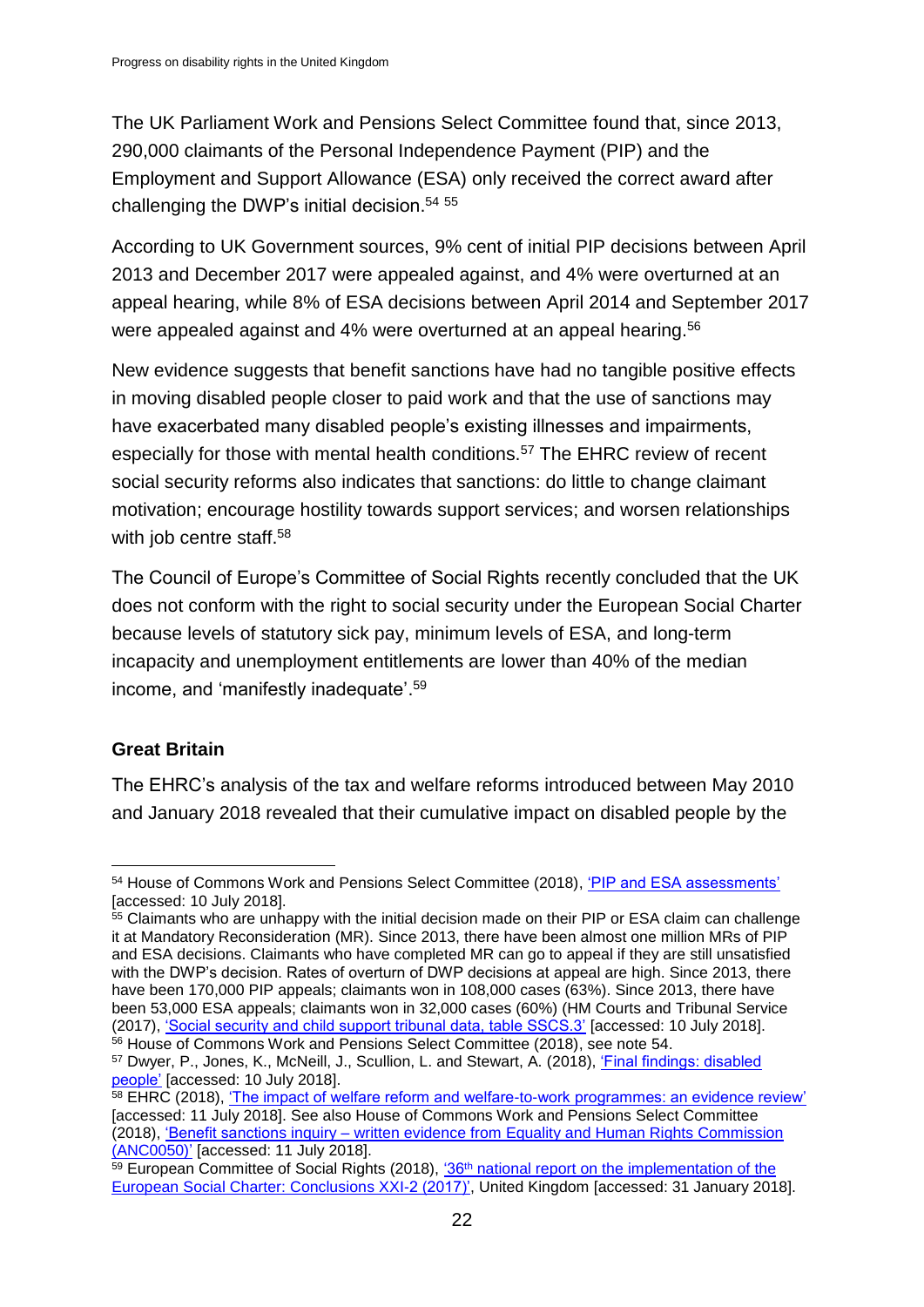2021/22 tax year will be significantly regressive. This is particularly so for policy decisions taken in the 2015–17 Parliament (the impacts of which are, for the most part, still to come). The findings include:

- Households with at least one disabled adult and a disabled child will lose over £6,500 a year (over 13% of their net income).
- Disabled lone parents with at least one disabled child will lose almost £10,000 of their annual net income.
- Adults with behavioural difficulties will lose around £2,350 a year.
- Adults with learning difficulties will lose around £1,750.
- Adults with mental health conditions will lose just over £1,799.<sup>60</sup>

Early findings from an EHRC analysis of the cumulative impact of changes to public spending indicate that certain groups, including people who are the most severely disabled, are affected disproportionately by public spending cuts.<sup>61</sup> The combined analysis of the public spending changes and the EHRC's earlier report on the impact of changes to tax and welfare reforms indicates that the losses in income for households where there is a higher disability score<sup>62</sup> are even greater.

# **England**

Recent research commissioned by the Local Government Association (LGA) found that around 900,000 disabled people will see their weekly income fall by at least £50 a week by 2020 due to the cumulative impact of welfare reform. Under Universal Credit the average household containing a disabled person will be worse off in 2020 by £51.47 per week. $63$ 

# **Wales**

Recent evidence indicates that 39% of disabled people in Wales are living in poverty, compared with 22% of non-disabled people.<sup>64</sup> The poverty rate for disabled people in Wales is the highest in the UK. The poverty rate among people in families that

<sup>1</sup> <sup>60</sup> EHRC (2018), ['The cumulative impact of tax and welfare reforms'](https://www.equalityhumanrights.com/en/publication-download/cumulative-impact-tax-and-welfare-reforms) [accessed: 10 July 2018].

<sup>&</sup>lt;sup>61</sup> EHRC (forthcoming; to be published in October 2018). This report builds on earlier work by the EHRC on the cumulative impact of tax and welfare reforms (see note 60). Together these two reports present the cumulative impact on living standards of public spending and welfare reforms in the UK.  $62$  The disability 'score' is based on the number of functional disabilities recorded across all household members.

<sup>63</sup> Local Government Association (2017), ['The cumulative impact of welfare reform: a national picture'](http://policyinpractice.co.uk/wp-content/uploads/2017/06/The-impact-of-welfare-reform-a-national-picture_summary-report.pdf) [accessed: 11 July 2018].

<sup>&</sup>lt;sup>64</sup> Joseph Rowntree Foundation (2018), ['Poverty in Wales 2018'](https://www.jrf.org.uk/report/poverty-wales-2018) [accessed: 18 July 2018].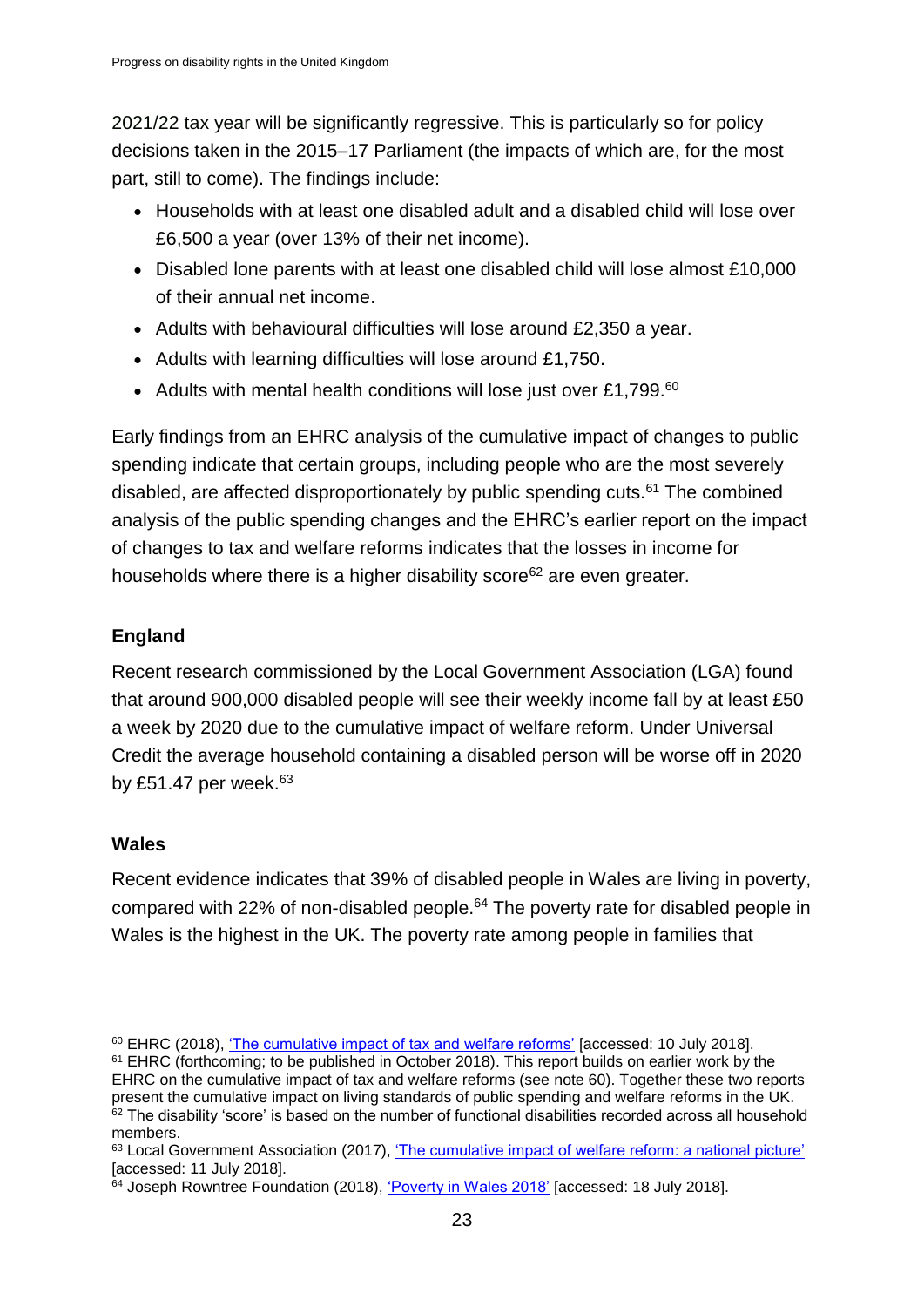include at least one disabled person is also higher in Wales than elsewhere in the UK, with 29% of families in Wales with one disabled person living in poverty.<sup>65</sup>

# **Northern Ireland**

Only 46% of new PIP claims were successful during the period June 2016 to February 2018, and 27% of claimants who had previously received Disability Living Allowance (DLA) and were reassessed for PIP were unsuccessful and left with no access to disability-specific benefits.<sup>66</sup>

The Department for Communities has made no advancements in the development of a robust disability strategy (including a measurable plan of action) for improving the living conditions of all disabled people, and of effective monitoring arrangements.

# <span id="page-23-0"></span>**Relevant steps taken by UK governments**

#### **UK**

UKIM previously shared with the CRPD Committee its concerns about the changes brought in by the Social Security (Personal Independence Payment) (Amendment) Regulations 2017. <sup>67</sup> In December 2017, the high court found that the rules brought in by the 2017 regulations that differentiate between physical and mental health issues in the award of the mobility component of PIP are unlawfully discriminatory against people with a mental health condition, in breach of the Human Rights Act 1998. The EHRC intervened in this case and put forward its view that the rule infringed and was 'fundamentally at odds with Article 19 CRPD's quarantees'. The high court agreed. $68$ 

Subsequently, DWP announced that all 1.6 million people receiving PIP would have their claim reviewed, <sup>69</sup> it would end unnecessary PIP reviews for people with the most severe health conditions, and that it is currently developing new guidance.<sup>70</sup> Concerns have been raised by disability rights organisations over the delay in

1

<sup>65</sup> JRF (2018), see note 64.

<sup>&</sup>lt;sup>66</sup> Northern Ireland Department for Communities (May 2018), 'Personal Independence Payment statistics – [February 2018'](https://www.communities-ni.gov.uk/publications/personal-independence-payment-statistics-february-2018) [accessed: 28 August 2018].

<sup>&</sup>lt;sup>67</sup> 'The Social Security (Personal Independence Payment) (Amendment) Regulations 2017: [explanatory note'](http://www.legislation.gov.uk/uksi/2017/194/made) [accessed: 18 July 2018].

<sup>68</sup> *RF v SSWP* [\[2017\] EWHC 3375 \(Admin\), paragraphs 60 and 61](http://www.bailii.org/ew/cases/EWHC/Admin/2017/3375.html) [accessed: 7 August 2018]. <sup>69</sup> UK Parliament (2018), ['Personal Independence Payment: mental health: written question –](http://www.parliament.uk/business/publications/written-questions-answers-statements/written-question/Commons/2018-01-23/124308/) 124308' [accessed: 31 January 2018].

<sup>&</sup>lt;sup>70</sup> Department for Work and Pensions (2018), 'Government to end unnecessary PIP reviews for [people with most severe health conditions'](https://www.gov.uk/government/news/government-to-end-unnecessary-pip-reviews-for-people-with-most-severe-health-conditions) [accessed: 11 July 2018].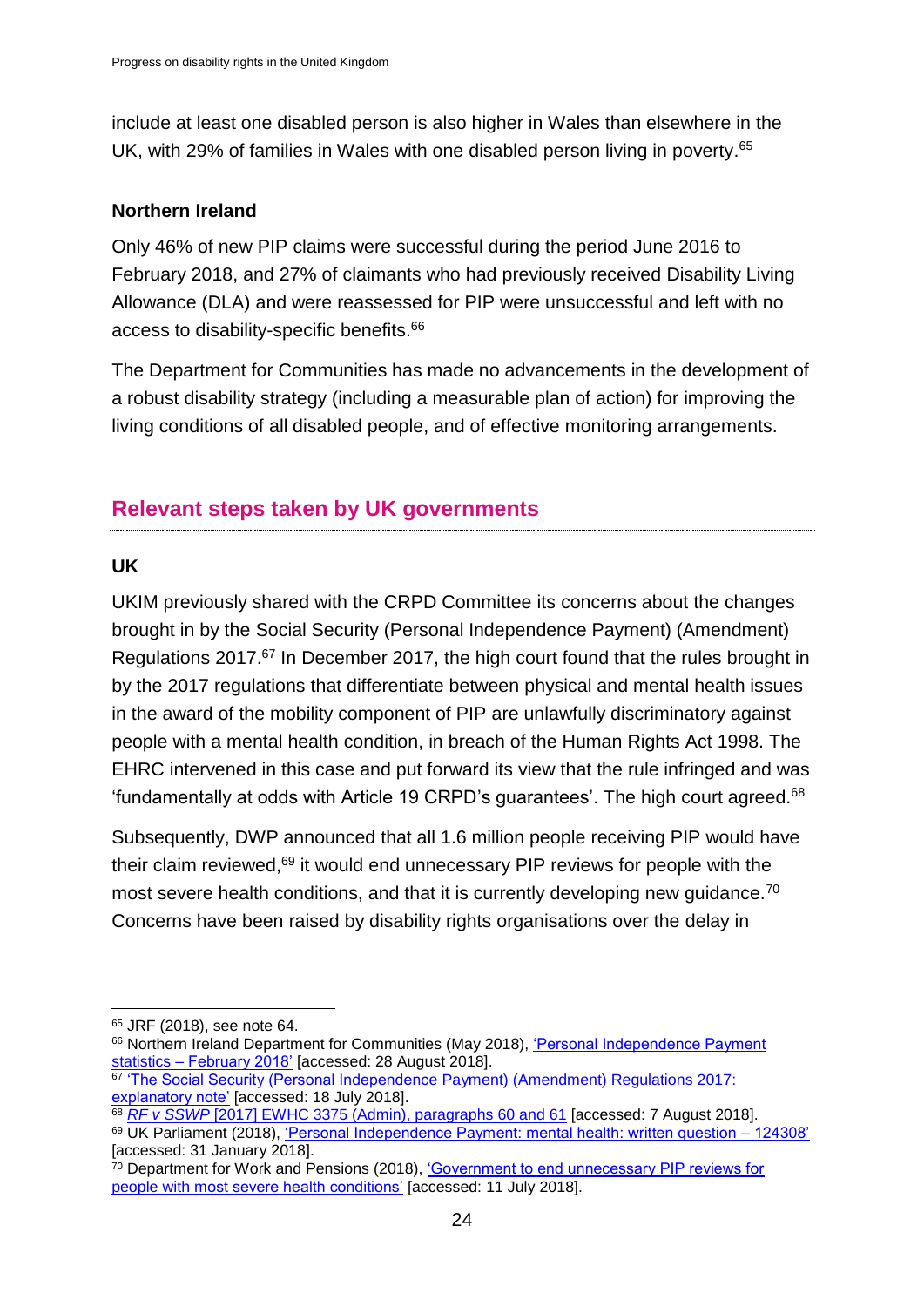implementing the judgment pending the publication of new PIP assessment guidance.<sup>71</sup>

In June 2018, the high court found that the implementation arrangements of Universal Credit unlawfully discriminated against two severely disabled men who both saw their benefits dramatically reduced when they moved to another local authority area, and were therefore required to claim Universal Credit.<sup>72</sup> Before moving onto Universal Credit, both men were in receipt of the severe disability premium (SDP) and enhanced disability premium (EDP), which were aimed at meeting the additional care needs of severely disabled people living alone with no carer. The court found that the implementation arrangements were contrary to article 14 ECHR in conjunction with article 1, protocol 1. The EHRC intervened in this case, arguing that article 14 of the ECHR, read with the UN Convention on the Rights of Persons with Disabilities (UN CRPD), imposes positive obligations on the UK to address and remove the obstacles faced by disabled people in enjoying equal rights.

The DWP has committed to introducing changes that will ensure no severely disabled person in receipt of the SDP will be required to move onto Universal Credit until transitional protection is in place, and to compensate those who have lost out.<sup>73</sup>

#### **Northern Ireland**

In addition to a number of welfare reform 'flexibilities'<sup>74</sup> that are specific to Northern Ireland and agreed by the Northern Ireland Executive as part of the 'fresh start'<sup>75</sup> agreement, a Welfare Reform Mitigations Working Group was established to develop proposals to assist people through the changes to the welfare system. This working group produced a report that detailed a mitigation strategy, <sup>76</sup> subsequently approved by the Northern Ireland Executive. However, a number of the key mitigations for disabled people are limited to one year in duration.<sup>77</sup>

<sup>1</sup> <sup>71</sup> Disability Rights UK (2018), ['Ten year PIP reviews for people with most severe health conditions'](https://www.disabilityrightsuk.org/news/2018/june/ten-year-pip-reviews-people-most-severe-health-conditions) [accessed: 11 July 2018].

<sup>72</sup> *[R \(TP and AR\) v Secretary of State for Work and Pensions \(Universal Credit\)](https://www.judiciary.uk/judgments/r-tp-and-ar-v-secretary-of-state-for-work-and-pensions-universal-credit/)* [2018] EWHC 1474 [\(Admin\)](https://www.judiciary.uk/judgments/r-tp-and-ar-v-secretary-of-state-for-work-and-pensions-universal-credit/) [accessed: 28 August 2018].

<sup>73</sup> UK Parliament (7 June 2018), ['Universal Credit: written statement –](https://hansard.parliament.uk/commons/2018-06-07/debates/18060727000016/UniversalCredit) HCWS745' [accessed: 28 August 2018].

 $74$  These flexibilities include: the housing element of Universal Credit (UC) to be paid to the landlord rather than the tenant; claimants to receive fortnightly rather than monthly payments of UC; and payment of UC for joint claims can, in exceptional circumstances, be split rather than paid into a single bank account.

<sup>75</sup> Northern Ireland Executive (2015), 'A fresh start: the [Stormont agreement and implementation plan'](https://www.northernireland.gov.uk/sites/default/files/publications/nigov/a-fresh-start-stormont-agreement_0.pdf) [accessed: 28 August 2018].

<sup>&</sup>lt;sup>76</sup> Northern Ireland Executive (2016), ['Welfare Reform Mitigations Working Group report'](https://www.executiveoffice-ni.gov.uk/publications/welfare-reform-mitigations-working-group-report) [accessed: 28 August 2018].

<sup>77</sup> For example, supplementary payments for: those who cease to receive contributory Employment and Support Allowance (ESA) and are not entitled to income-based ESA; those who, after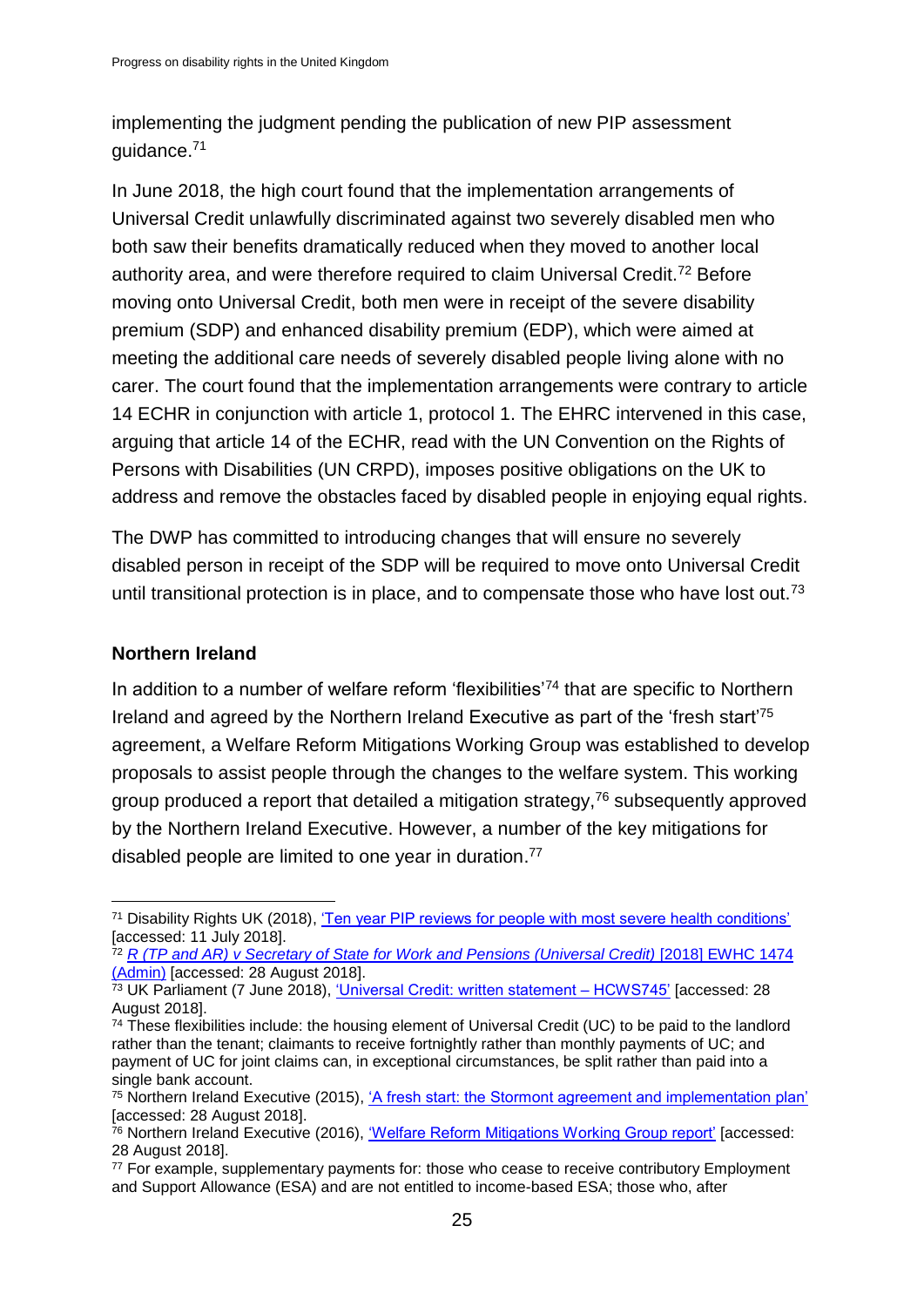The Department for Communities has funded the Law Centre NI to publish a pamphlet 'Understanding, avoiding and challenging sanctions: an adviser guide'.<sup>78</sup>

The Department for Communities has introduced the Make the Call benefit uptake programme. It aims to improve the uptake of benefits and other government support and services by people who are entitled, but not claiming. By 2019, it aims to target a minimum of 100,000 people (including disabled people) with the offer of a full benefit entitlement check and to secure at least £40 million in additional benefits.<sup>79</sup> Disabled people's organisations (DPOs) have reported that disabled persons are afraid to engage with this programme for fear that their benefits will be reduced or completely removed.<sup>80</sup>

# **Scotland**

The Social Security (Scotland) Act 2018<sup>81</sup> established a devolved social security system that has responsibility for disability-related benefits such as Carer's Allowance, DLA and PIP. While the Act reflects some elements of the right to social security, the Scottish Government rejected an amendment proposed by the SHRC to incorporate this right fully into primary legislation.

<sup>1</sup> assessment, qualify for Personal Independence Payment (PIP) at a reduced rate; those who, after assessment, are judged to have no entitlement to PIP but score at least four points; and carers who lose Carer's Allowance if the person they care for does not, following assessment, qualify for Personal Independence Payment.

<sup>78</sup> The Welfare Changes Advice Service, 'Sanctions guide 2018: Understanding, avoiding and [challenging sanctions'](https://www.lawcentreni.org/publications/publications.html) [accessed: 10 July 2018].

<sup>&</sup>lt;sup>79</sup> Department for Communities, ['Make the Call'](https://www.communities-ni.gov.uk/articles/benefit-uptake-programme) [accessed: 5 September 2018].

<sup>80</sup> Meeting between Department for Communities and disabled people's organisations (DPOs), Stormont, 4 September 2018.

<sup>81</sup> [Social Security \(Scotland\) Act 2018](http://www.legislation.gov.uk/asp/2018/9/contents/enacted) [accessed 28 August 2018].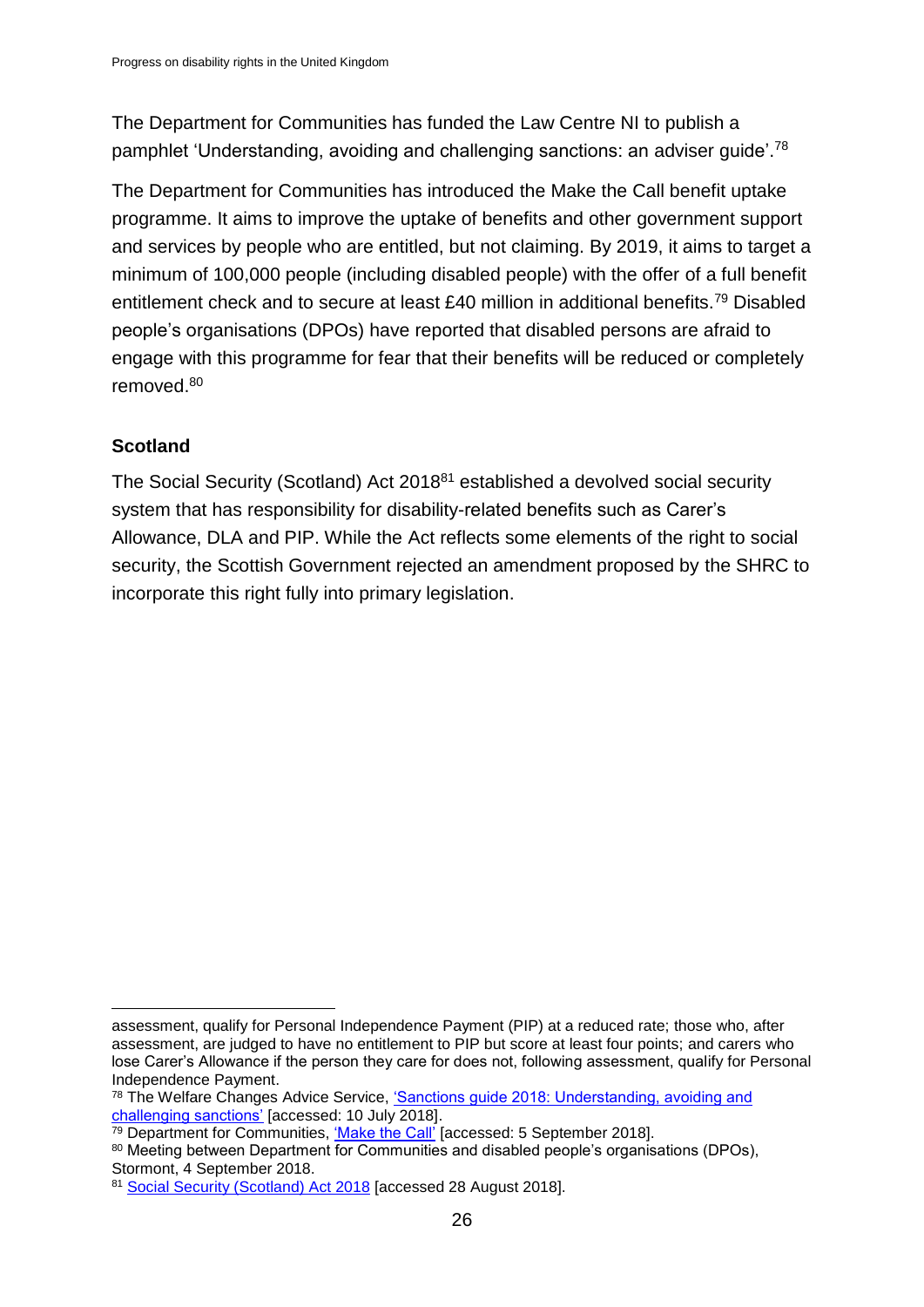# <span id="page-26-0"></span>4. The right to work and employment (article 27)

#### **CRPD Committee concluding observations 2017, paragraph 57:**

'The Committee recommends that the State party … develop and decide upon an effective employment policy for persons with disabilities aimed at ensuring decent work for all persons with disabilities, bearing in mind the State party's target of 1 million jobs for persons with disabilities, and ensure equal pay for work of equal value, focusing especially on women with disabilities, persons with psychosocial and/or intellectual disabilities and persons with visual impairments, and monitor those developments; … [and] ensure that the legal and administrative requirements of the process to assess working capabilities, including the Work Capability Assessment, are in line with the human rights model of disability, that those who conduct the assessments are qualified and duly trained in that model, and that the assessments take into consideration work-related as well as other personal circumstances.'

# <span id="page-26-1"></span>**Summary of progress**

In the last 12 months, further information has become available on the failure of the UK to safeguard disabled people's right to work and employment. The UK and devolved governments have announced a number of commitments to address these failings and to implement the relevant CRPD Committee's recommendations; these commitments are welcomed. However, concerns are already emerging regarding barriers to their effective implementation, as set out below. These include limited eligibility, funding shortfalls and lack of measurable targets.

The UK Government has established the Inter-Ministerial Group on Disability and Society, with one of its key aims being to increase disability employment rates. But there are concerns about the practical operations of this group and the omission of a specific reference to the CRPD or the CRPD Committee's recommendations in its terms of reference. In addition, the listed membership of the inter-ministerial group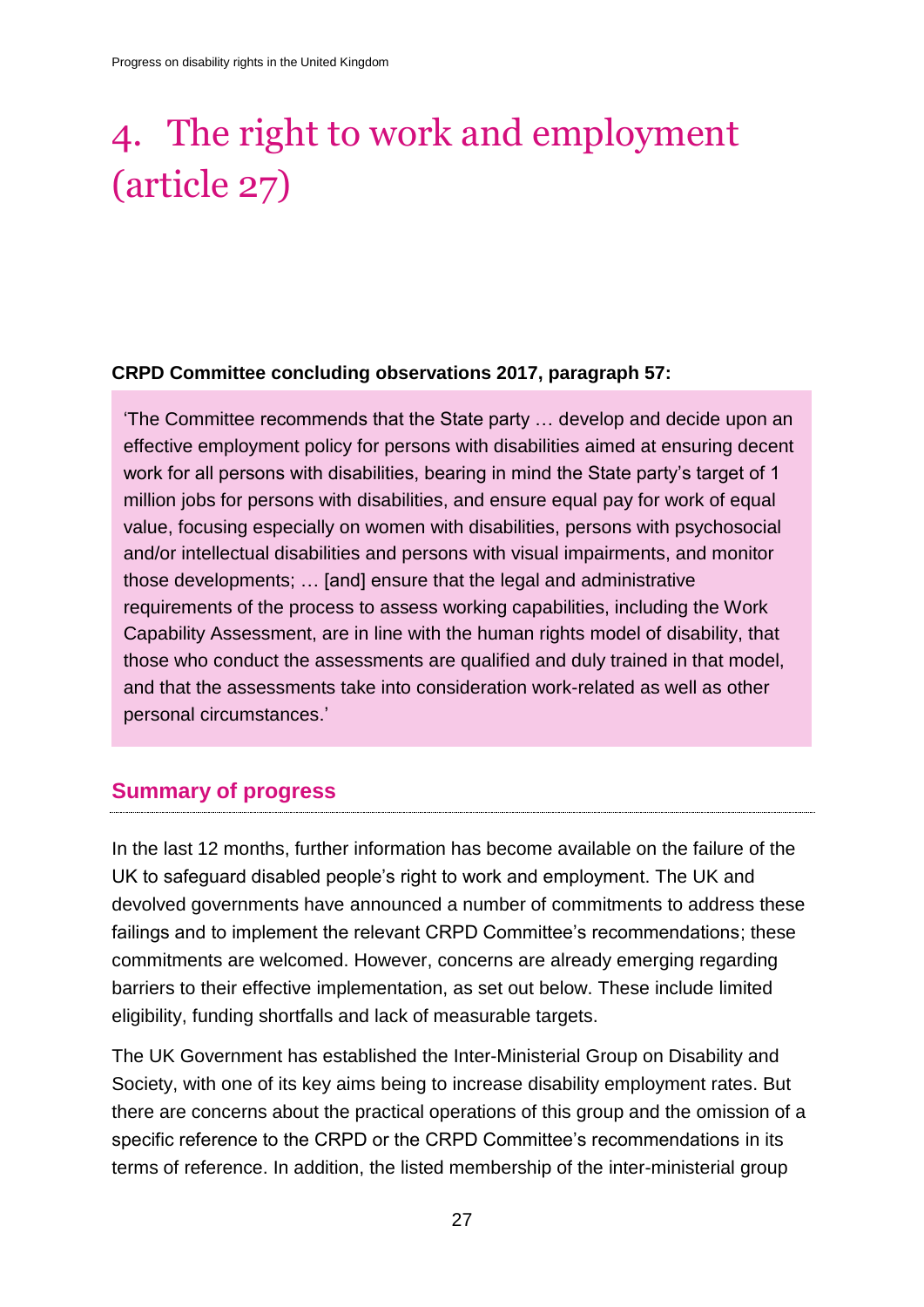does not adequately reflect that the devolved governments also have responsibility for taking action to address the disability employment gap.<sup>82</sup>

# <span id="page-27-0"></span>**Key concerns**

#### **UK**

Disabled people in the UK are much less likely to be in employment than nondisabled people. They experience barriers to finding and staying in work, and are on average paid less. 83

# <span id="page-27-1"></span>**New evidence**

#### **UK**

1

While the disability employment gap has narrowed slightly since 2015, disabled people are still less likely to be in employment than non-disabled people. In the UK, 50.7% of disabled people aged 16–64 were in employment in April to June 2018, compared with 81.1% of non-disabled people.<sup>84</sup> Employment rates vary considerably by type of disability or health condition, but the highest employment rate for a health condition group (difficulty in hearing) was still 13 percentage points below the equivalent figure for non-disabled working-age adults. The lowest rates are for those with mental health conditions and learning difficulties.<sup>85</sup> Less than a quarter of people with learning difficulties, a speech impediment or mental health conditions were in employment.<sup>86</sup>

Disabled people in the UK are paid less on average than non-disabled people.<sup>87</sup> A recent TUC report found that the disability pay gap (15%) was higher in 2016/17 than in 2013/14, 2014/15 or 2015/16. $88$  It found that, in 2017, the average hourly pay for disabled workers was £9.90, compared with £11.40 for non-disabled workers – resulting in a disability pay gap of £2,730 per year. The TUC also reports that

<sup>82</sup> Office for Disability Issues (2018), see note 7.

<sup>83</sup> UKIM (July 2017), p.7, see note 12.

<sup>84</sup> Office for National Statistics (2018), 'Labour market status of disabled people. August 2018: table [AO8: economic activity of people with disabilities'](https://www.ons.gov.uk/employmentandlabourmarket/peopleinwork/employmentandemployeetypes/datasets/labourmarketstatusofdisabledpeoplea08) [accessed: 15 August 2018].

<sup>85</sup> House of Commons Library (2018), ['People with disabilities in employment'](http://researchbriefings.parliament.uk/ResearchBriefing/Summary/CBP-7540) [accessed: 5 July 2018].

<sup>86</sup> House of Commons Library (2018), see note 85.

<sup>87</sup> UKIM (July 2017), see note 12.

<sup>88</sup> TUC (2018), ['Disability employment and pay gaps 2018'.](https://www.tuc.org.uk/sites/default/files/Disabilityemploymentandpaygaps.pdf) See also: EHRC (2017), 'The disability [pay gap'](https://www.equalityhumanrights.com/sites/default/files/research-report-107-the-disability-pay-gap.pdf) and EHRC (2017), ['Being disabled in Britain'](https://www.equalityhumanrights.com/en/disability-report-being-disabled-britain) [all accessed: 3 July 2018].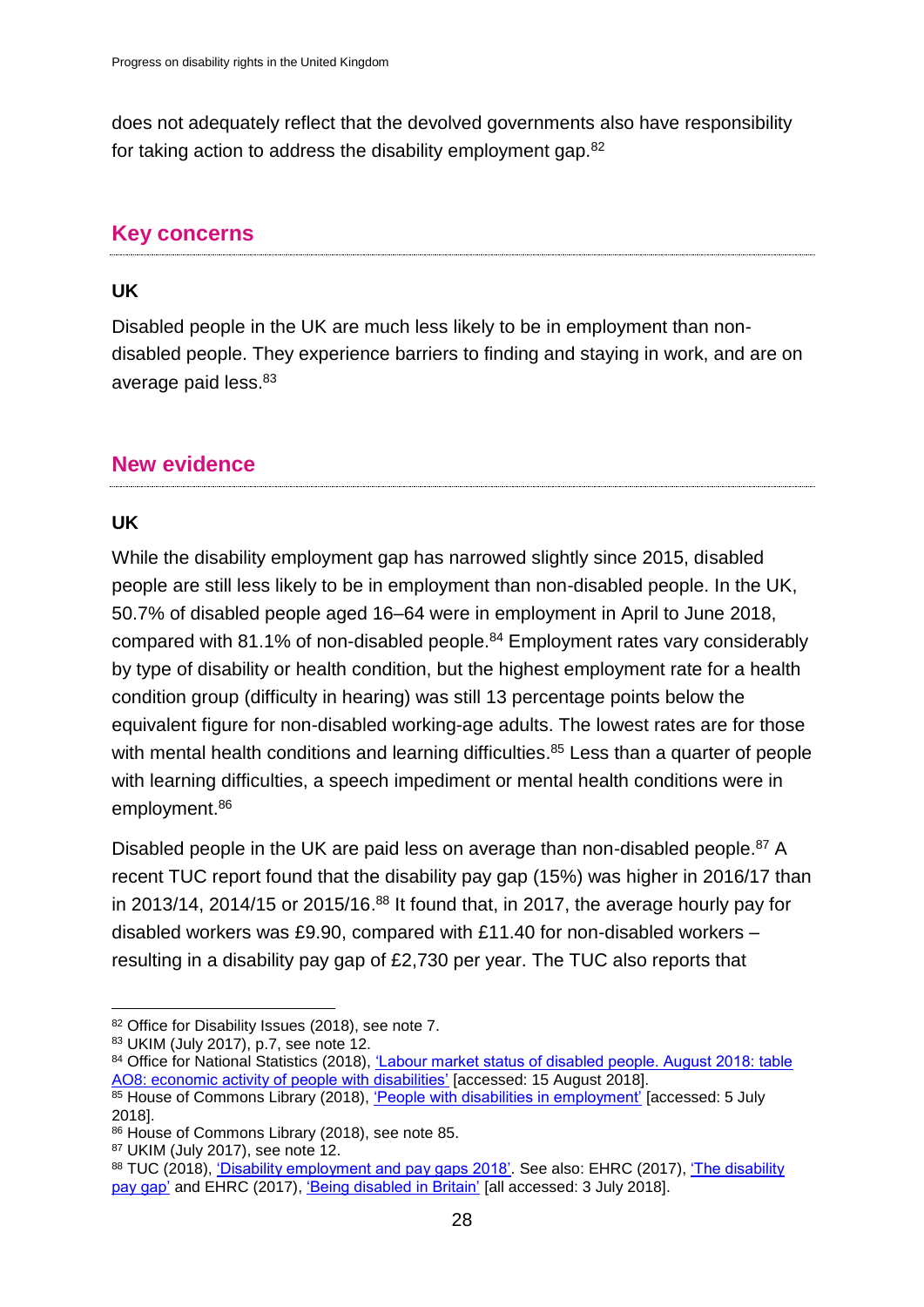disabled workers are more likely to work in lower-paid occupations than non-disabled workers.

# **Wales**

1

In Wales, just 45.2% of disabled people aged 16–64 are currently in employment, compared to 80.3% of non-disabled people aged 16–64, with the gap being larger for disabled people who have no or few qualifications, and for those with particular conditions, such as mental health conditions or multiple impairments. <sup>89</sup> Only 1.5% of apprenticeships in Wales are taken up by disabled people. 90

# **Northern Ireland**

Statistics published by the Northern Ireland Statistics and Research Agency<sup>91</sup> show that just under one in five people (20%) of working age in Northern Ireland had a disability, but that:

- more than double the proportion (32%) of disabled people have no qualifications compared with non-disabled people (12%), and
- non-disabled people are more than twice as likely to be in employment (79%) than disabled people (35%).

Disabled people have reported that the Northern Ireland Statistics and Research Agency's categorisations used to encapsulate different types of disability are too restrictive and, as a result, the above statistics represent a conservative estimation of the reality.<sup>92</sup>

It is understood that, while structures to take forward the disability employment strategy have been established and action plans developed, the latter have yet to be implemented.

Statistics from the Department of Education show that obtaining the minimum required qualifications to gain employment continues to be a particular challenge for disabled people in Northern Ireland. In 2016/17, of the Northern Ireland school leavers with special educational needs at key stages 1–4, 41.5% had at least five GCSEs at grades A\*–C, including English and maths. This reduced to 24.4% for school leavers with special educational needs at key stage 5. By comparison, 78.4%

<sup>89</sup> Welsh Government (March 2018), ['Employability](https://beta.gov.wales/employability-plan) plan' [accessed: 28 August 2018]. 90 Welsh Government (2018), 'Unique learners in work-based learning provision by programme and

[local authority of domicile'](https://statswales.gov.wales/Catalogue/Education-and-Skills/Post-16-Education-and-Training/Further-Education-and-Work-Based-Learning/Learners/Work-Based-Learning/uniquelearnersworkbasedlearning-by-programmetype-domicile) [accessed: 9 May 2018].

<sup>91</sup> Northern Ireland Statistics and Research Agency (May 2018), 'Quarterly supplement to the labour [market report, January–March 2018',](https://www.nisra.gov.uk/sites/nisra.gov.uk/files/publications/Quarterly-Supplement-to-the-Labour-Market-Report-JM18.PDF) p. 3 [accessed: 28 August 2018].

 $92$  UN CRPD Independent Mechanism for NI stakeholder roundtable, 10 September 2018.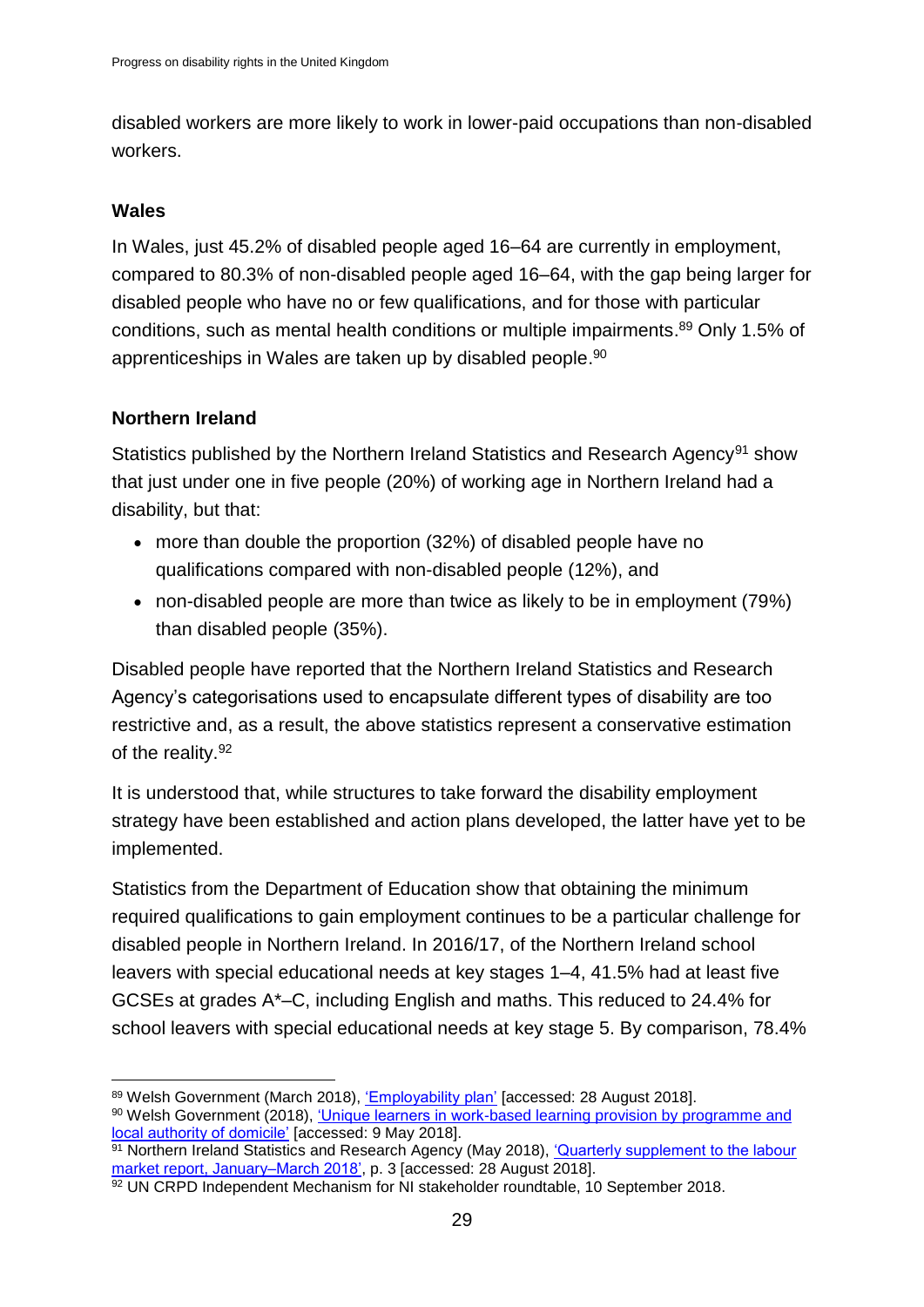of school leavers with no special educational needs had the equivalent qualifications.<sup>93</sup>

# **Scotland**

The Scottish Government's analysis of data published by a representative sample of public sector bodies showed that, on average, less than 5% of staff reported as disabled, with the figures for individual public bodies varying from 0.1% to 11%.<sup>94</sup>

# <span id="page-29-0"></span>**Relevant steps taken by UK governments**

# **UK**

In November 2017, the UK Government launched plans to increase the number of disabled people in work by one million over the next 10 years. Actions to achieve this target include:

- building capability to deliver tailored support
- ensuring access to personalised and tailored employment support
- continuously improving the assessment process, and
- empowering those furthest away from the labour market.  $95$

To achieve the target of getting one million more disabled people into work, there would have to be 4.5 million disabled people in employment by 2027, an increase of 21% on current levels.<sup>96</sup> This programme of action, and the commitment to building a comprehensive evidence base about what works for whom, why and at what cost, is a very positive first step. However, UKIM would welcome clarity on ensuring that responsibilities for the strategy are embedded across all four nations and all relevant government departments, and that this accountability is demonstrated through regular monitoring and evaluation of progress. The UK Government has committed to achieve the Sustainable Development Goals, by 2030, agreed by the UN member

<sup>1</sup> 93 Department of Education (2018), 'Statistical bulletin 4/2018: qualifications and destinations of [Northern Ireland school leavers 2016/17'](https://www.education-ni.gov.uk/sites/default/files/publications/education/qualifications-and-destinations-of-northern-ireland-school-leavers-20161.._.pdf) [accessed: 11 September 2018].

 $\frac{94}{94}$  Scottish Government (2018), 'Increasing the employment of disabled people in the public sector: a [consultation'](http://www.gov.scot/Resource/0053/00534799.pdf) [accessed: 28 August 2018].

 $\frac{95}{95}$  Department for Work and Pensions and Department of Health and Social Care (2017), 'Improving [lives: the future of work, health and disability'](https://www.gov.uk/government/publications/improving-lives-the-future-of-work-health-and-disability) [accessed: 3 July 2018].

<sup>96</sup> House of Commons (2018), p. 6, see note 85.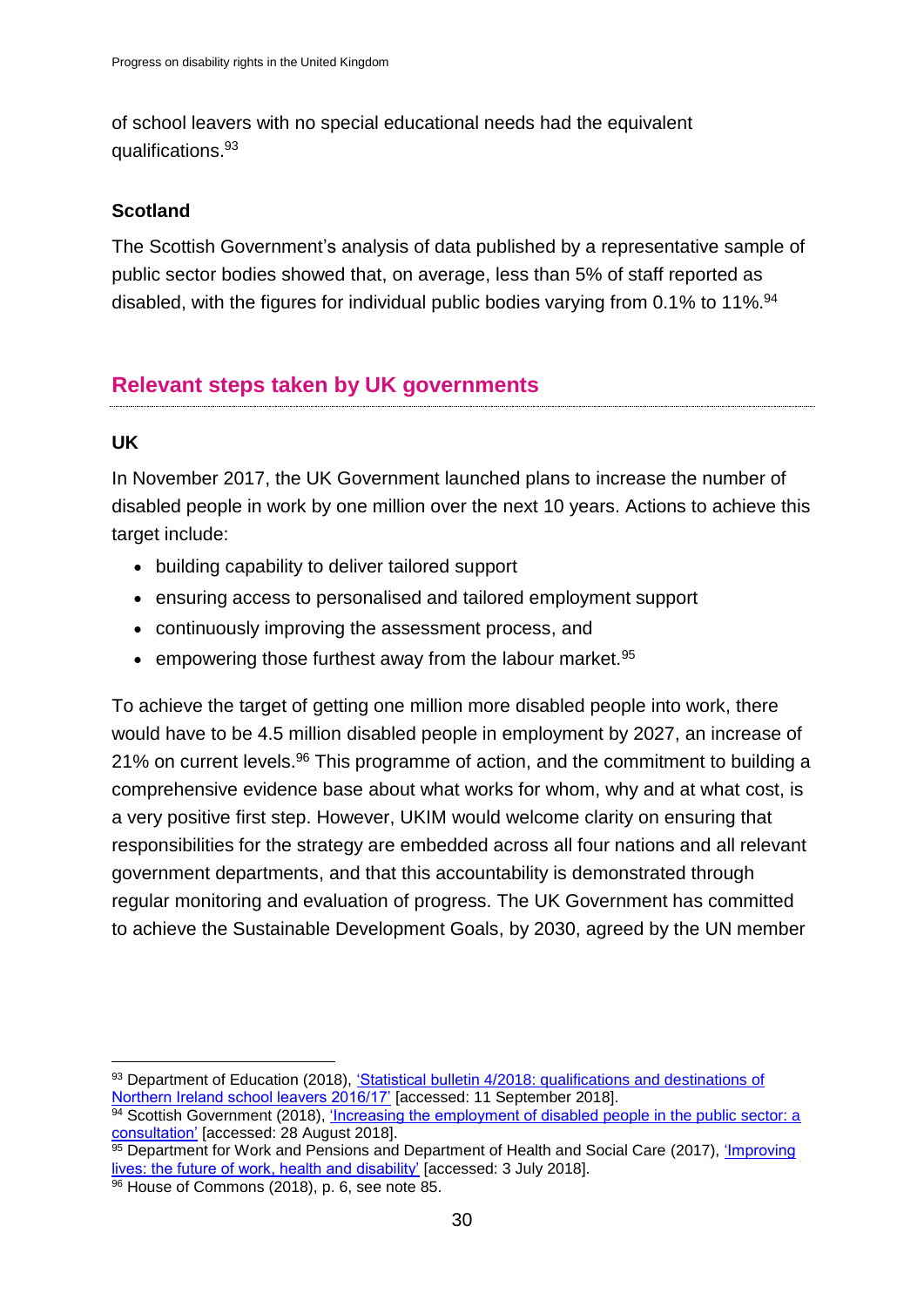states, which entail goal 8.5 on full and productive employment and decent work for all, including disabled people, and equal pay for work of equal value.  $97$ 

The UK Government has also committed to engaging with external stakeholders to explore ways to improve claimants' experiences of the Work Capability Assessment (WCA). <sup>98</sup> While this commitment is welcome, UKIM's view is that further reform of WCA processes is urgently needed.<sup>99</sup> We also commend the new criteria and guidance for WCA assessors introduced in September 2017, allowing them to recommend that claimants with the most severe and life-limiting conditions should not be reassessed.<sup>100</sup>

Despite the benefits of the Access to Work scheme,<sup>101</sup> there are concerns that it focuses on those with physical impairments<sup>102</sup> and that the application process can take too long.<sup>103</sup> The DWP has taken action that aims to reduce waiting times, and the proportion of Access to Work awards to people with mental health conditions has increased gradually.<sup>104</sup>

The Access to Work cap was raised significantly in April 2018 to a maximum of £57,200 per year and this will be increased annually.<sup>105</sup> However, evidence indicates that some disabled people are negatively affected by the cap on the amount of

<sup>1</sup> <sup>97</sup> In the UK, oversight sits with the Department for International Development. The policy paper 'Agenda 2030 – [Delivering the Global Goals'](https://www.gov.uk/government/publications/agenda-2030-delivering-the-global-goals) (March 2017) outlines UK Government policy and activity against each of the goals. However, the UK has neither adopted the UN's set of indicators nor set out its own indicators for measuring progress. The UK Government has committed to delivering a voluntary report to the UN High-level Political Forum for Sustainable Development in 2019. <sup>98</sup> DWP and DHSC (2017), pp. 21–2, see note 95. See also EHRC (2018), ['Progress on socio](https://www.equalityhumanrights.com/en/publication-download/progress-socio-economic-rights-great-britain)[economic rights in Great Britain'](https://www.equalityhumanrights.com/en/publication-download/progress-socio-economic-rights-great-britain) [accessed: 10 July 2018].

 $99$  See concerns raised in UKIM submissions (February 2017 and July 2017); for example, the fact that some claimants with serious health conditions or impairments were found 'fit for work', and that assessments, reassessments and poor decisions are adversely affecting the physical and mental health of claimants.

<sup>100</sup> DWP (2017), ['Policy paper: Employment and Support Allowance and Universal Credit: changes to](https://www.gov.uk/government/publications/employment-and-support-allowance-and-universal-credit-changes-to-the-work-capability-assessment/employment-and-support-allowance-and-universal-credit-changes-to-the-work-capability-assessment-from-29-september-2017)  [the Work Capability Assessment from 29 September 2017'](https://www.gov.uk/government/publications/employment-and-support-allowance-and-universal-credit-changes-to-the-work-capability-assessment/employment-and-support-allowance-and-universal-credit-changes-to-the-work-capability-assessment-from-29-september-2017) [accessed: 6 September 2018].

<sup>101</sup> Access to Work provides practical and financial support to disabled people and their employers. It covers Great Britain. Reviews have found the scheme to be cost effective, with positive benefits including increased productivity and staff retention, and reduced sickness absence. A similar scheme is available in Northern Ireland called Access to Work (NI) It is delivered by the Department for Communities through the Preparation for Work Programmes Branch and JobCentres.

<sup>102</sup> House of Commons Library (2018), ['Briefing paper: People with disabilities in employment'](http://researchbriefings.parliament.uk/ResearchBriefing/Summary/CBP-7540) [accessed: 5 July 2018].

<sup>&</sup>lt;sup>103</sup> House of Commons Work and Pensions Committee (2017), ['Disability employment gap –](https://publications.parliament.uk/pa/cm201617/cmselect/cmworpen/56/5602.htm) seventh [report of session 2016-17',](https://publications.parliament.uk/pa/cm201617/cmselect/cmworpen/56/5602.htm) paragraph 46 [accessed: 18 December 2017].

<sup>104</sup> DWP (2017), ['Access to Work statistics',](https://www.gov.uk/government/statistics/access-to-work-statistics) p. 7 [accessed: 2 August 2018].

<sup>105</sup> DWP (2018), ['Grant to support disabled people in the workplace rises by over a third'](https://www.gov.uk/government/news/grant-to-support-disabled-people-in-the-workplace-rises-by-over-a-third) [accessed: 3 July 2018].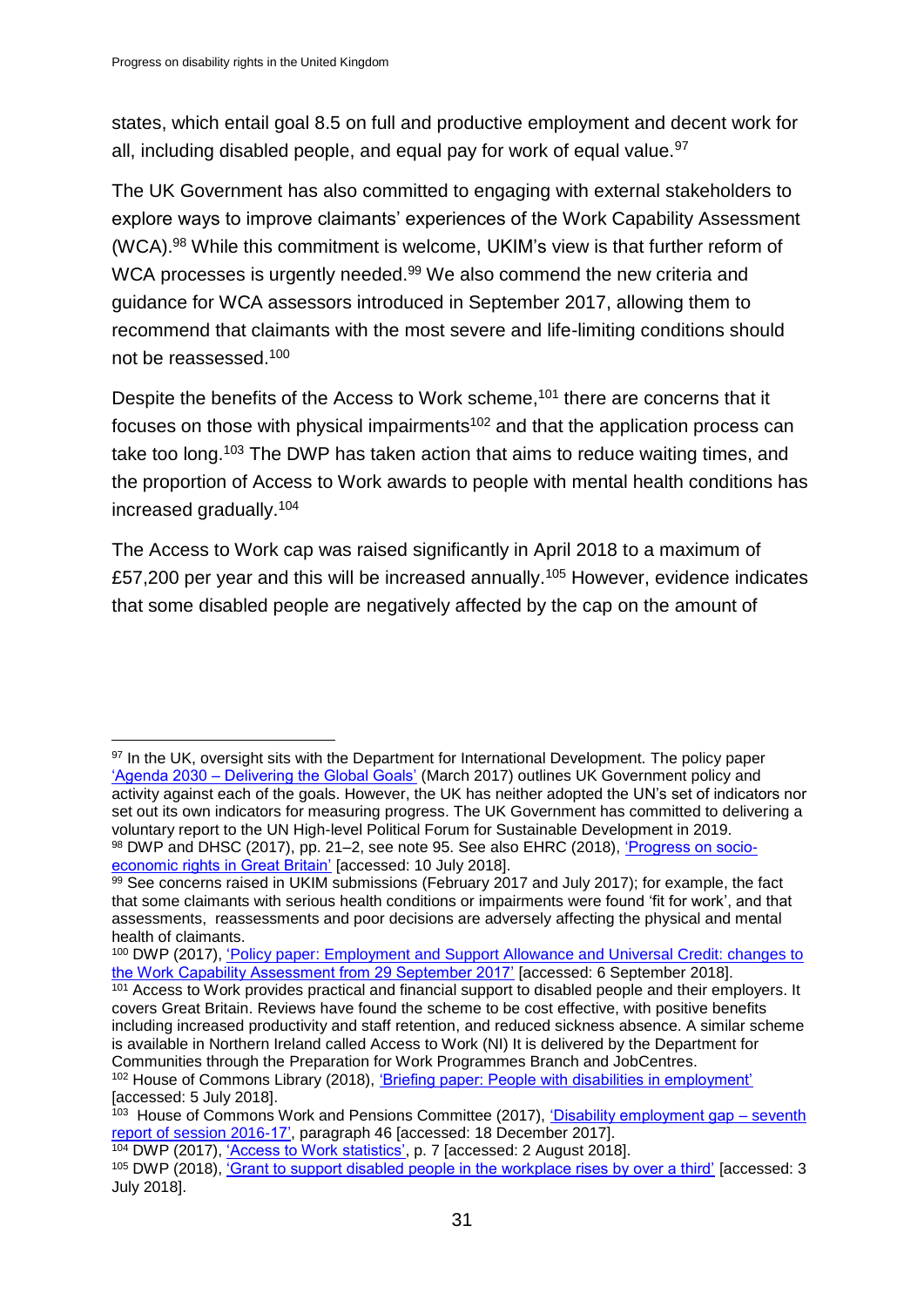financial support provided by Access to Work, particularly deaf people who communicate using sign language.<sup>106</sup>

# **Great Britain**

In April 2017, new gender pay gap reporting requirements were introduced for all private and voluntary organisations with 250 or more employees in Britain and listed public sector bodies in England.<sup>107</sup> In Scotland<sup>108</sup> and Wales,<sup>109</sup> specific equality duties apply to listed devolved public bodies. In Scotland, this includes duties on listed public bodies with over 20 employees to publish statements on equal pay for disabled employees and information about the occupational segregation of disabled and non-disabled employees. Across the UK, there is no requirement on public or private employers to publish information on disability pay gaps.

# **Wales**

The Welsh Government's employability plan<sup>110</sup> recognises that too few disabled people are in work. In this plan, the Welsh Government commits to working with partners to address the issues behind these inequalities, including employer attitudes, job design and working practices. A particular commitment is to increase the number of employers who place an emphasis on creating workplaces that are inclusive and supportive environments for disabled people. The plan does not set out clear targets for improvements, instead committing the Welsh Government to working with key partners to set those targets.

In 2018, the Welsh Government launched the Inclusive Apprenticeship Working Group to identify the barriers to disabled people accessing apprenticeships and to find ways to increase the number of disabled people starting and completing apprenticeships.<sup>111</sup>

<sup>110</sup> Welsh Government (March 2018), see note 89.

<sup>106</sup> In *[DB v Secretary of State for Work and Pensions \(ESA\)](https://www.gov.uk/administrative-appeals-tribunal-decisions/db-v-secretary-of-state-for-work-and-pensions-esa-2017-ukut-251-aac)* [2017] UKUT 251 (AAC) it was decided that despite the disparate impact of the cap on deaf users, DWP had complied with its Public Sector Equality Duty because the disparate impact could be objectively justified as a proportionate means of achieving a legitimate aim.

<sup>107</sup> [The Equality Act 2010 \(Gender Pay Gap Information\) Regulations 2017](https://www.legislation.gov.uk/ukdsi/2017/9780111152010) and [The Equality Act 2010](https://www.legislation.gov.uk/ukdsi/2017/9780111153277/contents)  [\(Specific Duties and Public Authorities\) Regulations 2017](https://www.legislation.gov.uk/ukdsi/2017/9780111153277/contents) [both accessed: 28 August 2018].

<sup>&</sup>lt;sup>108</sup> The Equality Act 2010 (Specific Duties) (Scotland) Regulations 2012 (as amended in 2015 and 2016). Information about the Scottish specific duties regulations is available in ['Regulations for the](https://www.equalityhumanrights.com/en/public-sector-equality-duty-scotland/regulations-specific-duties-and-details-which-public)  [Specific Duties and details on which public authorities are covered'](https://www.equalityhumanrights.com/en/public-sector-equality-duty-scotland/regulations-specific-duties-and-details-which-public) [accessed: 28 August 2018]. <sup>109</sup> [The Equality Act 2010 \(Statutory Duties\) \(Wales\) Regulations 2011](http://www.legislation.gov.uk/wsi/2011/1064/contents/made) [accessed 28 August 2018].

<sup>111</sup> Welsh Government (2018), ['Written response by the Welsh Government to the report produced by](http://www.assembly.wales/laid%20documents/gen-ld11529/gen-ld11529-e.pdf)  [the Economy, Infrastructure and Skills Committee entitled Apprenticeships in Wales',](http://www.assembly.wales/laid%20documents/gen-ld11529/gen-ld11529-e.pdf) p.3 [accessed: 15 August 2018].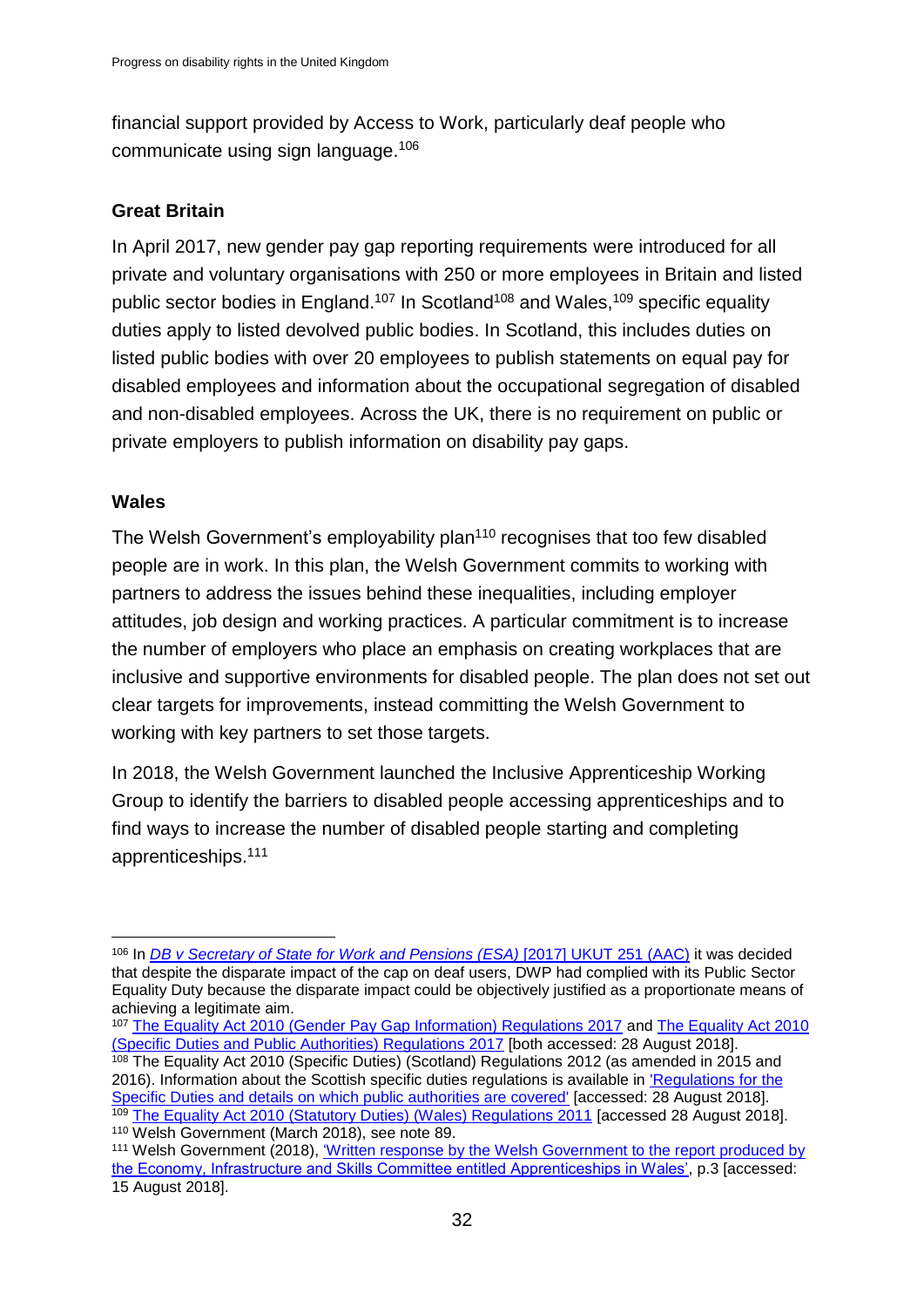# **Northern Ireland**

The Northern Ireland Executive's outcomes delivery plan 2018/19 commits to:

- assisting 450 disabled people into employment, education or training through the European Social Fund
- supporting 17,600 people through employability programmes, including programmes for people with health conditions and/or disabilities, and
- offering all new benefit claimants with a health condition or a disability a 'health and work conversation' to help them make decisions about returning to work.<sup>112</sup>

In September 2017, the Permanent Secretary in the Department of Education raised concerns regarding funding for the department, highlighting a shortfall of £105 million in 2017/18.<sup>113</sup> Reduced funding may lead to a failure to put in place reasonable adjustments to ensure the inclusion of disabled children in schools. This will potentially have a negative knock-on effect on the future employability of those children affected. In May 2018, the Education Authority in Northern Ireland held a public consultation on a future framework of educational provision for children in the early years with special educational needs.<sup>114</sup> In July 2018, the Education Authority also had a public consultation on its proposed equality and disability action plans for 2018 to 2022.<sup>115</sup> Depending on the outcomes of these consultations, they may have a positive effect on the future employability of the children and young people affected.

# **Scotland**

1

In April 2018, a voluntary employment support service was introduced, funded by the Scottish Government.<sup>116</sup> The Scottish Government also announced its intention to publish an action plan to halve the disability employment gap.<sup>117</sup> It has carried out a public consultation exercise to identify how to increase the number of disabled people employed in the public sector. <sup>118</sup> As part of this consultation exercise, it proposed: setting targets for the number of disabled people employed in the public

<sup>112</sup> Northern Ireland Executive Office (2018), ['Outcomes delivery plan 2018/19',](https://www.executiveoffice-ni.gov.uk/publications/outcomes-delivery-plan-201819) pp. 47–8 [accessed: 28 August 2018].

<sup>&</sup>lt;sup>113</sup> BBC News Northern Ireland (25 September 2017), 'Department of Education faces £105m cash [pressures'](https://www.bbc.co.uk/news/uk-northern-ireland-41392511) [accessed: 28 August 2018].

<sup>&</sup>lt;sup>114</sup> NI Education Authority (2018), ['A case for transformation: Proposed](http://www.eani.org.uk/EasySiteWeb/GatewayLink.aspx?alId=73166) framework of future provision [for children in the early years with special educational needs'](http://www.eani.org.uk/EasySiteWeb/GatewayLink.aspx?alId=73166) [accessed: 28 August 2018].

<sup>&</sup>lt;sup>115</sup> NI Education Authority (2018), ['Public consultation: draft equality and disability action plans 2018-](http://www.eani.org.uk/about-us/consultations/previous-consultations/public-consultation-draft-equality-and-disability-action-plans-2018-2022/) [2022'](http://www.eani.org.uk/about-us/consultations/previous-consultations/public-consultation-draft-equality-and-disability-action-plans-2018-2022/) [accessed: 11 September 2018].

<sup>&</sup>lt;sup>116</sup> See [Fair Start Scotland website](http://www.employabilityinscotland.com/devolved-employment-services/fair-start-scotland/) [accessed: 28 August 2018].

<sup>117</sup> Scottish Government (2018), ['A fairer Scotland for disabled people'](https://www.gov.scot/Publications/2018/04/8679/0) [accessed: 28 August 2018].

<sup>118</sup> Scottish Government (2018), see note 94.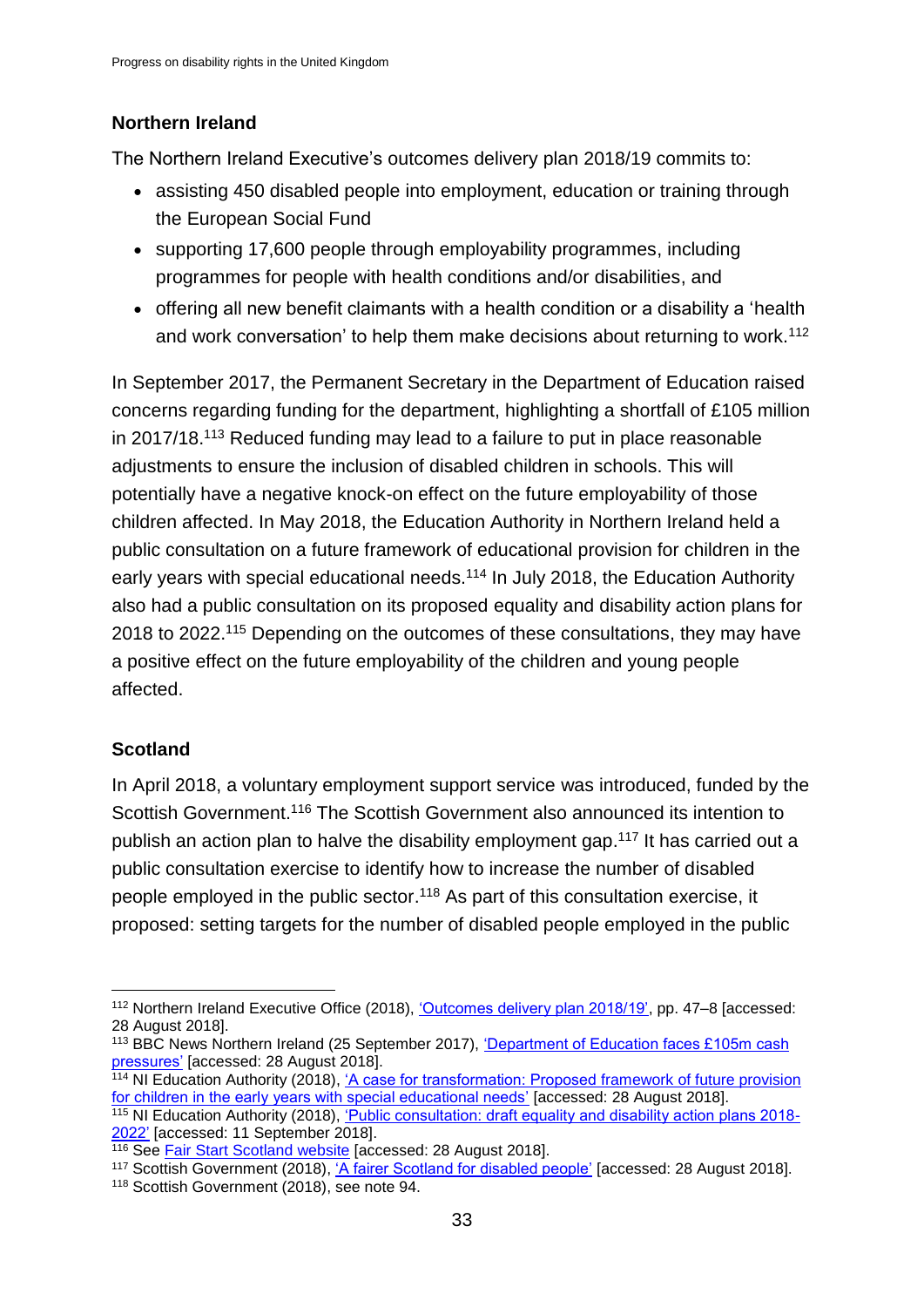<span id="page-33-0"></span>sector; increasing paid work experience/internships; and requiring public bodies to monitor and report on progress to achieve targets.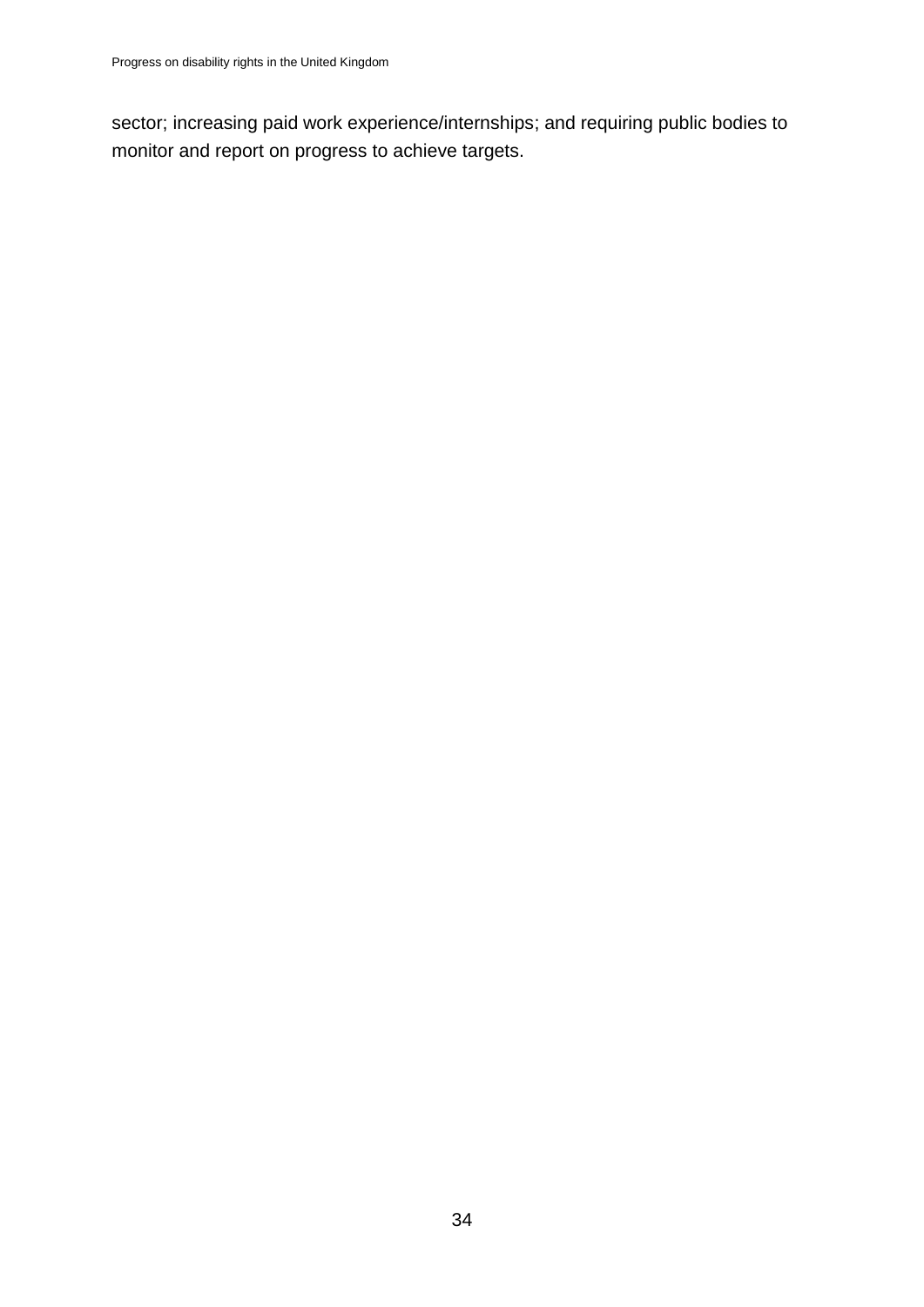# 5. Prejudice and negative attitudes (articles 8 and 16)

#### **CRPD Committee inquiry recommendations 2016, paragraph 114 (h):**

'Take appropriate measures to combat any negative and discriminatory stereotypes or prejudice against persons with disabilities in public and the media, including the assertion that dependency on benefits is in itself a disincentive to seeking employment, implement broad mass media campaigns, in consultation with organizations representing persons with disabilities, particularly those affected by the welfare reform, to promote them as full rights holders, in accordance with the Convention; and adopt measures to address complaints of harassment and hate crime by persons with disabilities, promptly investigate those allegations, hold the perpetrators accountable and provide fair and appropriate compensation to victims.'

# <span id="page-34-0"></span>**Summary of progress**

The UK and devolved governments have introduced a number of commitments and measures with a view to tackling prejudice and negative attitudes towards disabled people. However, the extensive data available indicate that progress to date is insufficient and, therefore not in line with the CRPD Committee's recommendations.

# <span id="page-34-1"></span>**Key concerns**

#### **UK**

Some steps have been taken across the UK to reduce prejudice and negative attitudes towards disabled people. However, prejudice towards disabled people persists. This includes negative attitudes towards disabled people claiming social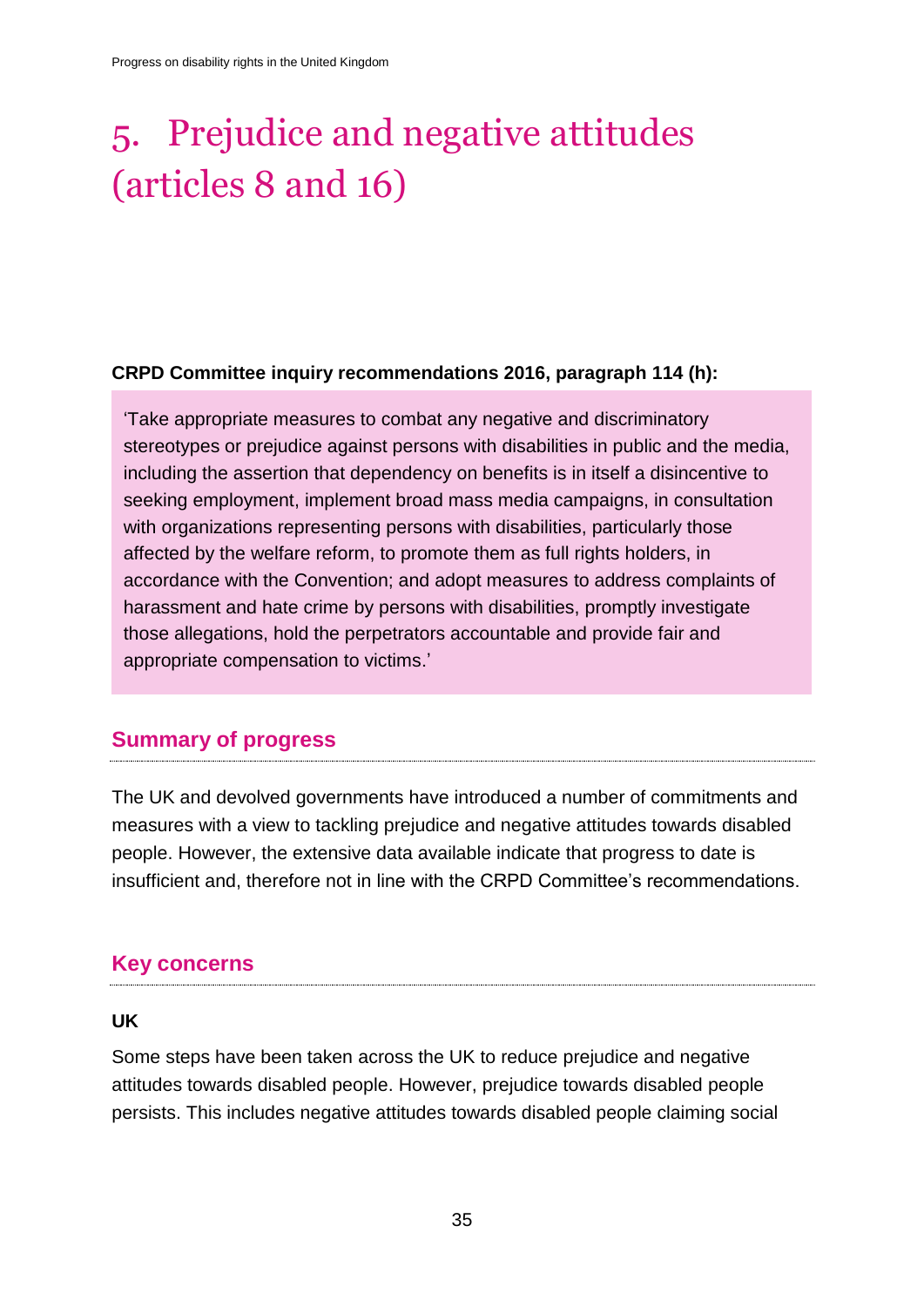security benefits and negative assumptions about disabled people's human value and quality of life.<sup>119</sup>

# <span id="page-35-0"></span>**New evidence**

# **UK**

In 2017, 75% of students in secondary schools and colleges with autism and Asperger's syndrome, and 70% of those with a physical disability said they had been bullied compared with 50% of students with no disability.<sup>120</sup>

# **Great Britain**

Research examining prejudice faced by disabled people found that 32% of disabled people felt there was a lot of disability-related prejudice, but only 22% of nondisabled people thought this was the case. <sup>121</sup> This indicates a gap between the reality of disabled people's lives and the public's perception. The study also found evidence that paternalist attitudes about disabled people are still prevalent:

- 75% of the study's respondents thought disabled people need to be cared for some or most of the time.
- 13% tended to 'hardly ever' or 'never' think of disabled people as the same as everyone else.

In a related study of disabled people, national disability charity Scope found that:

- 40% of all respondents indicated that they did not feel valued by society
- 49% responded that they feel excluded from society because of their long-term impairment or health condition, and
- $\bullet$  42% felt the UK is a good place for disabled people to live.<sup>122</sup>

On a more positive note, the attitude towards disabled people receiving welfare benefits appears to be changing, albeit slowly. In 2013, 54% of respondents to the British Social Attitudes (BSA) survey stated that government should spend more on

1

<sup>119</sup> UKIM (July 2017), pp. 17–8, see note 12.

<sup>120</sup> Ditch the Label (2017), ['The Annual Bullying Survey 2017'](https://www.ditchthelabel.org/research-papers/the-annual-bullying-survey-2017/) [accessed: 17 August 2018].

<sup>&</sup>lt;sup>121</sup> Scope (2018), ['The disability perception gap'](https://www.scope.org.uk/about-us/research-policy/disability-perception-gap) [accessed: 6 July 2018].

<sup>122</sup> Scope (2018), ['Independent. Confident. Connected'](https://www.scope.org.uk/campaigns/gamechanger/independent-confident-connected) [accessed: 6 September 2018].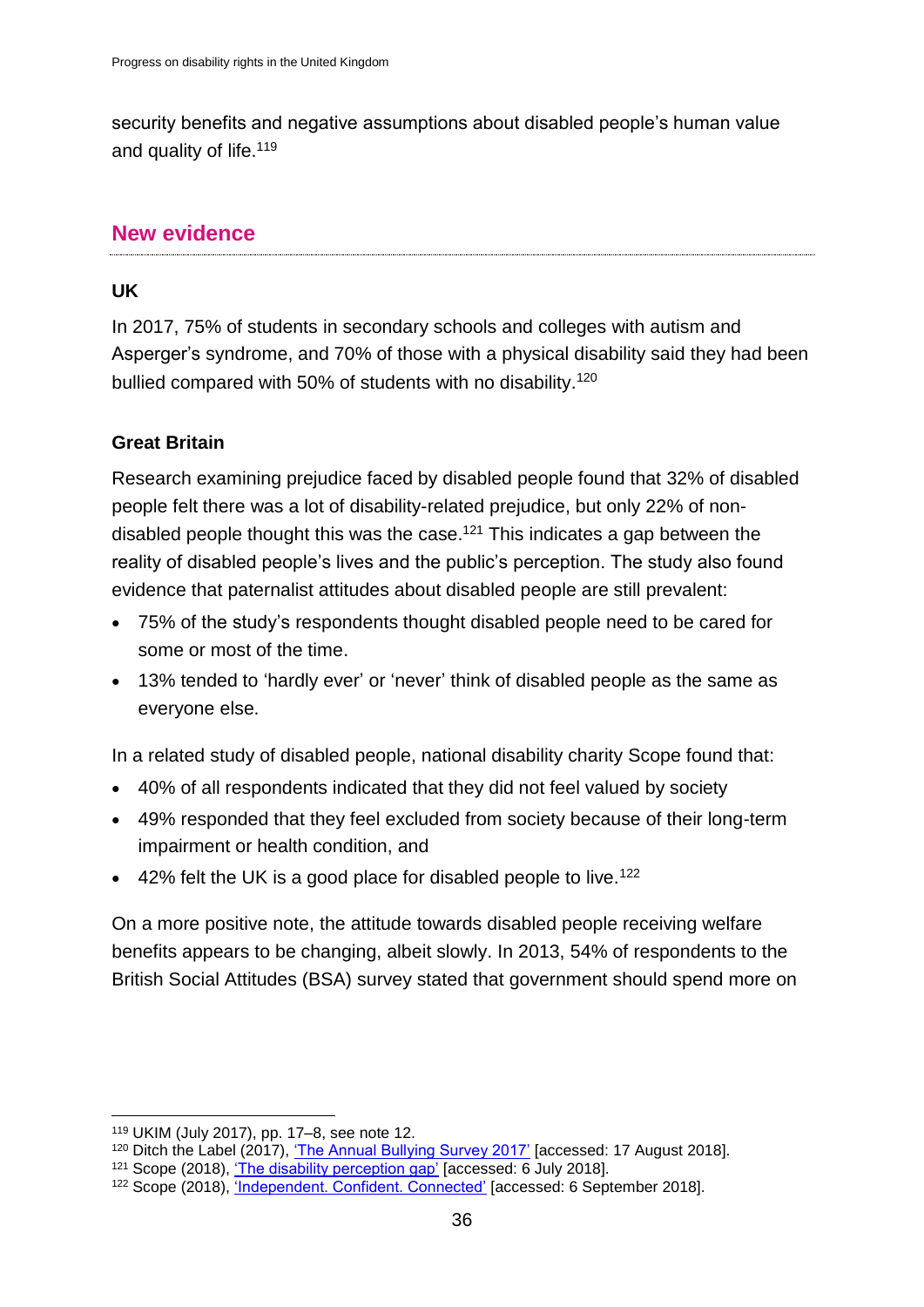benefit claimants who are disabled people who cannot work; the percentage increased to 61% in 2015 and 67% in 2017.<sup>123</sup>

# **England and Wales**

The police registered 5,558 disability-motivated hate crime cases in England and Wales in 2016/17. This is a 53% increase since 2015/16 (though this significant increase may be partly a reflection of improvements in reporting).<sup>124</sup> Recent research suggests a significant drop-off between the number of cases recorded by the police and the number of prosecutions.<sup>125</sup> Estimates from the Crime Survey for England and Wales indicate an average of 67,000 cases of disability hate crime per year.<sup>126</sup>

The UK Parliament Petitions Select Committee led an inquiry into the online abuse of disabled people, which reported in August 2018.<sup>127</sup> The Committee produced draft recommendations for consultation, including that: social media companies should be required to ensure their policies and processes are accessible to, and developed in partnership with, disabled people; and that the UK Government commit to introducing new legislation covering online communications by 2020, reflecting findings from the ongoing Law Commission review of the current legal framework.<sup>128</sup>

# **Northern Ireland**

In 2017/18, there were 48 recorded disability motivated hate crimes (down 12 from 2016/17).<sup>129</sup> UKIM believes the number of reported incidents significantly underrepresents the extent of disability hate crime throughout the UK, including NI.<sup>130</sup>

# **Scotland**

In 2017/18, 284 charges with an aggravation of prejudice relating to disability were reported to the police. This is 51% more than in 2016/17. It has been recognised that this large increase may be partially due to increased awareness of what is a disability hate crime and of the support available to report such crime. However, this

 $\overline{a}$ <sup>123</sup> NatCen (2018), ['British Social Attitudes survey 2018'](http://www.bsa.natcen.ac.uk/latest-report/british-social-attitudes-35/work-and-welfare.aspx) [accessed: 12 July 2018].

<sup>124</sup> Home Office (2017), ['Hate crime, England and Wales, 2016 to 2017'](https://www.gov.uk/government/statistics/hate-crime-england-and-wales-2016-to-2017) [accessed: 5 July 2018].

<sup>125</sup> Walters, M., Wiedlitzka, S. and Owusu-Bembah, A. (2017), ['Hate crime and the legal process:](http://sro.sussex.ac.uk/70598/)  [options for law reform',](http://sro.sussex.ac.uk/70598/) University of Sussex, p. 70 [accessed: 5 July 2018].  $126$  Walters, M. et al (2017), see note 125.

<sup>127</sup> House of Commons Petitions Committee (2018), ['Online abuse and the experience of disabled](https://publications.parliament.uk/pa/cm201719/cmselect/cmpetitions/1459/145902.htm)  [people: draft recommendation for consultation'](https://publications.parliament.uk/pa/cm201719/cmselect/cmpetitions/1459/145902.htm) [accessed: 4 September 2018].

<sup>&</sup>lt;sup>128</sup> Law Commission, ['Offensive online communications'](https://www.lawcom.gov.uk/project/offensive-online-communications/) [accessed: 2 October 2018].

<sup>&</sup>lt;sup>129</sup> Police Service of Northern Ireland (2018), 'Incidents and crimes with a hate motivation recorded by [the police in Northern Ireland: quarterly update to 31 March 2018',](https://www.psni.police.uk/globalassets/inside-the-psni/our-statistics/hate-motivation-statistics/2017-18/quarterly-hate-motivations-bulletin-period-ending-mar18.pdf) table 18 [accessed: 28 August 2018].

<sup>&</sup>lt;sup>130</sup> UKIM (2017), ['Disability rights in the UK',](https://www.equalityhumanrights.com/sites/default/files/crpd-shadow-report-august-2017.pdf) p. 44 [accessed: 14 September 2018].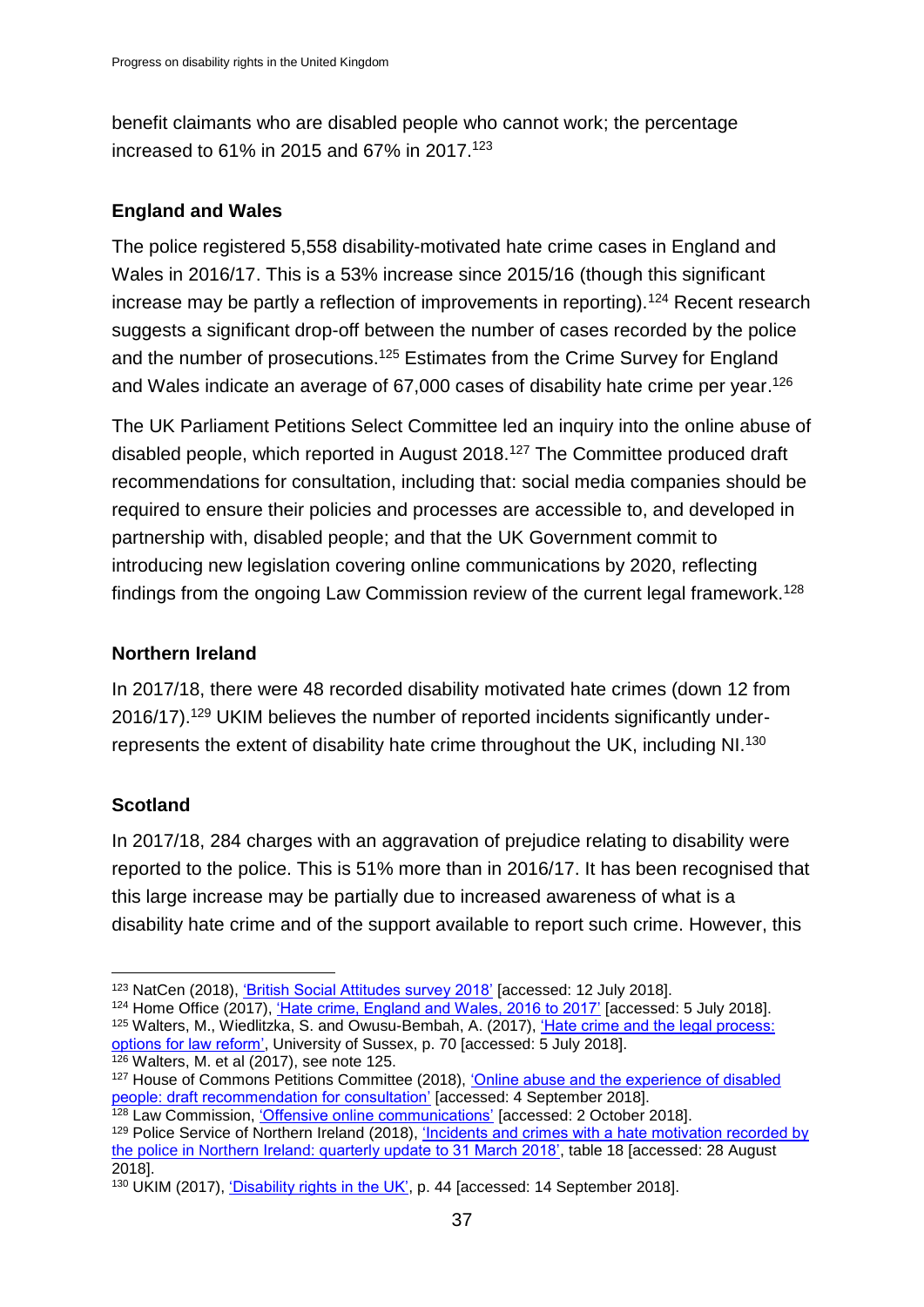type of crime continues to be under-reported compared with other forms of hate crime.<sup>131</sup>

# <span id="page-37-0"></span>**Relevant steps taken by UK governments**

# **UK**

There has been some work around disability confidence and disability champions across different industry sectors. However, UKIM is not aware of any actions to address the main concerns of the CRPD Committee and to combat any negative and discriminatory stereotypes or prejudice against disabled people among the public and in the media. In particular, there have been no steps taken to tackle the negative attitudes towards those claiming social security benefits, and, more broadly, to promote the human rights model of disability. On the contrary, there are examples of government comments that have potentially reinforced negative attitudes and the stigma surrounding mental health and disability. This includes the Chancellor of the Exchequer, Philip Hammond, stating before a committee of the UK Parliament: 'It is almost certainly the case that by increasing participation in the workforce, including far higher levels of participation by marginal groups and very high levels of engagement in the workforce, for example of disabled people – something we should be extremely proud of – may have had an impact on overall productivity measurements.'<sup>132</sup> Many people understood this statement as indicating that the increase in disabled people in employment is partly responsible for the UK's decreasing productivity.<sup>133</sup>

New measures proposed by the UK Government to tackle online hate speech, harassment and abuse, including a social media code of practice and transparency reporting, may prove useful for individuals experiencing disability-related harassment, especially in relation to the process of reporting incidents.<sup>134</sup>

# **England and Wales**

<sup>1</sup> <sup>131</sup> Crown Office and Procurator Fiscal Service (2018), ['Hate crime in Scotland, 2017-18'.](http://www.copfs.gov.uk/media-site/media-releases/1765-hate-crime-in-scotland-2017-18) Available [here](http://www.copfs.gov.uk/media-site/media-releases/1765-hate-crime-in-scotland-2017-18) [accessed: 27 July 2018].

<sup>132</sup> *The Independent* (6 December 2017), ['Philip Hammond claims disabled people finding jobs is](https://www.independent.co.uk/news/uk/politics/hammond-disabled-people-productivity-finding-jobs-employment-effect-comments-a8095851.html)  [partly responsible for UK's falling productivity'](https://www.independent.co.uk/news/uk/politics/hammond-disabled-people-productivity-finding-jobs-employment-effect-comments-a8095851.html) [accessed: 5 July 2018]. See also *The Guardian* (11 April 2018), ['We know about the gender pay gap. But what about the disability pay gap?'](https://www.theguardian.com/commentisfree/2018/apr/11/gender-pay-gap-disability-disabled-people-job) [accessed: 6 July 2018].

<sup>133</sup> Scope (2017), ['Letter to the Prime Minister',](https://www.scope.org.uk/About-Us/Media/Press-releases/December-2017/Our-letter-to-Theresa-May) 7 December 2017 [accessed: 5 July 2018].

<sup>134</sup> Department for Digital, Culture, Media and Sport (2018), ['Government response to the Internet](https://assets.publishing.service.gov.uk/government/uploads/system/uploads/attachment_data/file/708873/Government_Response_to_the_Internet_Safety_Strategy_Green_Paper_-_Final.pdf)  [Safety Strategy green paper'](https://assets.publishing.service.gov.uk/government/uploads/system/uploads/attachment_data/file/708873/Government_Response_to_the_Internet_Safety_Strategy_Green_Paper_-_Final.pdf) [accessed: 6 July 2018].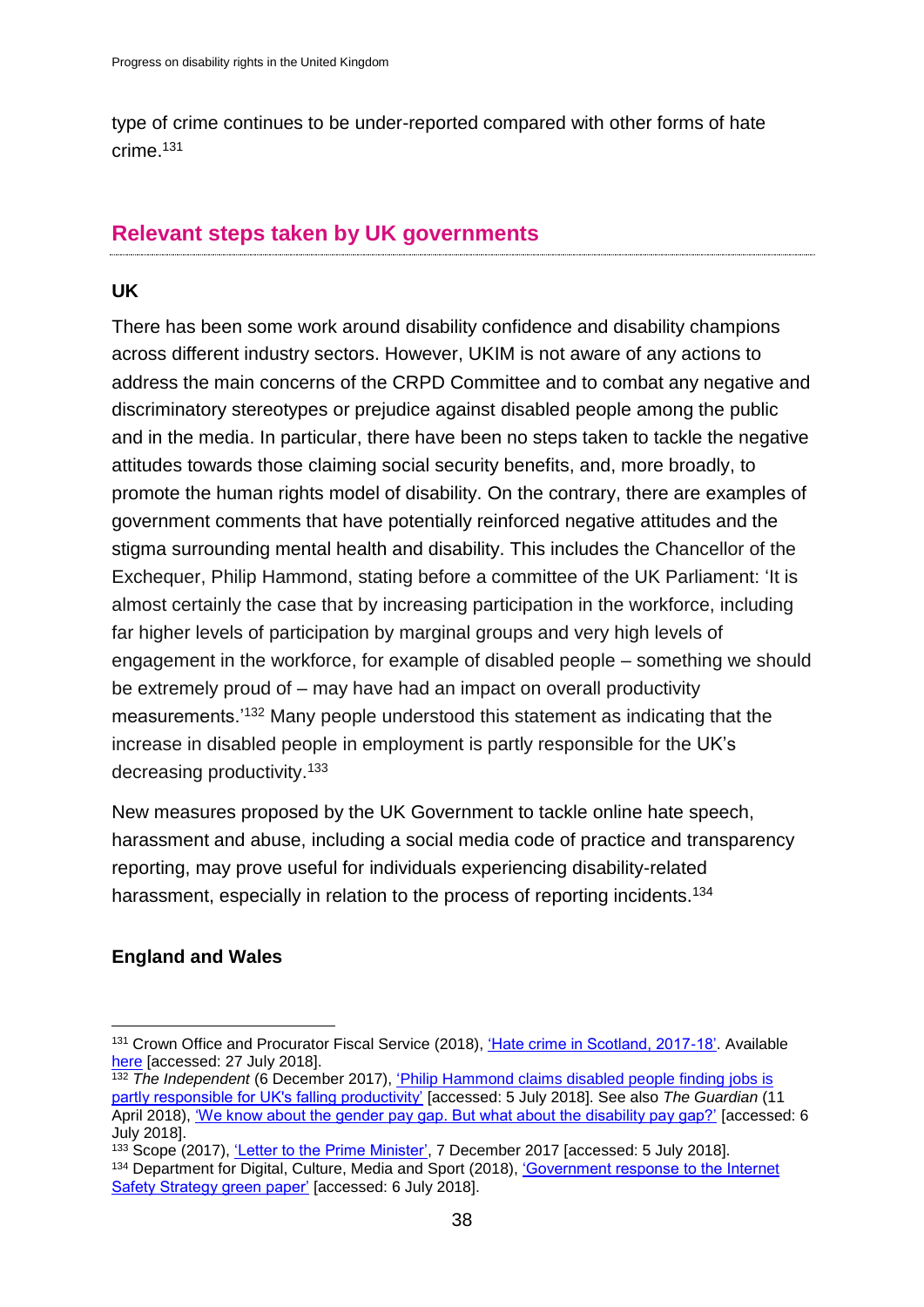The criminal justice and police inspectorates, HM Crown Prosecution Service Inspectorate and HM Inspectorate of Constabulary and Fire & Rescue Services, are currently carrying out a joint inspection focused specifically on disability hate crime.<sup>135</sup>

# **Northern Ireland**

The draft programme for government indicator  $42^{136}$  includes a commitment by the Northern Ireland Executive to develop public awareness-raising initiatives designed to counter negative attitudes about disabled people, co-designed with disabled people. There should be an initial focus on the education sector and employers that will start in 2018/19. There has been no obvious progress on this commitment to date. The Department for Communities has acknowledged that devolved departments are limited in what they can do without ministers in place to provide approval for new policies and additional resources.<sup>137</sup>

Concerns have also been raised that the language of the draft programme for government reinforces prejudices against disabled people by focusing on disabled people as vulnerable and those in need, as opposed to rights holders.<sup>138</sup>

# **Scotland**

In 2017, the Scottish Government published its response to the report of the Independent Advisory Group on Hate Crime, Prejudice and Community Cohesion.<sup>139</sup> This response included commitments to: establish a multi-agency delivery group with ministerial oversight to take forward the implementation of the advisory group's recommendations; and consider the recommendations of the independent review of hate crime legislation, and how to implement these.

The independent review has now published its report and made a series of recommendations to the Scottish Government.<sup>140</sup> It includes a recommendation for creating offences to deal with conduct that 'stirs up' hatred, also covering the online sphere, to be introduced in respect of each of the protected characteristics, including disability. Other recommendations with a potential impact on disabled people include

<sup>1</sup> 135 See Hate crime scoping study' [accessed: 6 September 2018].

<sup>136</sup> Northern Ireland Executive (2017), see note 30.

<sup>137</sup> Meeting between Department for Communities and DPOs, Stormont, 4 September 2018.

<sup>138</sup> UN CRPD Independent Mechanism for NI stakeholder roundtable, 10 September 2018.

<sup>139</sup> Scottish Government (2017), ['Tackling prejudice and building connected communities –](https://www.gov.scot/Publications/2017/06/1336/0) Scottish [Government response to the report of the Independent Advisory Group on Hate Crime, Prejudice and](https://www.gov.scot/Publications/2017/06/1336/0)  [Community Cohesion'](https://www.gov.scot/Publications/2017/06/1336/0) [accessed: 28 August 2018].

<sup>140</sup> Lord Bracadale (2018), ['Independent review of hate crime legislation in Scotland: final report'](https://www.gov.scot/Publications/2018/05/2988) [accessed: 28 August 2018].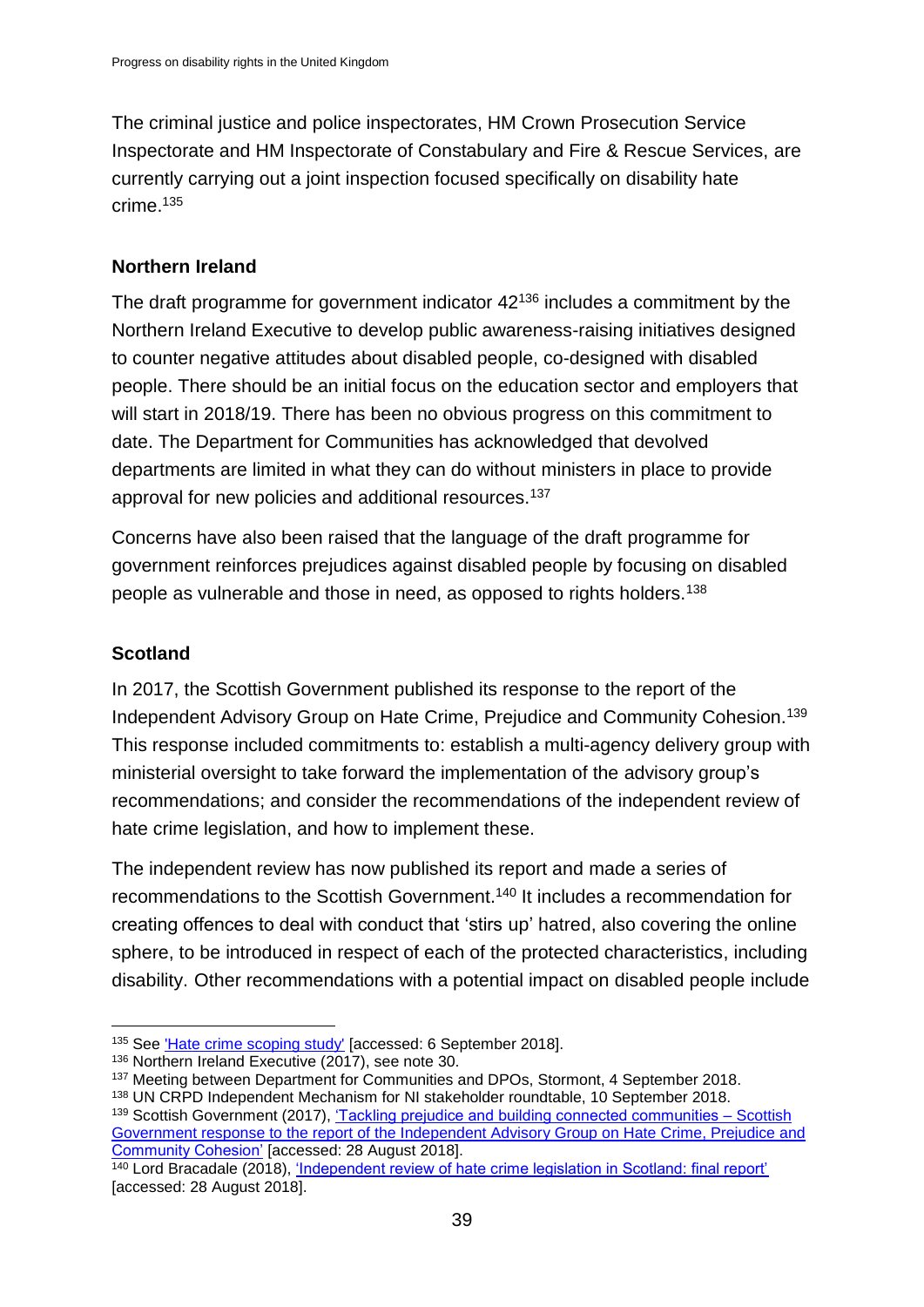a new provision that would allow the courts to recognise offences that involve the exploitation of vulnerable people and provisions to ensure that hate crime offences based on someone's association with a protected characteristic, such as disability, are covered by statutory aggravations. The government has not yet published its response to the review.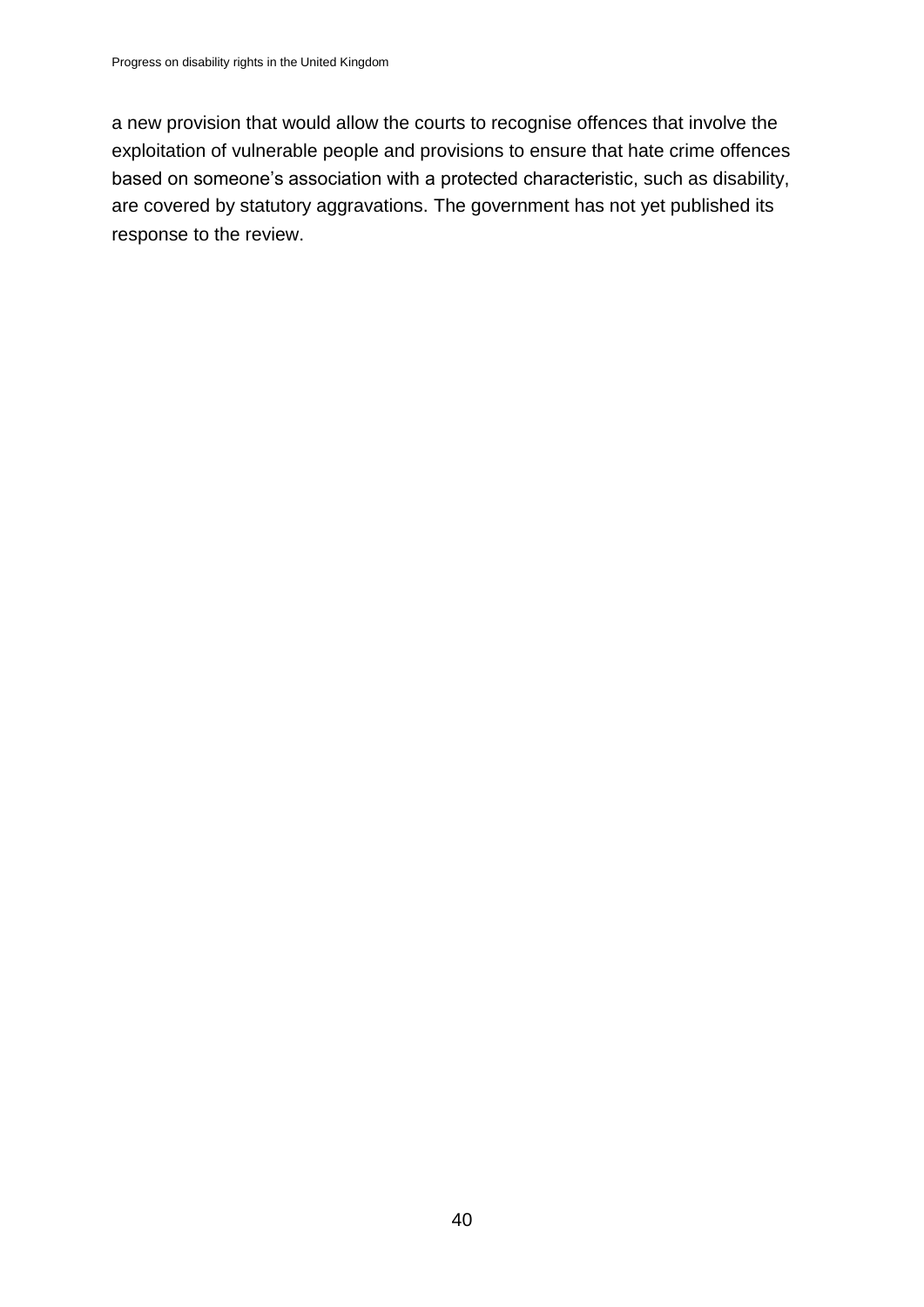# <span id="page-40-0"></span>6. Access to justice (articles 12 and 13)

### **CRPD Committee inquiry recommendations 2016, paragraph 114 (f):**

'Ensure access to justice by providing appropriate legal advice and support, including through reasonable and procedural accommodation for persons with disabilities seeking redress and reparation for the alleged violation of their rights, as covered in the present report.'

# <span id="page-40-1"></span>**Summary of progress**

There have been some promising developments in terms of reviewing access to justice for disabled people and introducing specific guidance on this issue across the UK. However, overall there has been little progress on the UK's implementation of the relevant CRPD Committee recommendations.

# <span id="page-40-2"></span>**Key concerns**

#### **UK**

Education tribunals are not able to award financial compensation where there has been a finding of disability discrimination or harassment.<sup>141</sup>

Despite newly revised guidance, there is no formal system of support in court for people with mental health conditions and learning disabilities in place across the UK.

#### **England and Wales**

There are continuing barriers to accessing justice, for example in relation to social security cases. There has been a substantial decrease in the number of disabled people being granted legal aid in the wake of the legal aid reforms introduced by the Legal Aid, Sentencing and Punishment of Offenders Act 2012 (LASPO). The

<sup>1</sup> <sup>141</sup> UKIM (July 2017), pp. 10 and 63, see note 12.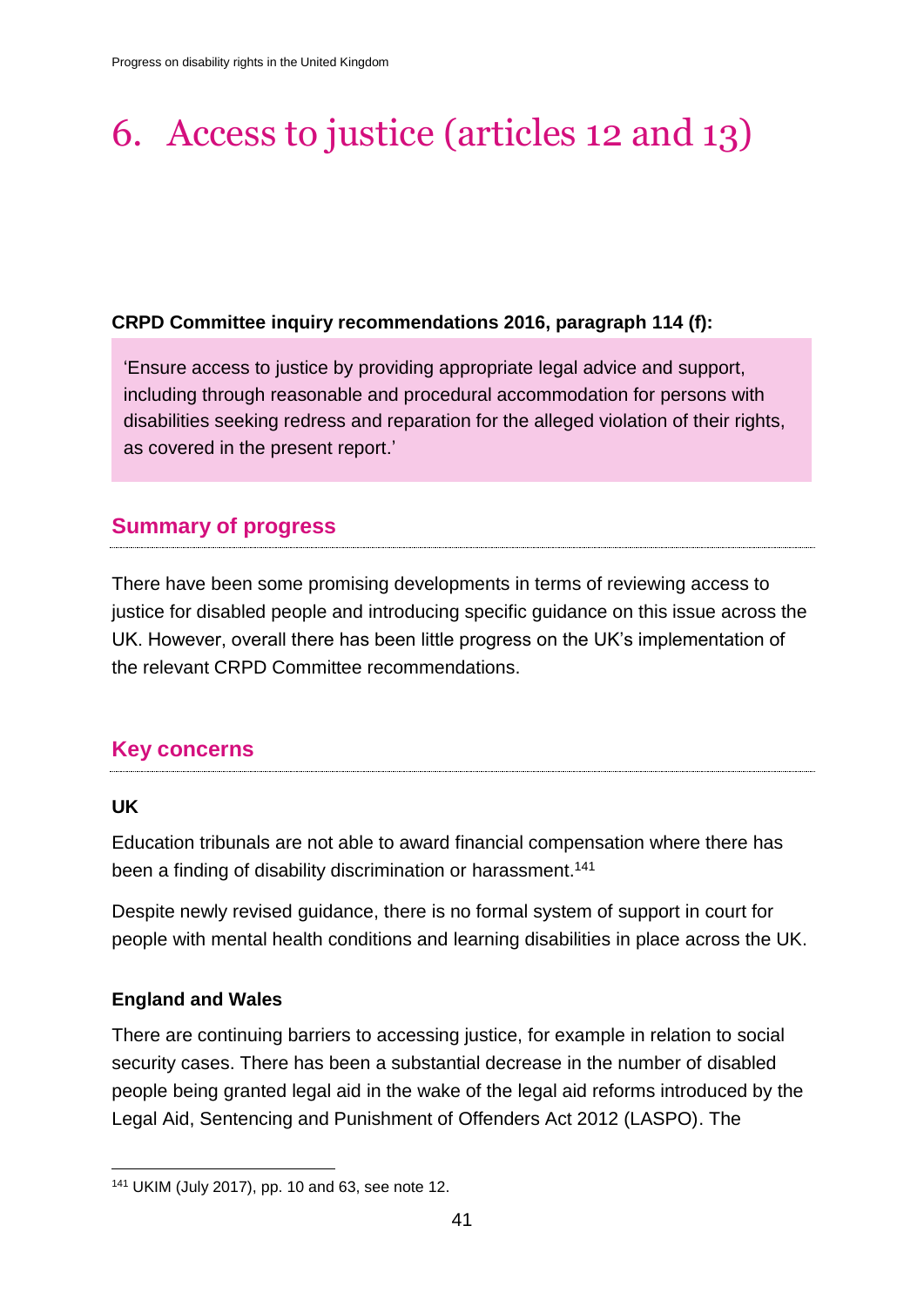removal of welfare benefits law from the scope of legal aid has exacerbated the impact of recent welfare reforms, which is likely to have affected disabled people disproportionately.<sup>142</sup>

# **Scotland**

Disabled people may be prevented from accessing justice on an equal basis with others because of significant increases in court fees in Scotland.<sup>143</sup>

Despite widespread objection and concerns about proportionality, the Scottish Government continues to implement its policy of full-cost recovery from civil court litigants, rather than provide publicly funded civil courts. In particular, in February 2018, it implemented further significant and targeted increases in court fees. There is a real risk that the high cost of fees will have a disproportionate effect on disabled people's ability to access justice.

The Scottish Government has also targeted significant increases in fees in the appeal courts. This raises a broader concern that this may deter access to justice in relation to the novel, complex and often untested cases involving equality and human rights arguments, and may hinder the development of equality and human rights jurisprudence in Scotland.

# <span id="page-41-0"></span>**New evidence**

#### **UK**

Independent research suggests there is poor and inconsistent use of reasonable adjustments in the criminal justice system for defendants with mental health conditions and learning disabilities.<sup>144</sup> Particular concern has been raised about the underuse of defendant intermediaries to aid comprehension and participation during criminal justice proceedings.<sup>145</sup>

Deaf people using an interpreter continue to be denied the opportunity to carry out jury service in courts. Although, since 1999, the UK Government has repeatedly indicated its commitment to address the issue in England and Wales, there have

<sup>142</sup> EHRC (2018), *The impact of LASPO on routes to justice'* [accessed: 6 September 2018]. <sup>143</sup> UKIM (July 2017), p 7, see note 12.

<sup>144</sup> JUSTICE (2017), ['Mental health and fair trial'](https://justice.org.uk/our-work/areas-of-work/criminal-justice-system/mental-health-fair-trial/) [accessed: 24 September 2018]. EHRC (2017), ['Experiences of people with a learning disability in the Scottish criminal justice system'](https://www.equalityhumanrights.com/en/publication-download/experiences-people-learning-disability-scottish-criminal-justice-system) [accessed: 24 September 2018].

<sup>145</sup> JUSTICE (2017), see note 144.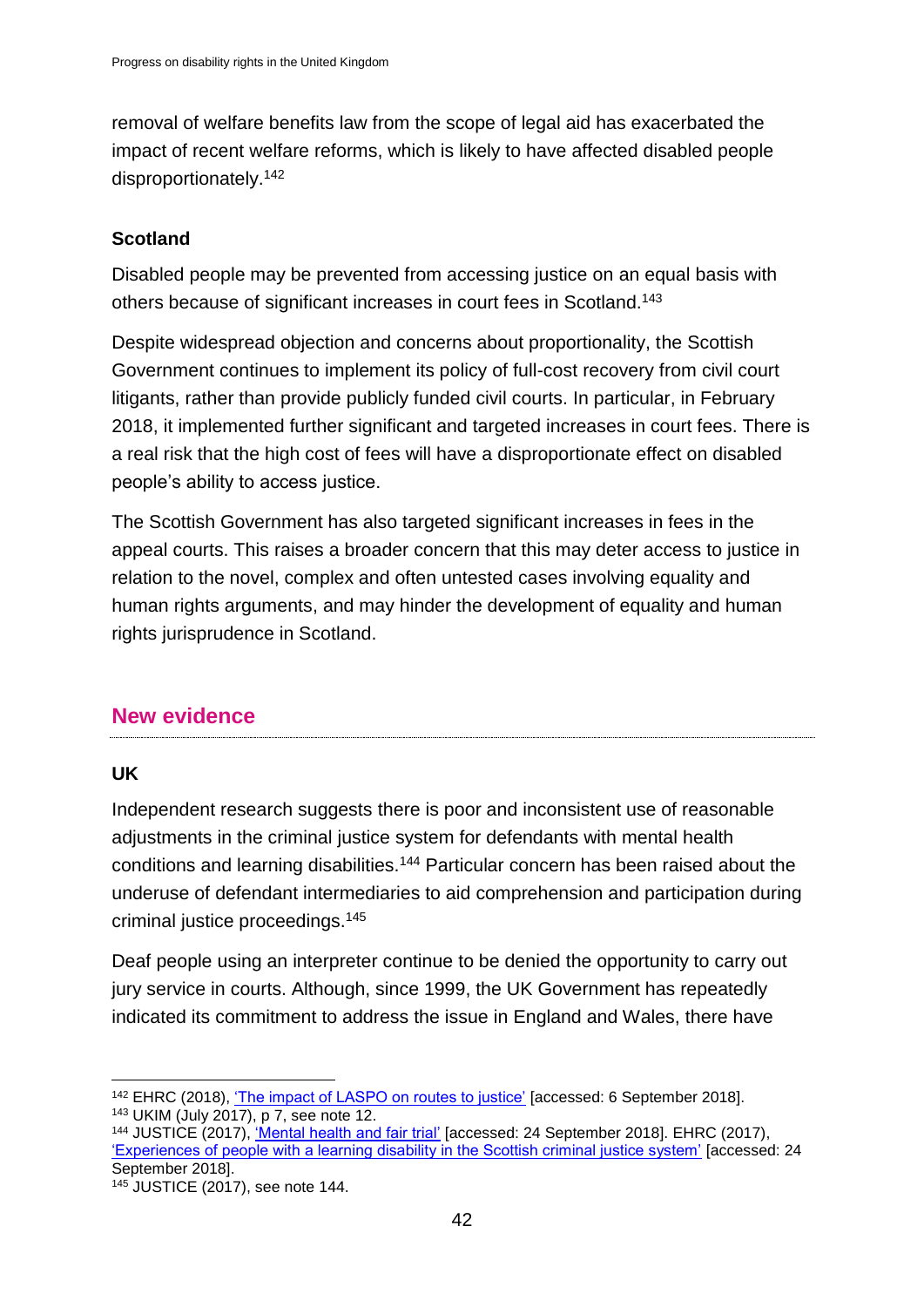been no changes to date.<sup>146</sup> The EHRC is providing legal assistance in a case involving a deaf man who was told he was not required for jury service after disclosing that he was deaf.<sup>147</sup>

#### **England and Wales**

LASPO has had a detrimental impact on people's access to affordable and impartial legal advice. Applications for legal aid and expenditure on legal aid in England and Wales have continued to fall since LASPO came into force in 2013. By March 2018, the number of cases where legal aid was provided for initial advice had fallen by more than 75% compared with pre-LASPO levels,<sup>148</sup> and the number of grants for legal aid for representation had fallen by 30%.<sup>149</sup> The number of cases receiving funding for legal help, which provides initial legal advice and assistance, has fallen by 76% since LASPO was introduced, and continues to decline.<sup>150</sup> The high demand for advice on disability benefits means that the almost complete removal of welfare benefits from the scope of legal aid has had a disproportionate impact on disabled people or those with a long-term health condition. People entitled to disability benefits relied on legal aid to support appeals of incorrect decisions and to provide a valuable check on decision-making concerning eligibility for welfare benefits.<sup>151</sup>

The revisions to the financial eligibility criteria for legal aid have had a disproportionate impact on various groups, including disabled people, women, children, and migrants.<sup>152</sup> Furthermore, there has been a 99% decrease in support provided by the Legal Aid Agency for clients with disability-related welfare benefits issues, compared with pre-LASPO levels, and the total number of such claims has plummeted from 29,801 in 2011/12 to 308 in 2016/17.<sup>153</sup>

<sup>146</sup> *The Independent* (10 November 1999), ['Ban on severely deaf jurors is upheld by court'](https://www.independent.co.uk/news/ban-on-severely-deaf-jurors-is-upheld-by-court-1124754.html) [accessed: 15 August 2018].

<sup>&</sup>lt;sup>147</sup> Disability News Service (23 August 2018), ['Deaf campaigner takes court action over BSL jury ban'](https://www.disabilitynewsservice.com/deaf-campaigner-takes-court-action-over-bsl-jury-ban/) [accessed: 29 August 2018].

<sup>148</sup> Legal Aid Agency (2018), ['Legal aid statistics tables – January to March 2018, table 5.1: Legal help](https://www.gov.uk/government/statistics/legal-aid-statistics-january-to-march-2018)  [and controlled legal representation matters started'](https://www.gov.uk/government/statistics/legal-aid-statistics-january-to-march-2018) [accessed: 6 September 2018]. For the year ending March 2013, legal help was provided in 573,737 cases, compared with 140,091 in 2017/18, a fall of 76%.

<sup>149</sup> Legal Aid Agency (2018), 'Legal aid statistics tables, table 6.1: Civil representation, applications received in period and grant status'. For the year ending March 2013, legal aid for representation was granted for 157,409 cases, compared with 108,890 cases in 2017/18, a fall of 31%.

 $150$  From 573,737 cases in 2012/13 to 140,091 in 2017/18. Legal Aid Agency (2018), 'Legal aid [statistics tables, table 6.1'](https://www.gov.uk/government/statistics/legal-aid-statistics-january-to-march-2018) [accessed: 6 September 2018].

<sup>&</sup>lt;sup>151</sup> EHRC (2018), ['The impact of LASPO on routes to justice'](https://www.equalityhumanrights.com/en/publication-download/impact-laspo-routes-justice) [accessed: 6 September 2018].

<sup>152</sup> Joint Committee on Human Rights (2018), ['Enforcing human rights',](https://www.parliament.uk/business/committees/committees-a-z/joint-select/human-rights-committee/inquiries/parliament-2017/defending-rights-17-19/) p. 13 [accessed: 30 July 2018].

<sup>153</sup> House of Commons (2018), ['Legal aid scheme: social security benefits: written question –](https://www.parliament.uk/business/publications/written-questions-answers-statements/written-question/Commons/2018-03-01/130690/) 130690' [accessed: 5 July 2018]. See also Durrant, J. (2018), ['Access denied – barriers to justice in the](https://www.z2k.org/news/z2k-publishes-new-report-on-disability-benefits)  [disability benefits system'.](https://www.z2k.org/news/z2k-publishes-new-report-on-disability-benefits) Zacchaeus 2000 Trust [accessed: 11 July 2018].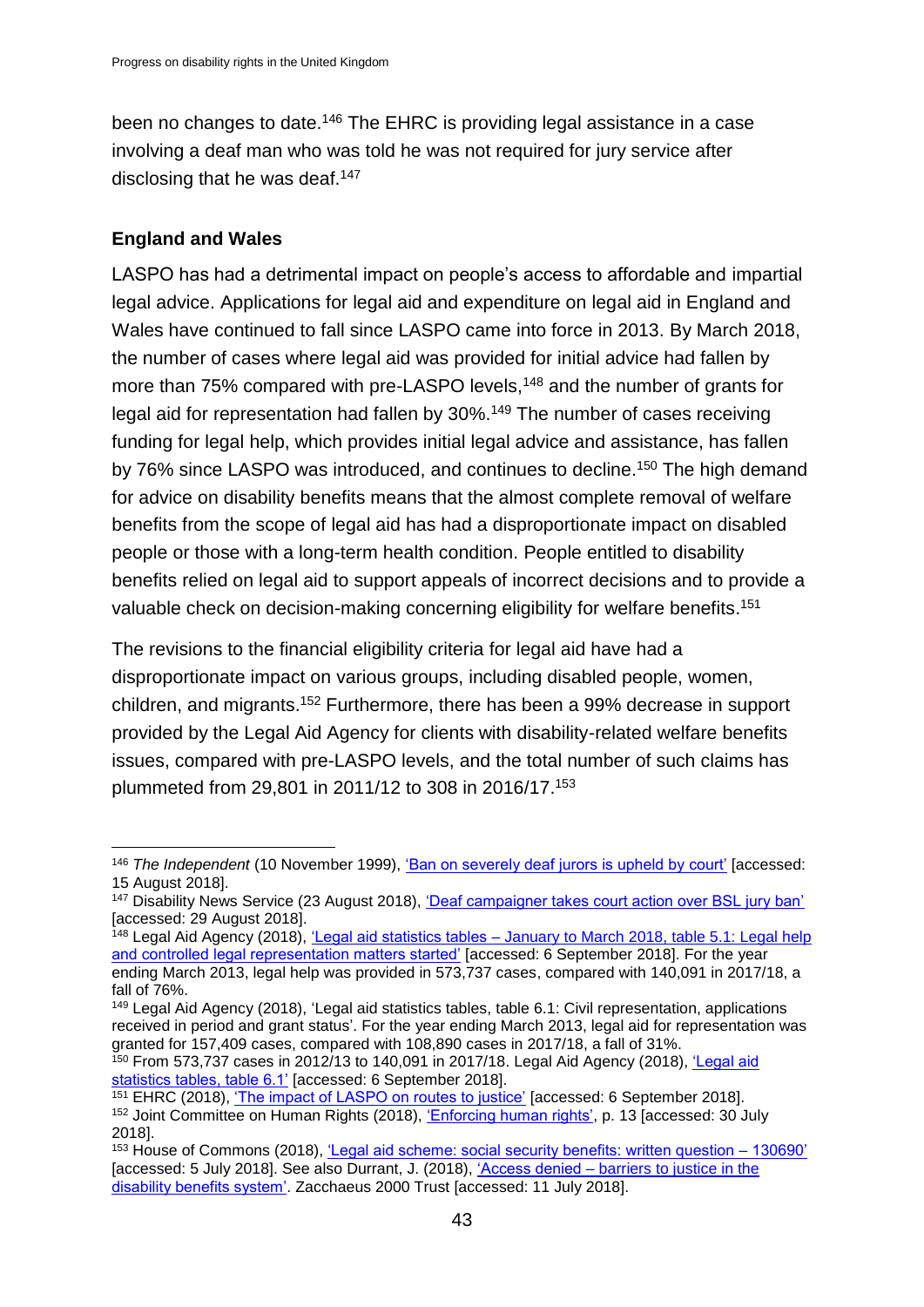The EHRC is also concerned about the barriers to accessing legal advice in discrimination claims presented by the mandatory Civil Legal Advice (CLA) gateway. The mandatory CLA gateway dealt with just over 25,000 discrimination cases between 2013/14 and 2016/17, but only 13,000 cases were referred to CLA specialists. Of these, 16 people were referred for face-to-face advice. In 2016/17, no discrimination cases were referred for face-to-face advice.<sup>154</sup> The EHRC has launched an inquiry examining the extent to which victims of discrimination are able to obtain access to justice through the provision of legal aid.<sup>155</sup>

Moreover, between 2012 and 2017, fewer than eight public funding certificates a year were granted under the discrimination category of work.<sup>156</sup> The Legal Aid Agency announced in 2018 that it would cancel the procurement process for its telephone gateway discrimination service from September 2018 following receipt of insufficient compliant tenders.<sup>157</sup>

# <span id="page-43-0"></span>**Relevant steps taken by UK governments**

# **England and Wales**

The UK Government review of LASPO is due to report by the end of 2018.<sup>158</sup> The EHRC has submitted a full response to the review, addressing the negative impact of LASPO on access to justice, the particular impacts on people sharing protected

whether there are barriers to effective access to legal aid

<sup>154</sup> *The Law Society Gazette* (2018), ['News focus: legal advice gateway to nowhere'.](https://www.lawgazette.co.uk/news-focus/gateway-to-nowhere/5064854.article) See also House of Commons (2017), ['Legal aid scheme: telephone services: written question –](https://www.parliament.uk/business/publications/written-questions-answers-statements/written-question/Commons/2017-11-07/111874/) 111874'. [Both accessed: 5 July 2018].

<sup>155</sup> The EHRC's inquiry will examine:

<sup>-</sup> how discrimination cases are funded by legal aid

how many individuals receive legal aid funding for discrimination claims, including representation or assistance with bringing a case in a court or tribunal, and how this compares with evidence of the number of individuals who seek advice about discrimination

whether some individuals experience specific difficulties in accessing legal aid, for example due to language or literacy difficulties, or because of a protected characteristic

the operation of the mandatory telephone gateway as the access point for most discrimination advice, and

in light of the above, whether legal aid provides effective access to justice for individuals who complain of discrimination, and whether improvements could be made to reduce barriers and improve access to justice.

Further information about the inquiry, including the terms of reference, can be found at ['Legal aid for](https://www.equalityhumanrights.com/en/our-legal-action/inquiries-and-investigations/legal-aid-victims-discrimination-our-inquiry/)  [victims of discrimination: our inquiry'.](https://www.equalityhumanrights.com/en/our-legal-action/inquiries-and-investigations/legal-aid-victims-discrimination-our-inquiry/)

<sup>156</sup> Ministry of Justice (2017), ['Legal aid statistics: July to September 2017'](https://www.gov.uk/government/statistics/legal-aid-statistics-july-to-september-2017) [accessed: 5 July 2018].

<sup>157</sup> Legal Aid Agency (2018), ['Civil news: cancellation of Civil Legal Advice procurement'](https://www.gov.uk/government/news/civil-news-cancellation-of-civil-legal-advice-procurement) [accessed: 5 July 2018].

<sup>158</sup> Ministry of Justice (June 2018), ['Post-implementation review of LASPO'](https://www.gov.uk/government/publications/post-implementation-review-of-laspo) [accessed: 5 July 2018].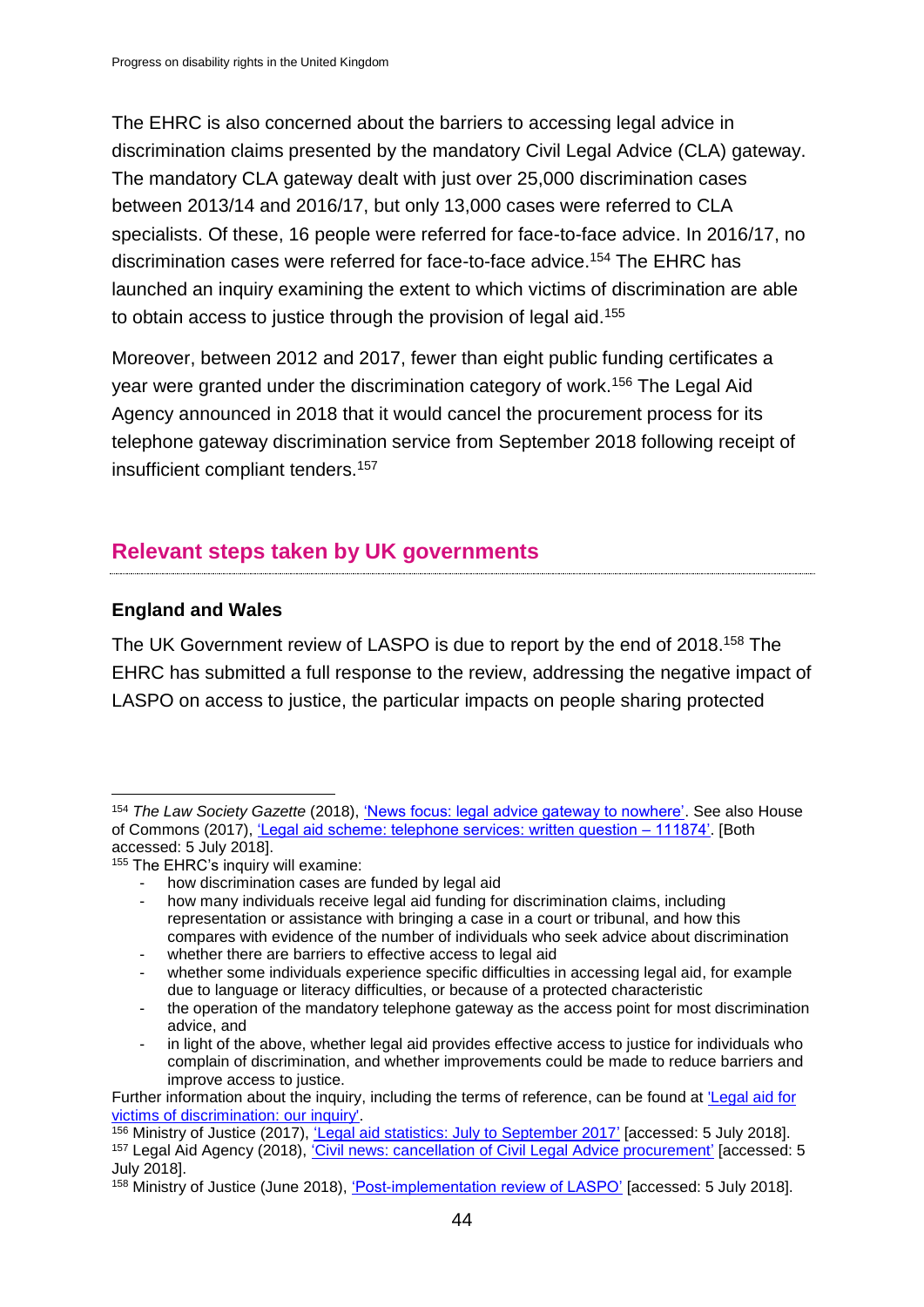characteristics, including disabled people, and the effect on access to redress for human rights breaches and discrimination.<sup>159</sup>

In 2016, the UK Government announced a programme to modernise the courts in England and Wales, including measures such as 'virtual hearings' that take place over a video link, and online dispute resolution, for example in social security and child support hearings.<sup>160</sup> A number of proposals in the programme may have negative consequences for disabled people, including the introduction of video hearings, which may have a negative impact on people's ability to participate in proceedings, and online resolution may compromise fairness and reduce opportunities for people to seek professional legal advice.<sup>161</sup>

Alongside the modernisation programme, the UK Government has proceeded with a series of court closures, including seven further closures confirmed in July 2018.<sup>162</sup> The EHRC has emphasised the lack of data and robust impact assessment to underpin these decisions, and raised concerns about the potential disproportionate negative impacts on certain groups, including people with mobility impairments and those with caring responsibilities.<sup>163</sup> The increased use of online processes is intended to mitigate these impacts.<sup>164</sup> However, many of these processes are not yet in place, and they may themselves disadvantage disabled people.

A revised edition of the Equal Treatment Bench Book has been published, including detailed practical guidance on both mental and physical disability and references to the CRPD.<sup>165</sup>

# **Wales**

In an effort to tackle the scarcity of legal advice in Wales, the Welsh Government has supported the development of advice services to provide frontline advice on issues that were previously in scope of legal aid. In 2018/19, the Welsh Government is

<sup>159</sup> EHRC (September 2018), ['Response to the post-implementation review of the Legal Aid,](https://www.equalityhumanrights.com/en/legal-responses/consultation-responses)  [Sentencing and Punishment of Offenders Act 2012'](https://www.equalityhumanrights.com/en/legal-responses/consultation-responses) [accessed: 6 September 2018].

<sup>160</sup> Lord Chancellor, Lord Chief Justice and Senior President of Tribunals (2016), 'Transforming our [justice system'.](https://www.gov.uk/government/publications/transforming-our-justice-system-joint-statement) Ministry of Justice [accessed: 5 July 2018].

<sup>161</sup> EHRC (2018), *'Inquiry response: Fit for the future: transforming the court and tribunal estate'* [accessed: 6 September 2018].

<sup>&</sup>lt;sup>162</sup> Ministry of Justice and HM Courts and Tribunals Service (2018), 'Government announces changes [to court estate'.](https://www.gov.uk/government/news/government-announces-changes-to-court-estate) To date, the UK Government has closed more than 230 crown, county and magistrates courts; see ['Response to Parliamentary question 136450'](https://www.parliament.uk/business/publications/written-questions-answers-statements/written-question/Commons/2018-04-18/136450) [both accessed: 6 September 2018].

<sup>163</sup> EHRC (2018), see note 161; Gibbs, P. (2017), 'Defendants on video – [conveyor belt justice or a](http://www.transformjustice.org.uk/wp-content/uploads/2017/10/Disconnected-Thumbnail-2.pdf)  [revolution in access?'](http://www.transformjustice.org.uk/wp-content/uploads/2017/10/Disconnected-Thumbnail-2.pdf) Transform Justice [accessed: 5 July 2018].

<sup>164</sup> UK Government (2018), ['Consultation: Fit for the future: transforming the court and tribunal estate'](https://www.gov.uk/government/consultations/fit-for-the-future-transforming-the-court-and-tribunal-estate) [accessed: 6 September 2018].

<sup>165</sup> Courts and Tribunals Judiciary (February 2018), 'New edition of the Equal Treatment Bench Book [launched'](https://www.judiciary.uk/publications/new-edition-of-the-equal-treatment-bench-book-launched/) [accessed: 5 July 2018].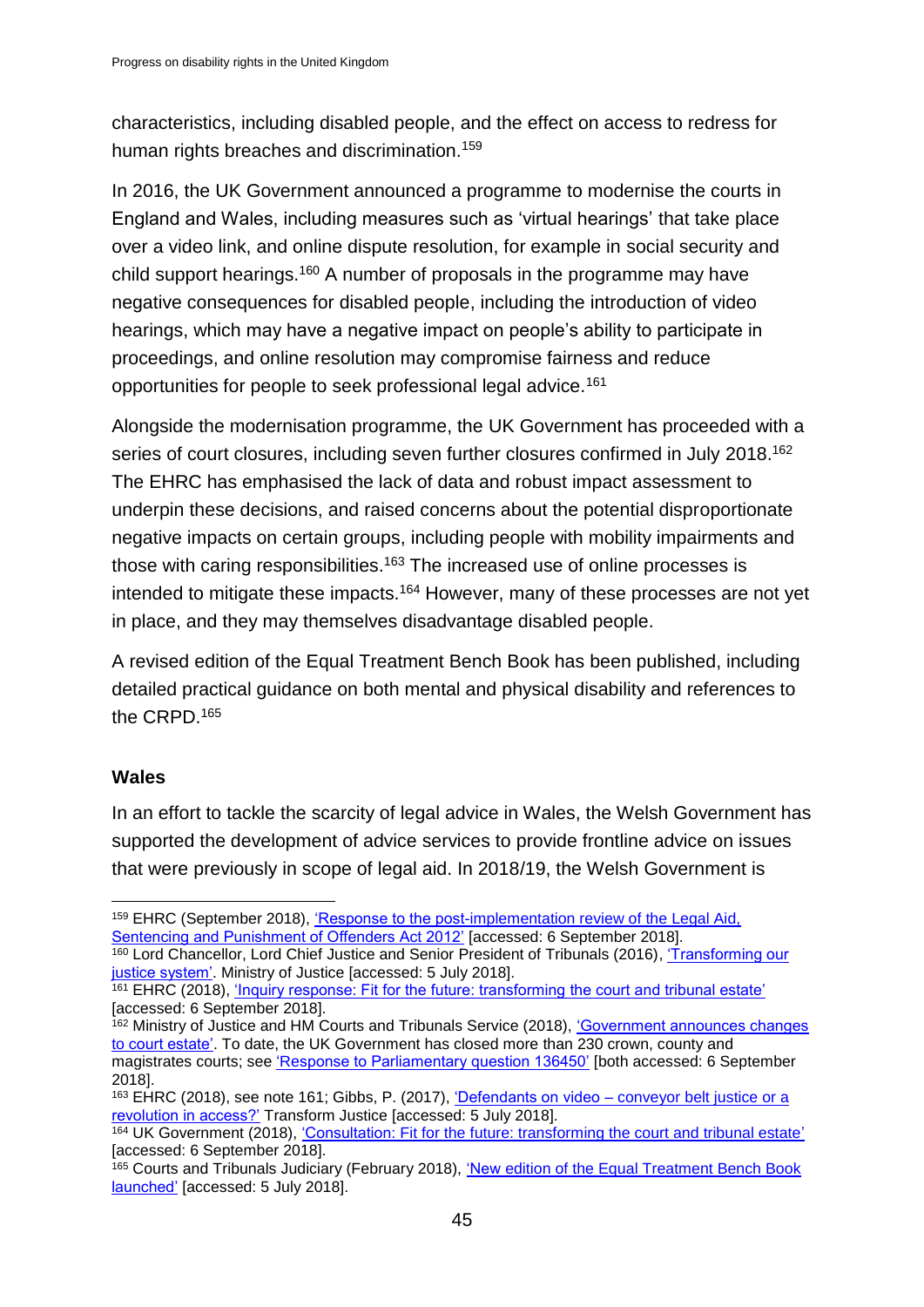planning to provide £5.97 million in grant funding to charity and voluntary sector organisations (including Citizens Advice Cymru, Shelter Cymru and Age Cymru), helping people across Wales to access free, independent advice on social welfare issues, including housing, debt and welfare benefits.<sup>166</sup>

### **Scotland**

1

The Scottish Government has announced plans to place existing non-statutory, appropriate adult services on a statutory footing.<sup>167</sup> The proposals focus on facilitating communication between vulnerable people (including, if appropriate, people with learning disabilities and mental health conditions) and the police. It does not extend to in-court support, including the distinct role of an intermediary. While welcoming the proposals, the EHRC has called on the Scottish Government to establish a statutory intermediary service or similar provisions for court proceedings at the earliest opportunity. In the meantime, EHRC considers that it should be made clear in police reports if an appropriate adult was present for an accused or witness interview, to allow the courts to put in place any appropriate measures required to ensure safeguards are provided for court proceedings. 168

<sup>166</sup> [National Assembly for Wales \(2018\), Plenary, 18 April](http://record.assembly.wales/Plenary/4976?lang=en-GB) [accessed: 7 September 2018].

<sup>&</sup>lt;sup>167</sup> Scottish Government (March 2018), 'Establishing a statutory appropriate adult service in Scotland, [consultation document'](https://consult.gov.scot/criminal-justice/appropriate-adult-service/) [accessed: 29 August 2018].

<sup>168</sup> EHRC (June 2018), 'Commission's response to the consultation on establishing a statutory [appropriate adult service in Scotland'](https://www.equalityhumanrights.com/en/our-work-scotland/our-work-scotland/consultations-scotland) [accessed: 29 August 2018].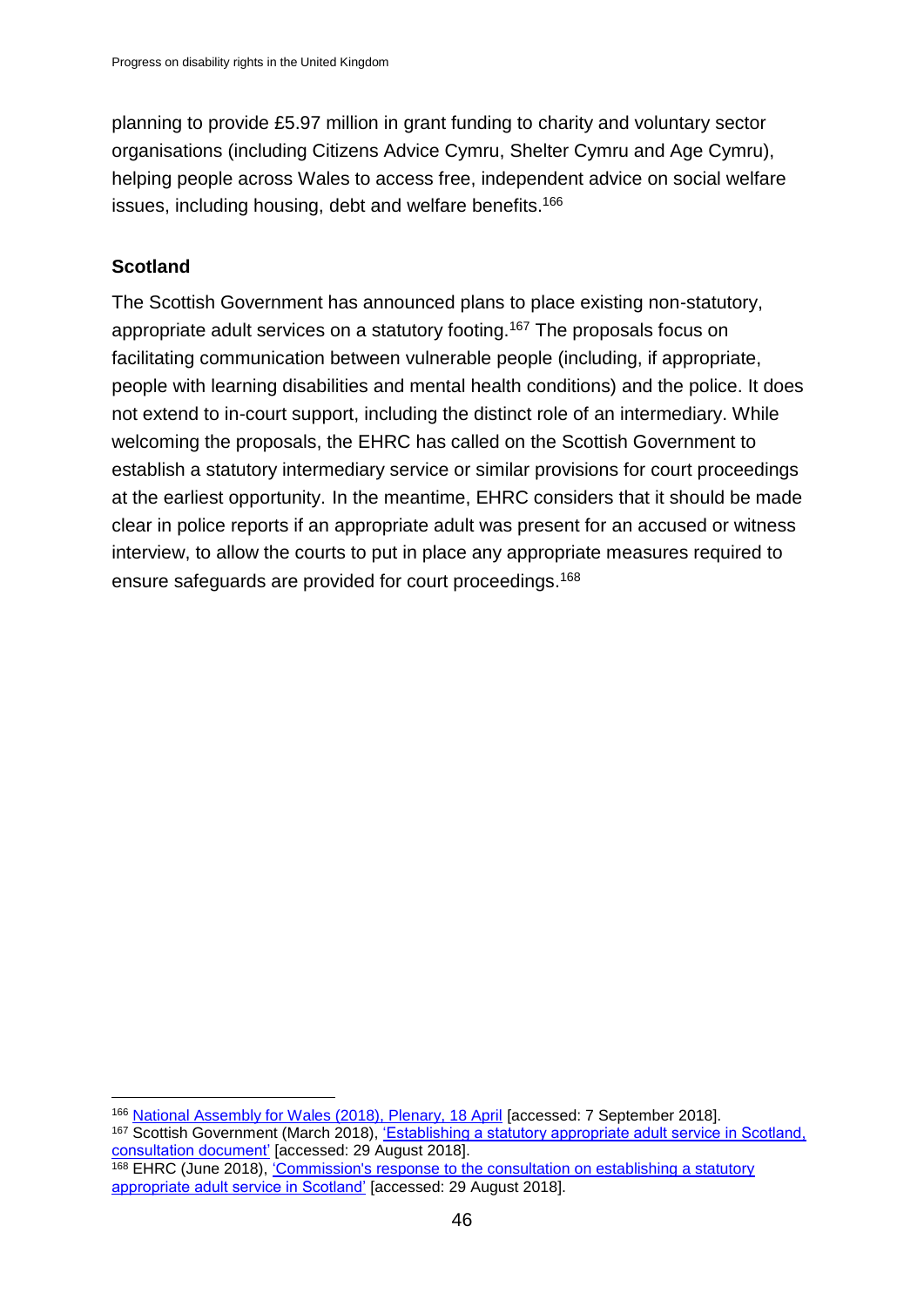# <span id="page-46-0"></span>7. Involving disabled people and their organisations (articles 4(3) and 33(3))

#### **CRPD Committee inquiry recommendations 2016, paragraph 114 (g):**

'Actively consult and engage with persons with disabilities through their representative organizations and give due consideration to their views in the design, implementation, monitoring and evaluation of any legislation, policy or programme action related to the rights addressed in the present report.'

# <span id="page-46-1"></span>**Summary of progress**

There have been some promising developments in terms of the UK and devolved governments' stated intentions for improving the involvement of disabled people and their organisations. However, these intentions have not yet been realised and action is still required to ensure the CRPD Committee's recommendations are implemented effectively.

# <span id="page-46-2"></span>**Key concerns**

#### **UK**

There is a continued lack of action from the UK and devolved governments on the CRPD Committee's recommendations. This includes setting up systems that will ensure that disabled people and their organisations are involved in the design, implementation, and monitoring and evaluation of legislation, policy or programmes that affect their lives.

It remains unclear how the new Inter-Ministerial Group on Disability and Society will work with disabled people and their organisations, and UKIM, to promote and monitor implementation of UN CRPD. It is particularly concerning that the UN CRPD's requirement to effectively involve disabled people and their organisations is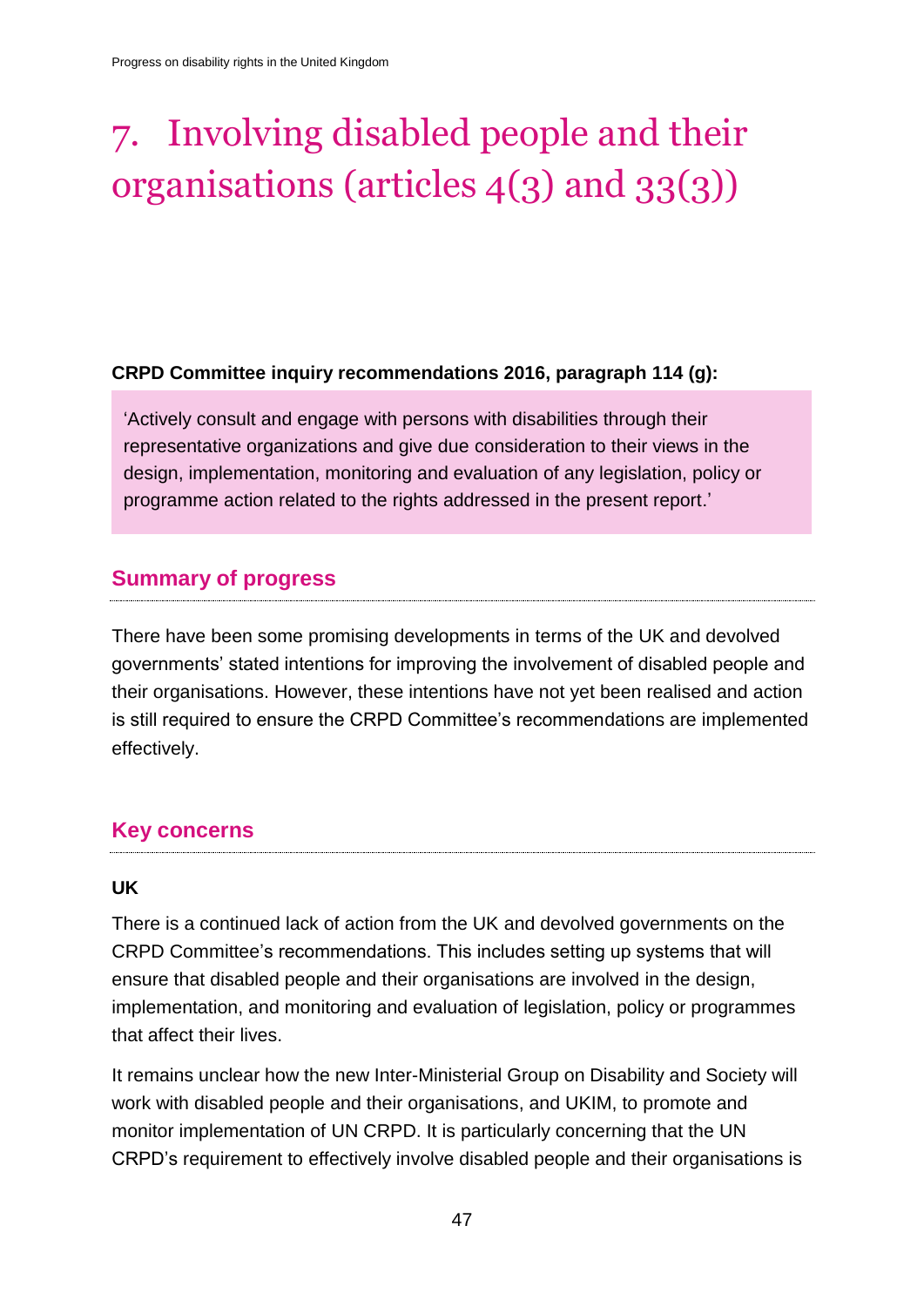not specifically reflected in the inter-ministerial group's terms of reference. Nor do the terms of reference refer to the CRPD or the CRPD Committee's recommendations.<sup>169</sup>

# <span id="page-47-0"></span>**Relevant steps taken by UK governments**

### **UK**

The Office for Disability Issues (ODI) stated in its State Party report in September 2018 that it had increased its efforts to engage with disabled people and their organisations in recent months, including by creating a new role of stakeholder manager.<sup>170</sup> However, this does not seem to have translated into a publicly available engagement plan or any concrete activities to date.

# **Northern Ireland**

The draft programme for government indicator  $42^{171}$  includes a commitment by the Northern Ireland Executive to involve disabled people in designing a structure for monitoring the implementation of the plan, including the setting up of a central regional disability forum involving disabled people. However, there is no evidence available in the public domain of progress towards realising this commitment. The Department for Communities has acknowledged that devolved departments are limited in what they can do without ministers in place to provide approval for new policies and additional resources.<sup>172</sup>

#### **Scotland**

1

The Scottish Government delivery plan for UN CRPD includes welcome commitments to involve disabled people and their organisations in the delivery and measurement of the actions in the delivery plan<sup>173</sup>. However, progress on realising these commitments is unclear.

<sup>169</sup> ODI (2018), see note 7.

<sup>170</sup> ODI (2018), ['Concluding observations on the initial report of the United Kingdom of Great Britain](https://www.gov.uk/government/publications/disabled-peoples-rights-information-following-the-uks-first-periodic-review/concluding-observations-on-the-initial-report-of-the-united-kingdom-of-great-britain-and-northern-ireland-initial-government-response)  [and Northern Ireland: initial government response'](https://www.gov.uk/government/publications/disabled-peoples-rights-information-following-the-uks-first-periodic-review/concluding-observations-on-the-initial-report-of-the-united-kingdom-of-great-britain-and-northern-ireland-initial-government-response) [accessed: 7 September 2018].

<sup>&</sup>lt;sup>171</sup> Northern Ireland Executive (2017), 'Draft delivery plan for programme for government indicator 42, [average life satisfaction score of people with disabilities'](https://www.northernireland.gov.uk/sites/default/files/publications/newnigov/dp-average-life-satisfaction-score.PDF) [accessed: 14 September 2018].

<sup>172</sup> Meeting between Department for Communities and DPOs, Stormont, 4 September 2018. <sup>173</sup> Scottish Government (2016), ['A fairer Scotland for disabled people',](https://www.gov.scot/Publications/2016/12/3778) p. 39 [accessed: 29 August 2018].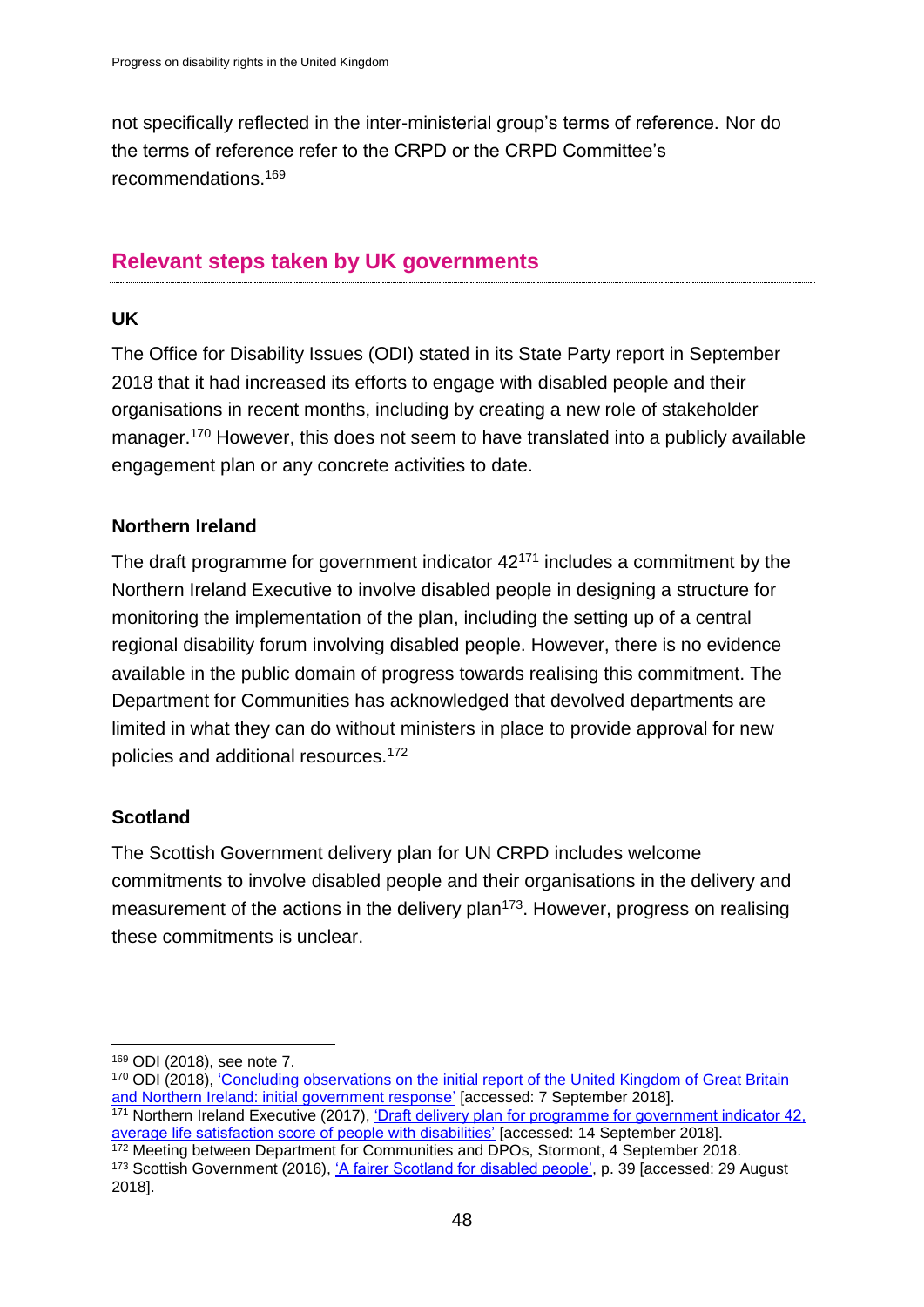# <span id="page-48-0"></span>8. Dissemination of concluding observations and inquiry findings (article 36)

#### **CRPD Committee concluding observations 2017, paragraph 77:**

'The Committee requests the State party to disseminate the present concluding observations widely, including to non-governmental organizations and organizations of persons with disabilities, and to persons with disabilities themselves and members of their families, in national and minority languages, including sign language, and in accessible formats, including Easy Read, and to make them available on the government website on human rights.'

# <span id="page-48-1"></span>**Summary of progress**

There has been little progress regarding the UK and devolved governments' dissemination of the CRPD Committee's concluding observations and inquiry findings.

# <span id="page-48-2"></span>**Key concerns**

#### **UK**

Dissemination of the CRPD Committee's concerns and recommendations by the UK Government and efforts to raise awareness have been minimal. Neither the concluding observations nor the inquiry report have been published on the UK Government's website, only its own State Party reports. The CRPD Committee's reports have also not been made available in accessible formats, including easy read, as requested by the CRPD Committee.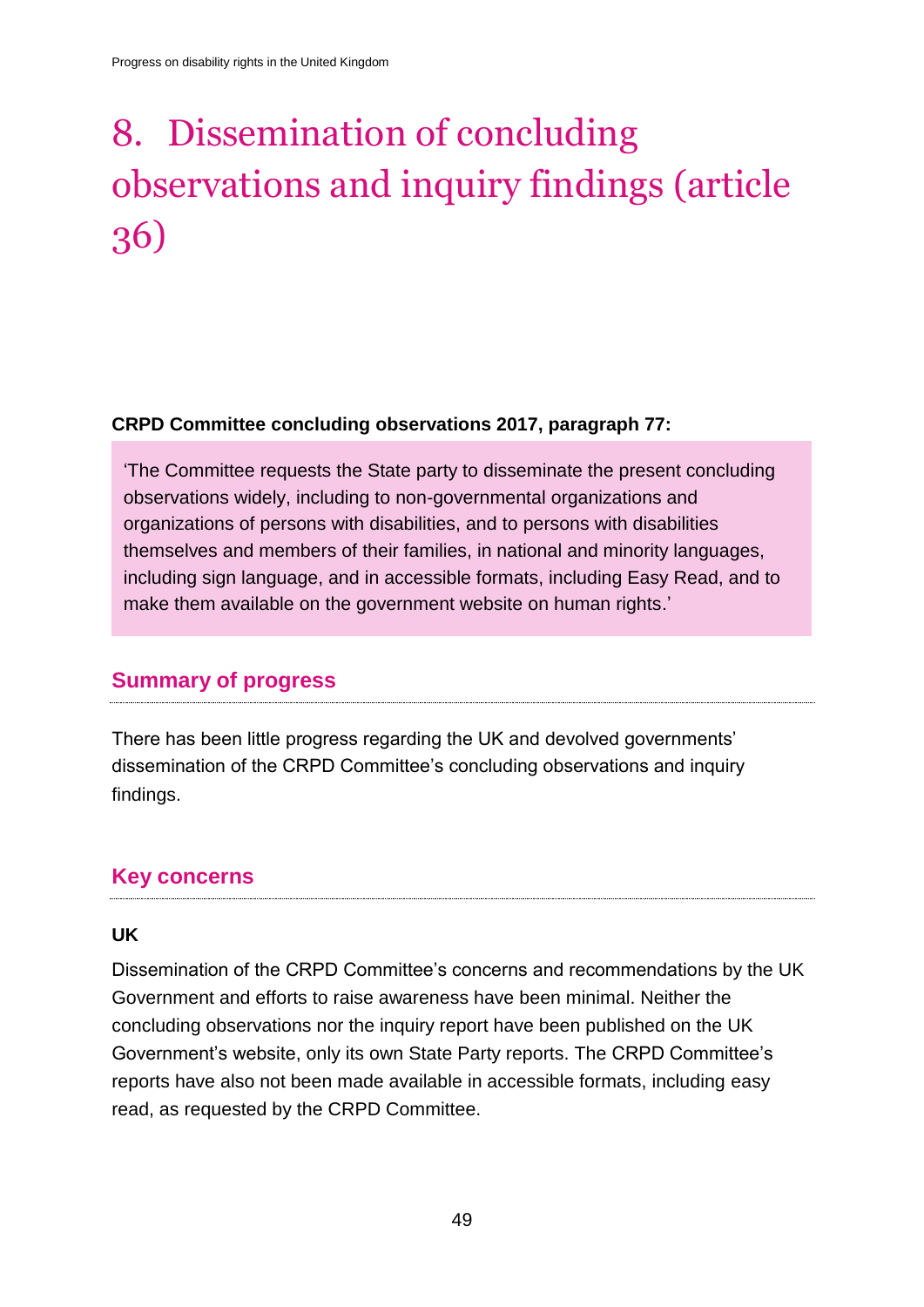The EHRC has published the concluding observations and reproduced them in accessible formats.<sup>174</sup>

UKIM's experience is that the UK governments tend to put more energy into reporting to, and examination by, the UN, and less into the follow-up of UN concluding observations. Therefore, one of UKIM's continuing challenges is to develop and maintain momentum for implementation of UN human rights treaties, including the CRPD.

# **Scotland**

The EHRC and SHRC are unaware of any efforts by the Scottish Government to disseminate the concluding observations. No information about the CRPD Committee's review of the UK or the concluding observations is available on the 'Disabled people' section of the Scottish Government website.<sup>175</sup>

The EHRC and SHRC asked the Scottish Government to participate in a conference about what deaf and disabled people think the Scottish Government needs to do next to implement the CRPD Committee's recommendations. However, the Government was unable to participate or provide a statement explaining how it was responding to the concluding observations. A report setting out the views of over 100 deaf and disabled people attending the conference about what needs to happen next has been sent to the Scottish Government Minister with responsibility for disability.<sup>176</sup>

# <span id="page-49-0"></span>**New evidence**

# **Scotland**

In January 2018, the Scottish Parliament Equalities and Human Rights Committee (EHRiC) launched a call for evidence as part of its inquiry into human rights and the Scottish Parliament.<sup>177</sup> The EHRC and SHRC recommended that: <sup>178</sup>

<sup>174</sup> EHRC (January 2018), ['How well is the UK performing on disability rights?'](https://www.equalityhumanrights.com/en/publication-download/how-well-uk-performing-disability-rights) [accessed: 3 August 2018].

<sup>175</sup> Scottish Government, ['Disabled people'](https://beta.gov.scot/policies/disabled-people/) [accessed: 29 August 2018].

<sup>176</sup> EHRC (2018), ['Disability rights: What's next for Scotland? report'](http://inclusionscotland.org/uncrpd-event-report/) [accessed: 7 Sept 2018].

<sup>177</sup> Scottish Parliament, ['Human rights and the Scottish Parliament'](http://www.parliament.scot/parliamentarybusiness/CurrentCommittees/106453.aspx) [accessed: 29 August 2018]. 178 EHRC (March 2018), ['Submission from the Equality and Human Rights Commission'.](http://www.parliament.scot/S5_Equal_Opps/Submission_from_EHRC.pdf) SHRC (March 2018), ['Submission from the Scottish Human Rights Commission: Human rights and the](http://www.parliament.scot/S5_Equal_Opps/Submission_from_Scottish_Human_Rights_Commission.pdf)  [Scottish Parliament inquiry'](http://www.parliament.scot/S5_Equal_Opps/Submission_from_Scottish_Human_Rights_Commission.pdf) [both accessed: 29 August 2018].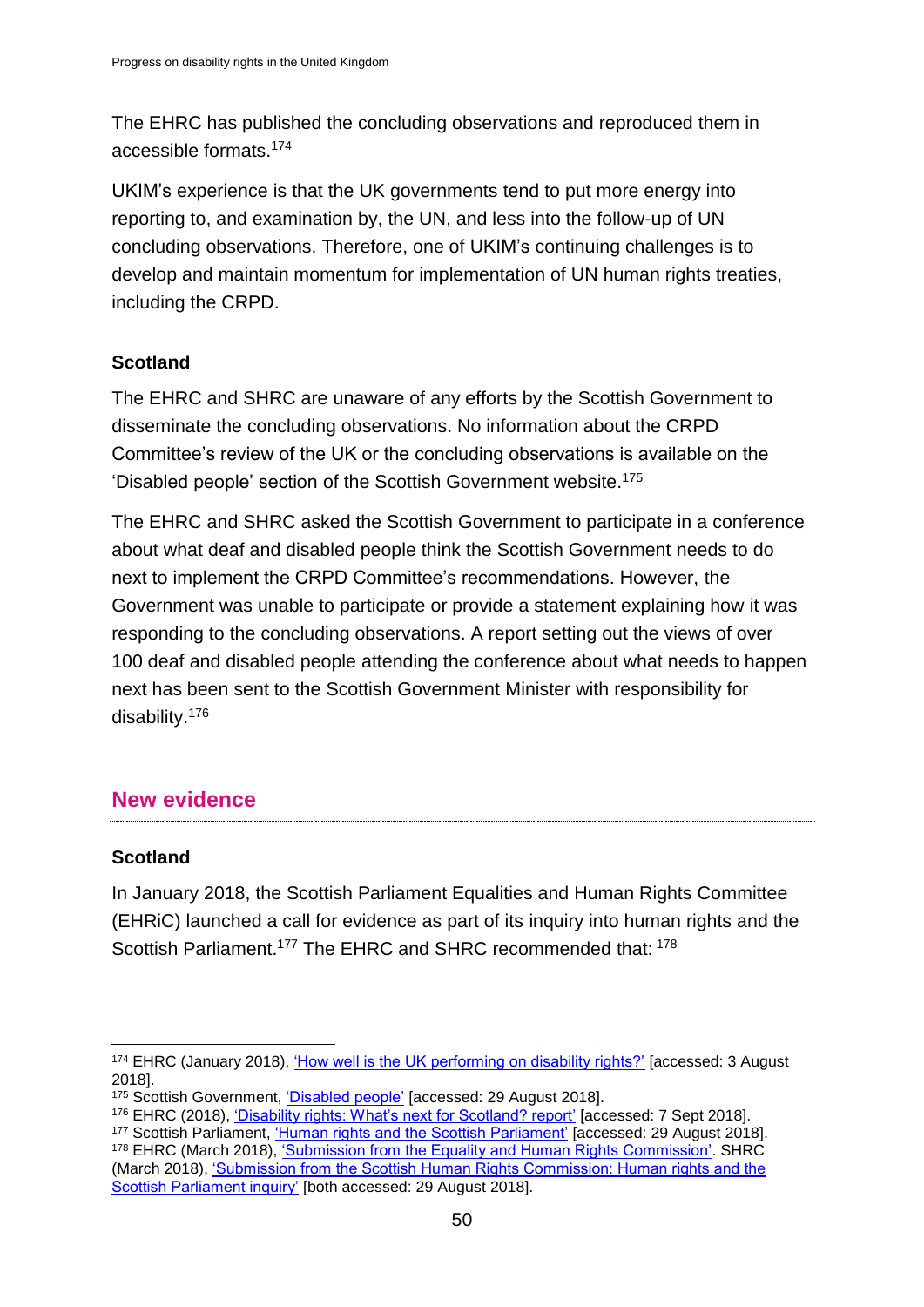- EHRiC scrutinises the Scottish Government's human rights treaty reports and engages with treaty bodies by sending, where appropriate, representatives and holding debates on particular treaty bodies, and
- EHRiC and other relevant Scottish Parliament committees use UN concluding observations and recommendations as a way to track progress towards the Scottish Government's adoption of, and compliance with, international human rights standards.

# <span id="page-50-0"></span>**Relevant steps taken by UK governments**

# **UK**

The UK Government has recently established an Inter-Ministerial Group on Disability and Society. However, there is no specific reference to the UN CRPD or the CRPD Committee's recommendations. There is also no specific reference to ensuring the effective participation and involvement of disabled people and their organisations. In addition, the listed membership of this group is limited to the UK Government. This overlooks the need for a coordinated approach to implementation of CRPD across the UK governments. This is particularly important given that the group's stated remit focuses on employment, sport, transport and culture, which are all, to some degree, devolved to Northern Ireland, Scotland and Wales. The terms of reference state that 'other ministers and officials will be invited as and when required', but it is not clear if this extends to the devolved administrations and the extent of such a role.<sup>179</sup>

<sup>179</sup> ODI (2018), see note 7.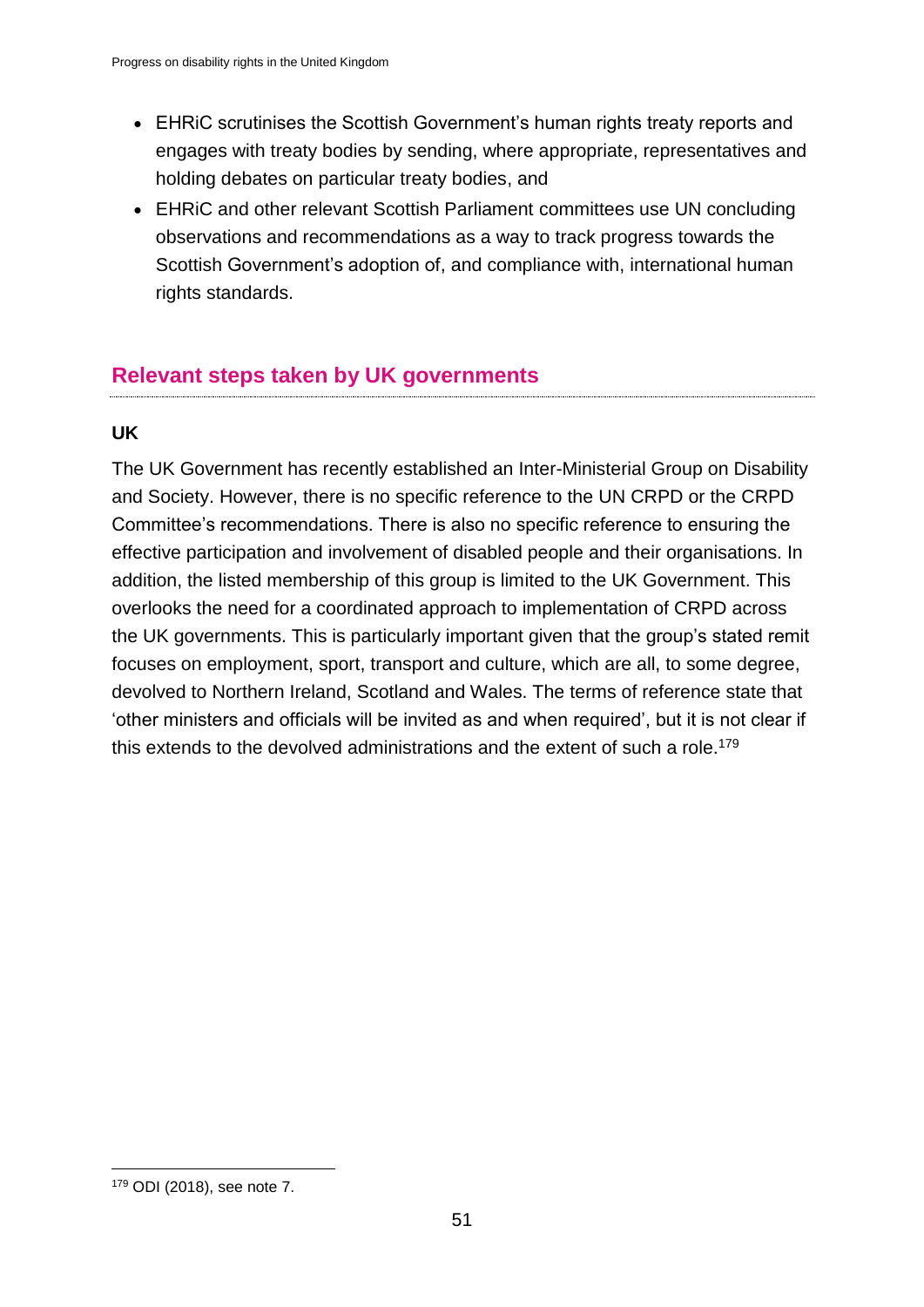# <span id="page-51-0"></span>Annex I: UKIM's recommendations

UKIM reiterates its recommendations made to the CRPD Committee during the examination process in August 2017. This list includes all recommendations relevant to the issues covered in this report. Where necessary, these recommendations have been updated to reflect changes in the policy context and the emergence of new evidence.

# **The right to live independently in the community (article 19) – independent living funding**

#### **UK-wide recommendations**

The UK Government should act upon the recommendation of the Work and Pensions Select Committee to set out a clear plan for identifying where new Employment and Support Allowance work-related activity group claimants have additional, unavoidable living costs relating to their condition, and ensure a financial support package is in place to adequately support all new claimants looking for, and moving into, work.

The UK Government should take swift action to reform the work capability assessment to offer a more flexible, personalised approach to providing support to unemployed disabled people, including those with the greatest needs and fluctuating conditions. The focus should be on identifying work potential and the types of adjustments and support that could remove barriers to individuals accessing and staying in work. This should be separate from any financial assessment. Financial support for people unable to work, or where there are inadequate adjustments or personalised support in place, should not be conditional on actions linked to jobseeking or subject to benefit sanctions.

#### **England recommendations**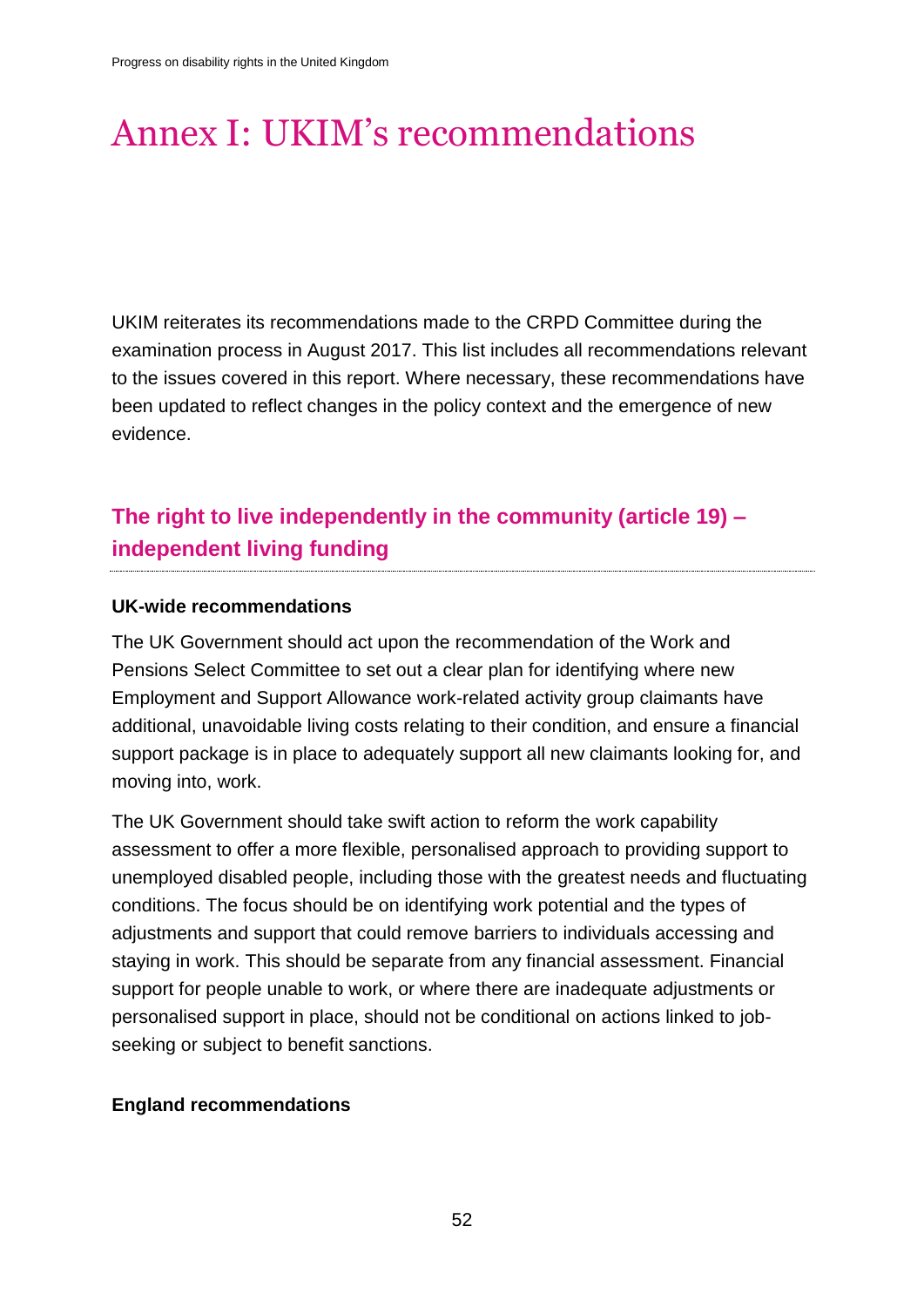The UK Government must take steps to ensure compliance with CRPD article 19 where it has delegated responsibility for independent living funding to local authorities in England. These steps should include:

- providing sufficient funding to each local authority to meet the independent living needs of disabled people in their area through mechanisms (such as ring fencing) that ensure the funding is used for that purpose
- providing guidance to local authorities to clarify what they must do to meet the requirements of article 19, including examples of best practice, and
- putting in place a monitoring mechanism so that each local authority reports on independent living funding and activities, and service-user experience, so the UK Government can assure itself that it is complying with article 19.

# **Updated Wales recommendations**

The Welsh Government should ensure that protecting disabled people's right to independent living is central to deciding if and how to merge the Supporting People programme with other budget lines from 2020.

The Welsh Government should:

- produce a national strategy to ensure there is an adequate supply of houses built to inclusive design standards and a review of the way that building standards are enforced
- improve the way that data are collected and shared, both on the requirements of disabled people and on the number of adaptable homes already built
- ensure provision of specialist support and information services to match homes to the people who need them and to ensure that they are suitably adapted, and
- provide increased specialist disability advice and advocacy services to enable people to maintain their housing and right to independent living.

# **Northern Ireland recommendations**

The Northern Ireland Executive should consider:

- undertaking research into the extent to which disabled people with substantial needs, who are not existing Independent Living Fund users, are having their needs met through Self-directed support and direct payments provisions
- reopening the Independent Living Fund to new entrants.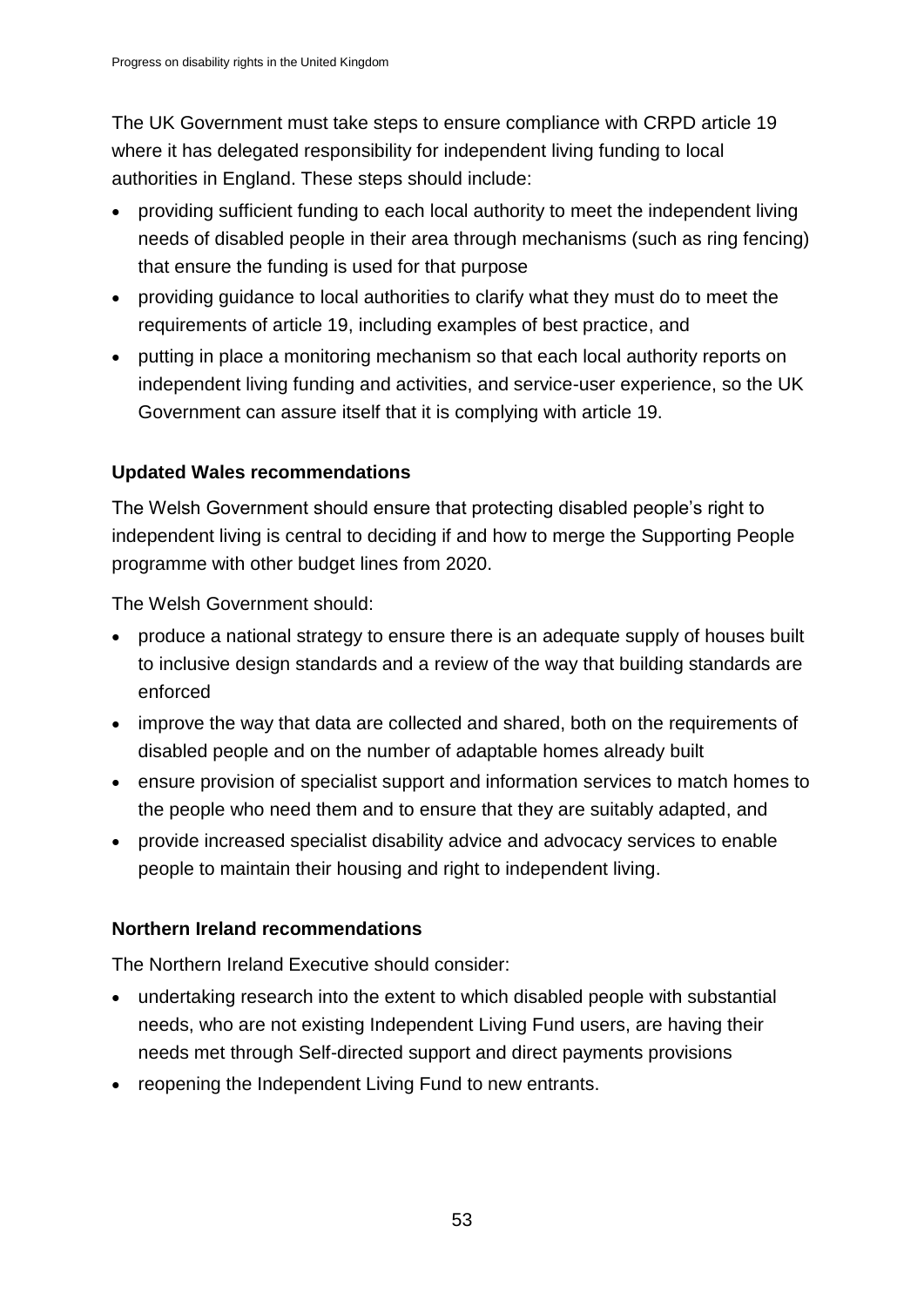# **The right to an adequate standard of living and social protection (article 28) – poverty, material deprivation and food insecurity**

#### **UK-wide recommendations**

The UK and devolved governments should examine the factors behind the higher levels of poverty among disabled adults and children and develop strategies to address these factors.

The UK and devolved governments should ensure the rights of disabled people, including disabled children, are prioritised within anti-poverty strategies.

The UK Government should act on the findings of the July 2017 Trussell Trust report on food bank use, in particular the conclusion that an inquiry into the support and sufficiency of benefit allowances for disabled people is needed, especially in light of new reforms which may have a further negative impact.

# **Wales recommendations**

The Welsh Government should capture data relating to poverty and differences between disabled and non-disabled people in the Welsh Index of Multiple Deprivation.

# **The right to an adequate standard of living and social protection (article 28) – impact of social security reforms**

#### **Updated UK-wide recommendations**

The UK Government should monitor and publish the impact of welfare reforms on disabled people. This should include assessments of the cumulative impact of tax and social security changes and public spending reductions on disabled people.

In relation to existing social security entitlement and any future reforms, the UK Government should address the UN criteria for non-retrogression to determine whether potentially regressive measures are temporary, necessary, proportionate and non-discriminatory, and that they do not undercut a core minimum level of protection, putting in place any mitigating measures required to safeguard disabled people's rights.

To mitigate some of the adverse impacts on disabled people, the UK Government should: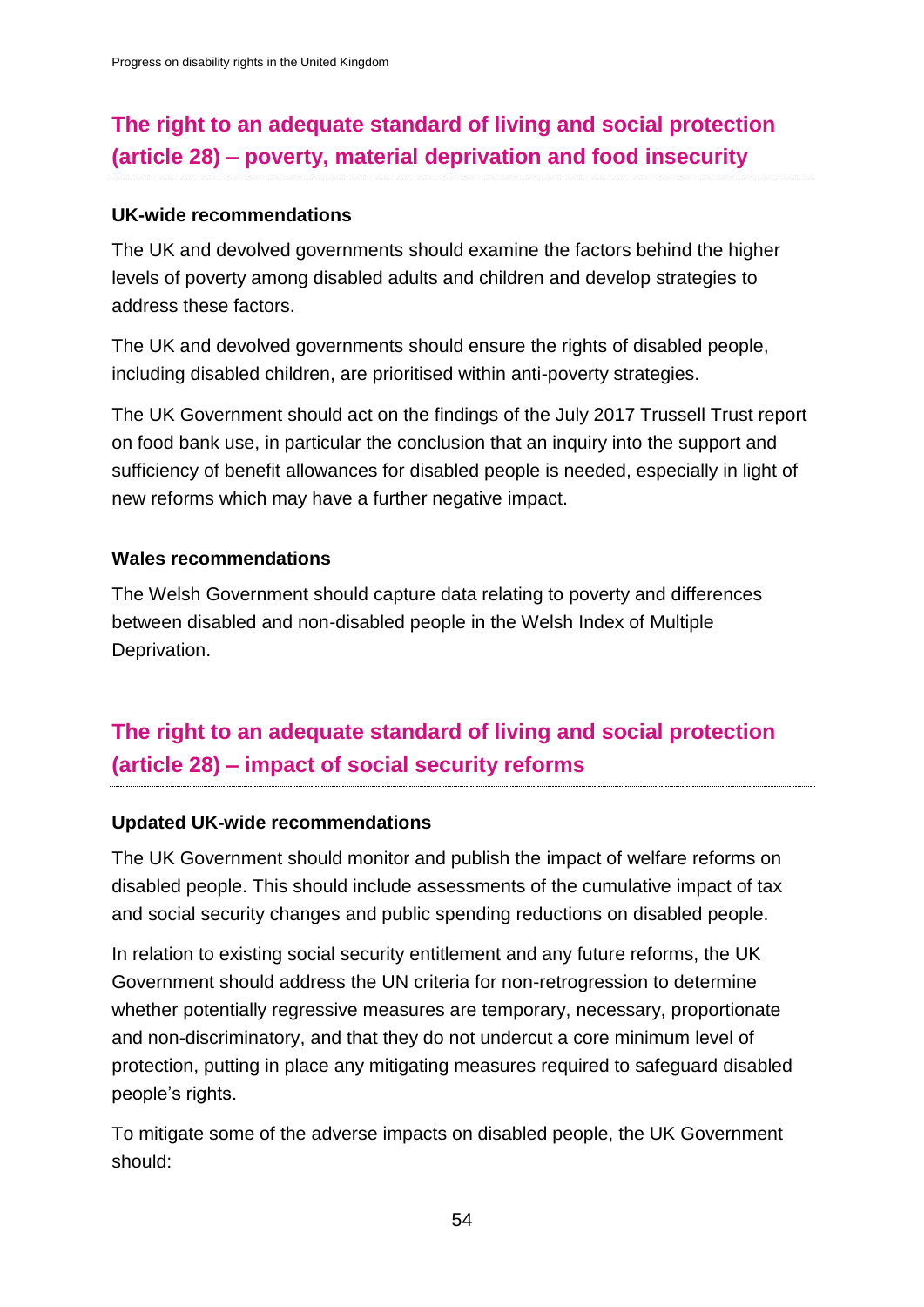- uprate all benefits in line with inflation and review the level of benefits to ensure this meets adequate living standards
- reinstate the level of work allowance to the 2012 level
- reinstate the severe and enhanced disability premiums under Universal Credit
- provide increased support to disabled people placed in the Employment and Support Allowance work-related activity group that is equivalent to the support group and acknowledges the additional, unavoidable living costs relating to their condition
- all full-time disabled students who receive DLA or PIP should be eligible for Universal Credit on the grounds of being treated as having a limited capability for work
- carry out an equality impact assessment of the conditionality and sanctions system on claimants to ensure that sanctions are not disproportionately applied, and that conditionality is reasonable and based on flexibility of easements, specifically for lone parent families, ethnic minority groups and disabled people
- introduce publicly available service standards for the social security system that set out the rights of claimants, are fair and accessible, and measured and reported on
- ensure that work coaches are trained to deliver tailored employment support, providing evidence of the steps taken to ensure that the specific needs of lone parents and disabled people are being met.

# **Scotland recommendations**

The Scottish Government should ensure that Scotland's new social security system:

- delivers progressive realisation of CRPD rights
- takes a participatory approach to the development, implementation and monitoring of social security legislation and policy
- is underpinned by the standards and principles of the CRPD.

# **Northern Ireland recommendations**

The Northern Ireland Executive should consider extending and/or developing the current time-limited package of measures to mitigate any adverse impacts of social security reform.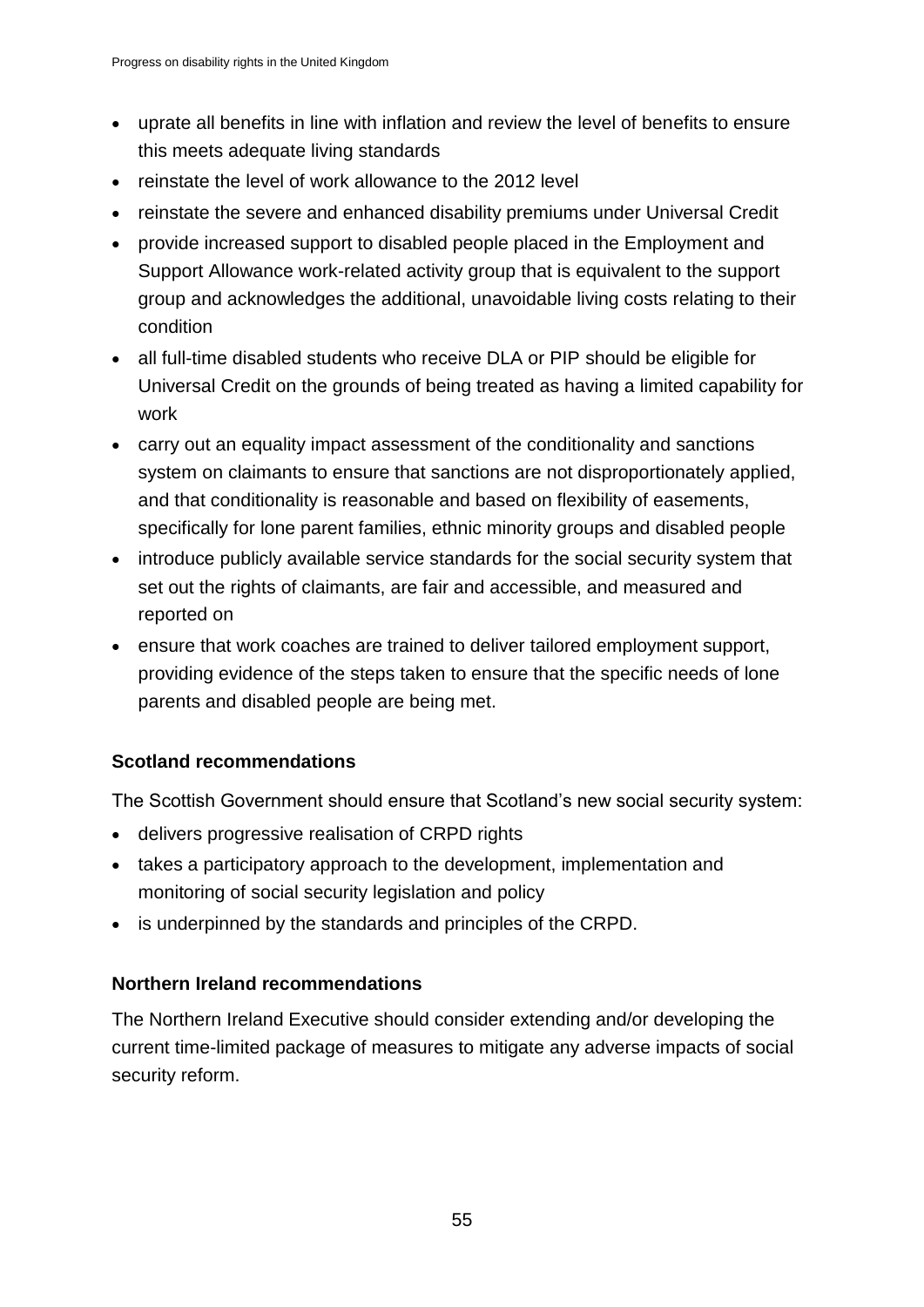# **The right to work and employment (article 27) – employment gaps and barriers**

### **Updated UK-wide recommendations**

The UK and devolved governments should evaluate how well employment support programmes help disabled people find and stay in work, and take steps to improve their effectiveness. This should include a regular and transparent evaluation of progress made on the UK Government's 'Improving lives: the future of work, health and disability' strategy (November 2017) to ensure progress is seen as a shared, long-term, priority objective across all relevant Government departments.

The UK Government should:

- introduce interim targets and a statutory reporting requirement on its commitment to a target of one million more disabled people in work over the next 10 years
- report regularly on progress, including by impairment group, and identify steps if progress is insufficient.

The UK Government should ensure that changes to the Access to Work programme comply with article 27 by:

- widening support for mental health and complex health or medical conditions
- monitoring any adverse impact on employment opportunities, for disabled people generally and for people with sensory impairments specifically
- introducing mitigations such as additional funding flexibilities, and extending transition arrangements, and
- putting in place a publicity programme for the Access to Work scheme among employers to increase awareness.

To help remove barriers to recruitment and retention of disabled people, the UK Government should build training on disability law and providing reasonable adjustments into new models of support resulting from the 'Improving lives' strategy.

# **Wales recommendations**

The Welsh Government should ensure that supporting disabled people into employment is a target within employment and skills programmes.

# **Scotland recommendations**

The Scottish Government should support local authorities and integrated health and social care boards to meet their obligation to provide employment support services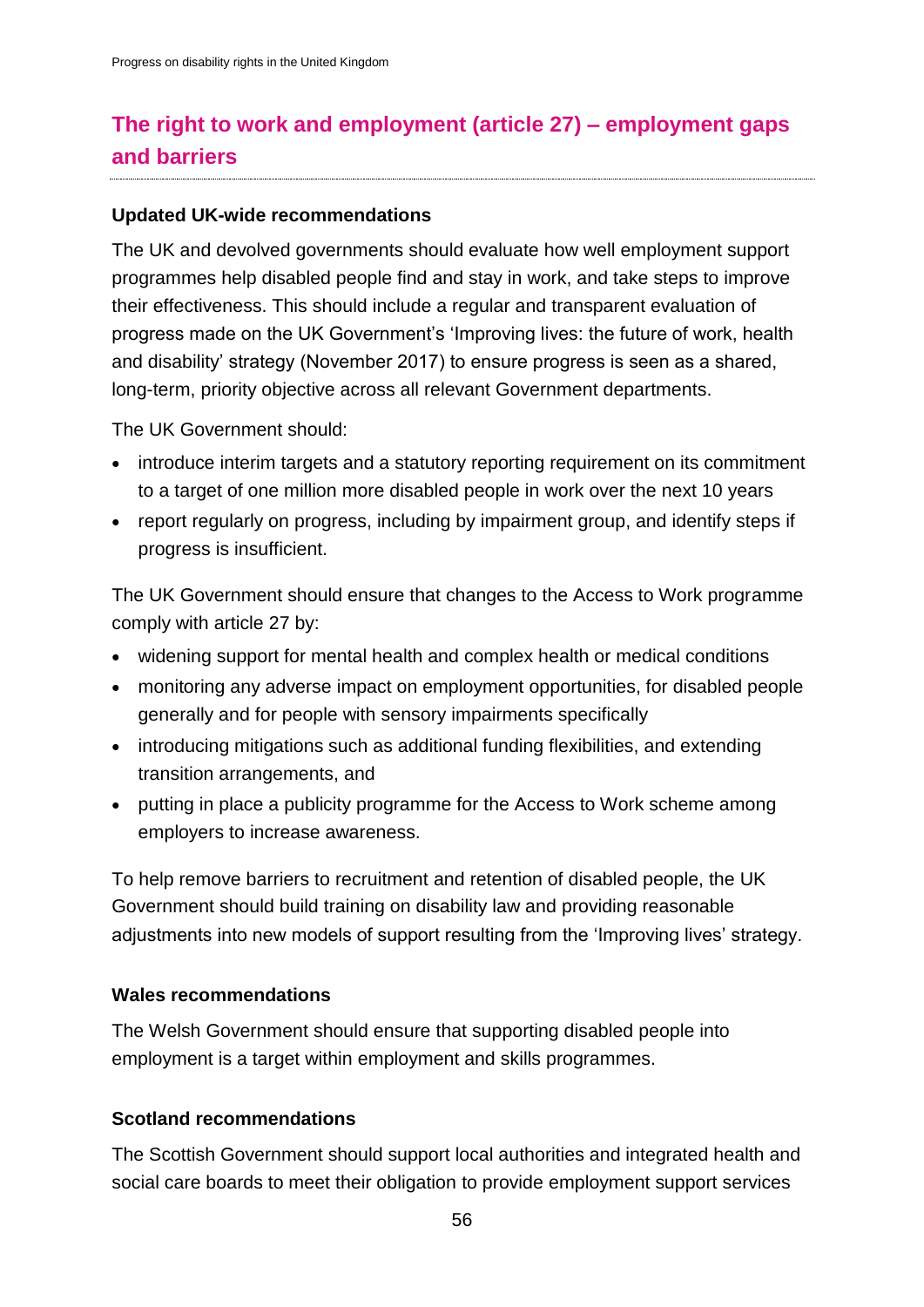under sections 26 and 27 of the Mental Health (Care and Treatment) (Scotland) Act 2003.

# **Northern Ireland recommendations**

The Northern Ireland Executive should commit to allocating the necessary resources to ensure the full implementation of 'Supporting Equality through Inclusive Employment – An Employment Strategy for People with Disabilities', including mainstream funding for supported employment.

# **The right to work and employment (article 27) – pay gap**

#### **Updated UK-wide recommendations**

By April 2019 UK governments should:

• provide clear and country-appropriate guidance on the classification system to be used for disability monitoring by all types of organisations and practical guidance for different types/sizes of employers on how to collect, report on and use the data.

Once consistent classification, collection and reporting systems are in place to support employers to use employment data effectively, the UK Government should:

- require private, voluntary and listed public sector employers with 250+ employees to monitor and report on disability in recruitment, retention and progression within the workplace by April 2020
- require private, voluntary and listed public employers to publish a narrative and action plan with time-bound targets, informed by analysis of their disability data. This analysis should help explain the factors underlying the data and focus on how to make substantive improvements to the workplace.

# **Prejudice and negative attitudes (article 8)**

#### **UK-wide recommendations**

The UK and devolved governments should:

• resource long-term positive awareness-raising campaigns, training and education to address prejudice and negative attitudes towards all disabled people, including those with mental health conditions and those claiming social security benefits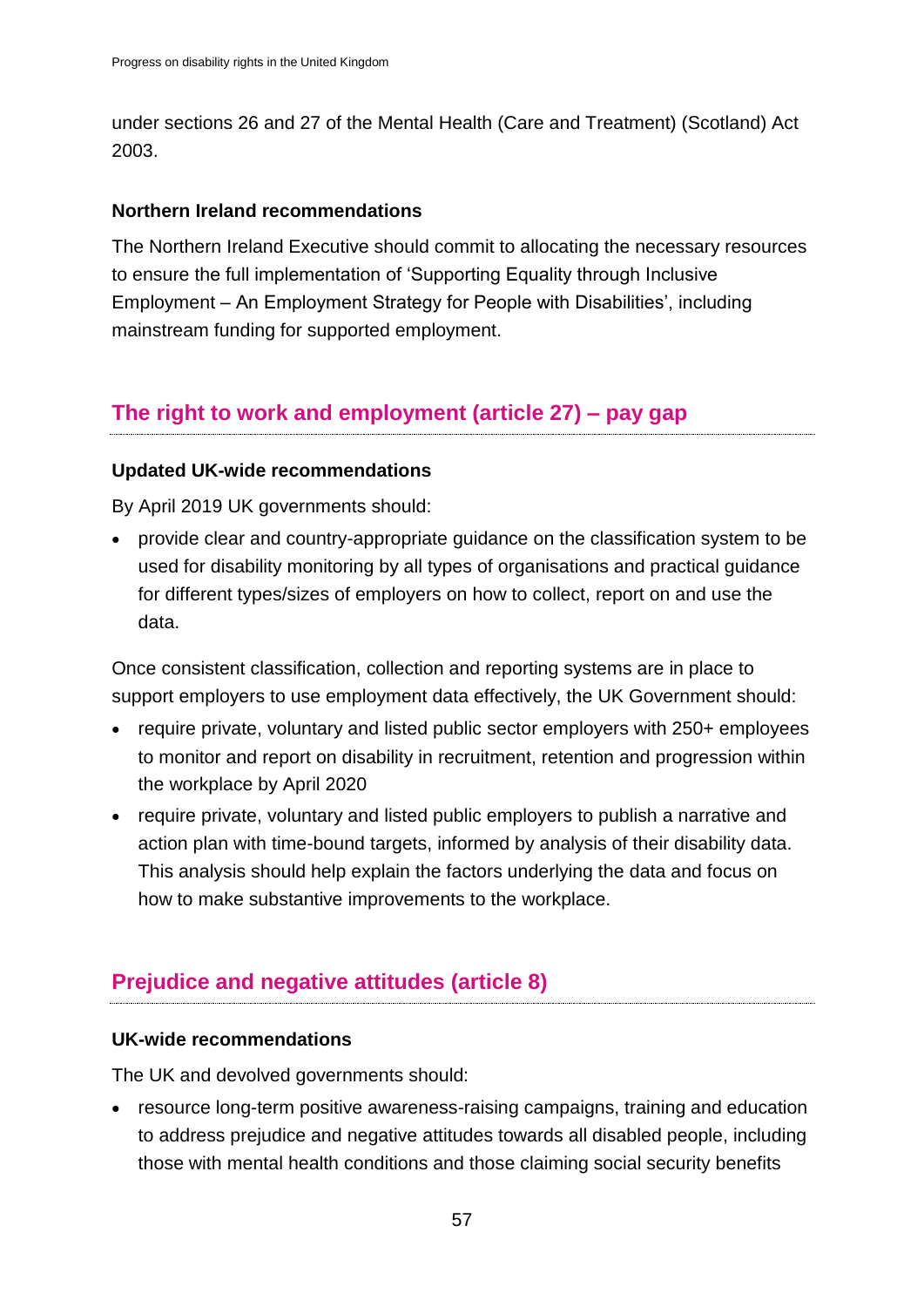- ensure that government communications do not fuel prejudicial views, particularly with regard to the rights of disabled people claiming social security benefits, and
- ensure that there is awareness of the CRPD among disabled people, public service providers, and throughout society.

# **Disability-motivated hate crime, hostility and harassment (articles 8 and 16)**

#### **UK-wide recommendations**

To address under-reporting of disability-motivated hate crime, the UK and devolved governments should ensure that the police and other statutory agencies evaluate their reporting and recording processes, in consultation with disabled people, and take steps to simplify them.

The UK and devolved governments should employ consistent data collection methods across countries, the criminal justice system and within individual agencies to allow comparative and chronological analysis.

# **Updated England and Wales recommendations**

The UK Government should:

- undertake without delay a full-scale review of the aggravated offences and enhanced sentencing provisions to ensure parity for all characteristics protected under hate crime law
- monitor the use of sentencing guidelines to assess consistency in sentencing across all hate crime strands
- conduct a review of the provision of third-party reporting of hate crime in England and Wales; evaluate the impact and sustainability of provision; highlight geographical and thematic gaps; and ensure third-party and police recording systems are consistent
- ensure the police, Crown Prosecution Service and probation services adopt and publish a single, clear definition of a disability hate crime and communicate it effectively to the public and staff.

# **Scotland recommendations**

The Scottish Government should implement the recommendations of the Independent Advisory Group on Hate Crime, Prejudice and Community Cohesion.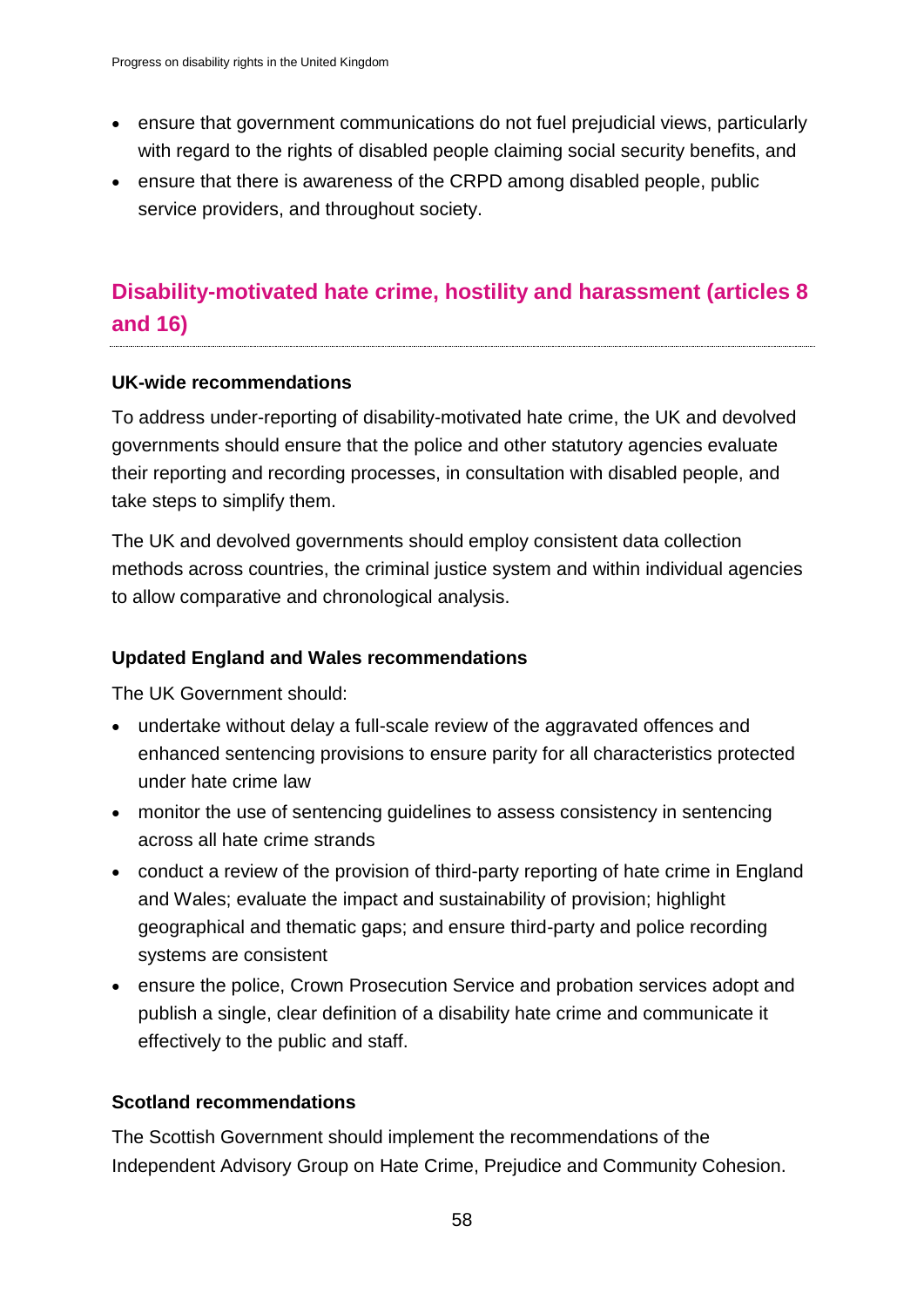# **Access to justice (articles 12 and 13) – legal aid and advice**

#### **Updated England and Wales recommendations**

In its review of the Legal Aid, Sentencing and Punishment of Offenders Act 2012 (LASPO) in 2018, the UK Government should consider the full range of evidence available on the impact of legal aid changes on people with certain protected characteristics. It should identify whether there have been disproportionate impacts on particular groups that may have limited their access to justice, and the availability of legal advice from non-government organisations, and take effective steps to mitigate those impacts. Those responsible for the review should seek input from disabled people, wider civil society and the EHRC.

The UK Government should further review the operation of the telephone gateway service (Civil Legal Advice) in England and Wales with regard to its accessibility and effectiveness, particularly for disabled people and parents of children with special educational needs (SEN), and mitigate any adverse impacts.

#### **Scotland recommendations**

The Scottish Government, in deciding how to respond to the findings and recommendations from the independent review of legal aid, must recognise:

- its obligations under the CRPD, and take steps to ensure legal aid policy and practice take the views of disabled people fully into account and ensure access to appropriate and suitable legal advice and assistance, and
- the requirements of the Public Sector Equality Duty, and demonstrate that it has had due regard to the need to remove or minimise disadvantage experienced by disabled people in access to justice.

# **Access to justice (articles 12 and 13) – court and employment tribunals**

#### **Updated England and Wales recommendations**

In light of the Supreme Court judgment on employment tribunal fees and the fundamental rights underpinning the court's reasoning, the UK Government should not introduce any new barriers to accessing employment tribunals, and should reaffirm its commitment to ensuring equal access to justice for all. The UK Government should ensure that all those who paid employment tribunal fees are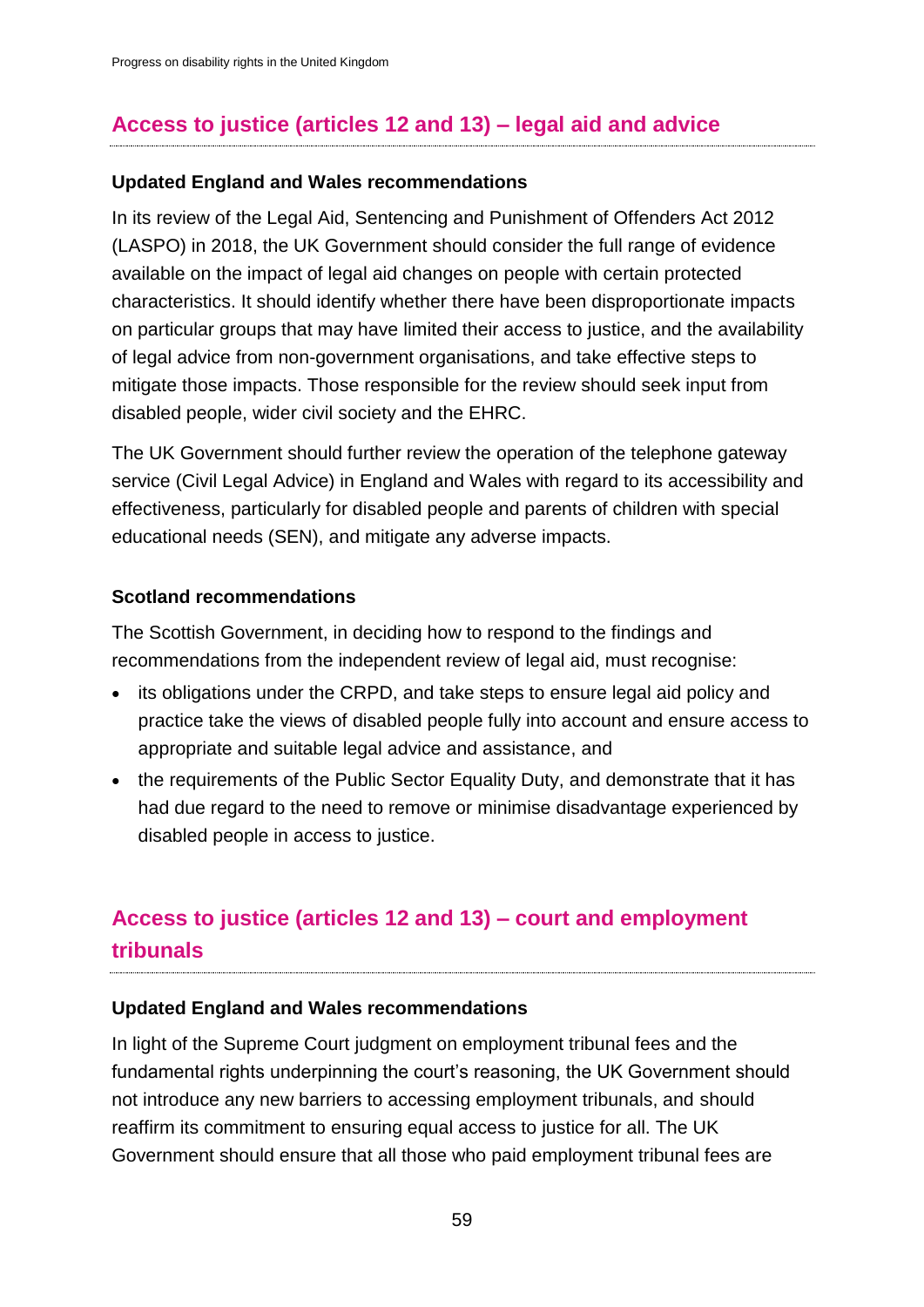reimbursed, and take steps to ensure anyone who was deterred from bringing claims because of fees has not been disadvantaged.

We also recommend that the UK Government:

- does not proceed with any court closures until it has collected the evidence about court users necessary to conduct a meaningful equality impact assessment, and has conducted that assessment
- conducts a thorough assessment of the digital literacy of court users in order to determine the nature and content of the support required to ensure access to justice in the context of increased digitisation, and
- establishes a clear evidence base setting out the impacts of virtual processes (including virtual hearings and online court processes) and the equality and human rights issues that need to be addressed before any new measures are introduced or existing pilots are extended.

# **Scotland recommendations**

The Scottish Government should assess and publish the impact of the court fee increases on disabled people and include in this process an up-to-date assessment of disabled people's access to civil legal aid. The assessments should involve disabled people and take into account their views and experiences. If any negative or disproportionate impact is identified, the Scottish Government should take mitigating action to ensure disabled people are not prevented from access to justice.

# **Access to justice (articles 12 and 13) – awareness of the CRPD and reasonable accommodations**

# **UK-wide recommendations**

The UK and devolved governments should take steps to develop capacity-building programmes for the judiciary on:

- the CRPD, including its principles and the jurisprudence of the CRPD Committee
- reasonable adjustments to ensure access to justice for disabled people.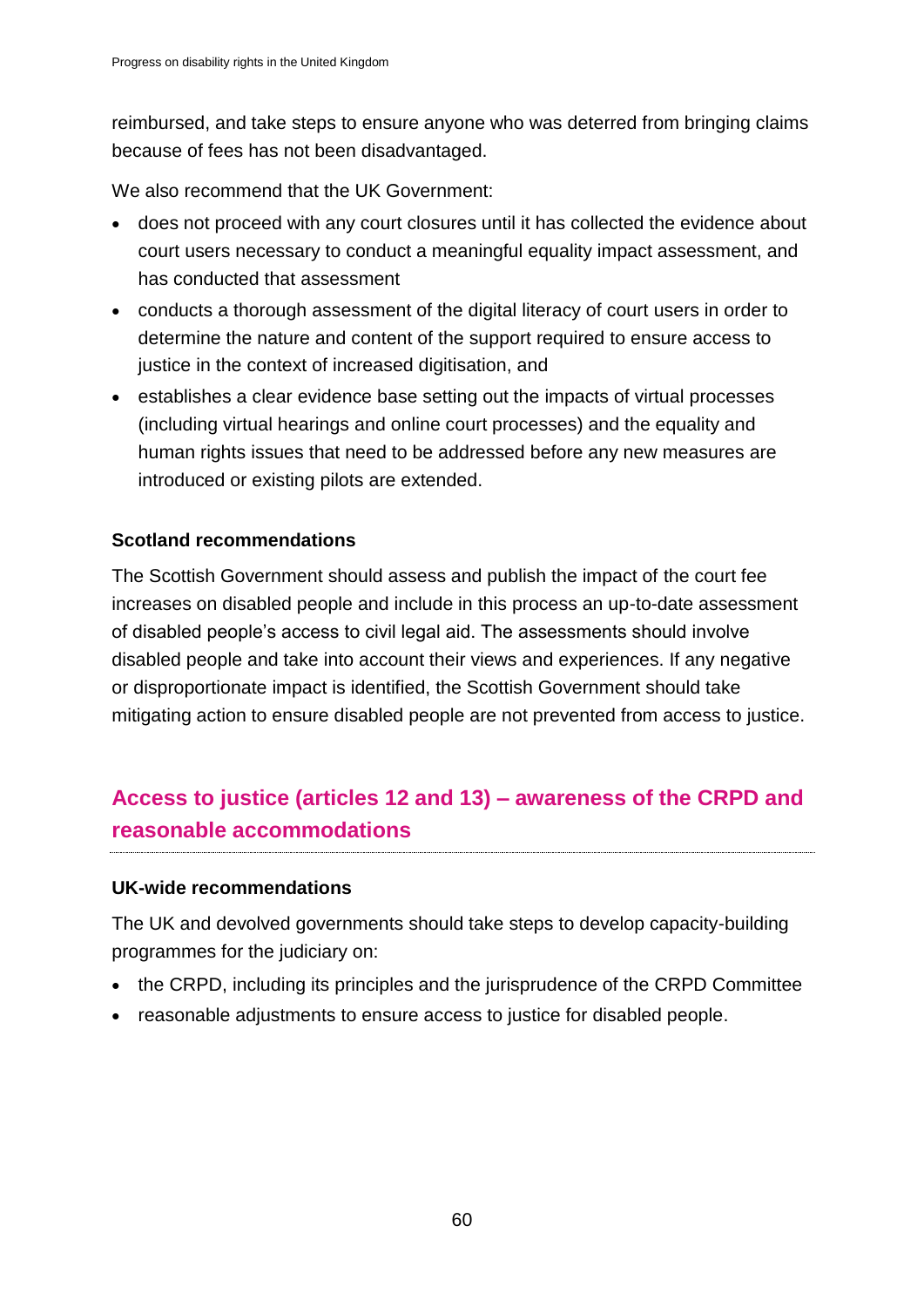# **Access to justice (articles 12 and 13) – disability discrimination in schools**

#### **UK-wide recommendations**

The UK should allow education tribunals to award financial compensation for disability discrimination or harassment in schools.

# **Access to justice (articles 12 and 13) – support and protection in criminal justice system in Scotland**

#### **Scotland recommendations**

The Scottish Government should:

- ensure members of the Crown Office and Procurator Fiscal Service have knowledge and experience of learning disability, and develop and promote good practice guidance for staff involved in the assessment of adults' capacity to be competent, reliable witnesses
- monitor and report on when special measures are used to support disabled people, or not used, and identify the outcomes for disabled people
- adopt an agreed police custody model to identify learning disability and make training on learning disability mandatory for police officers and staff working in police custody settings, and
- introduce formal support for the accused and witnesses with learning disabilities during the court process.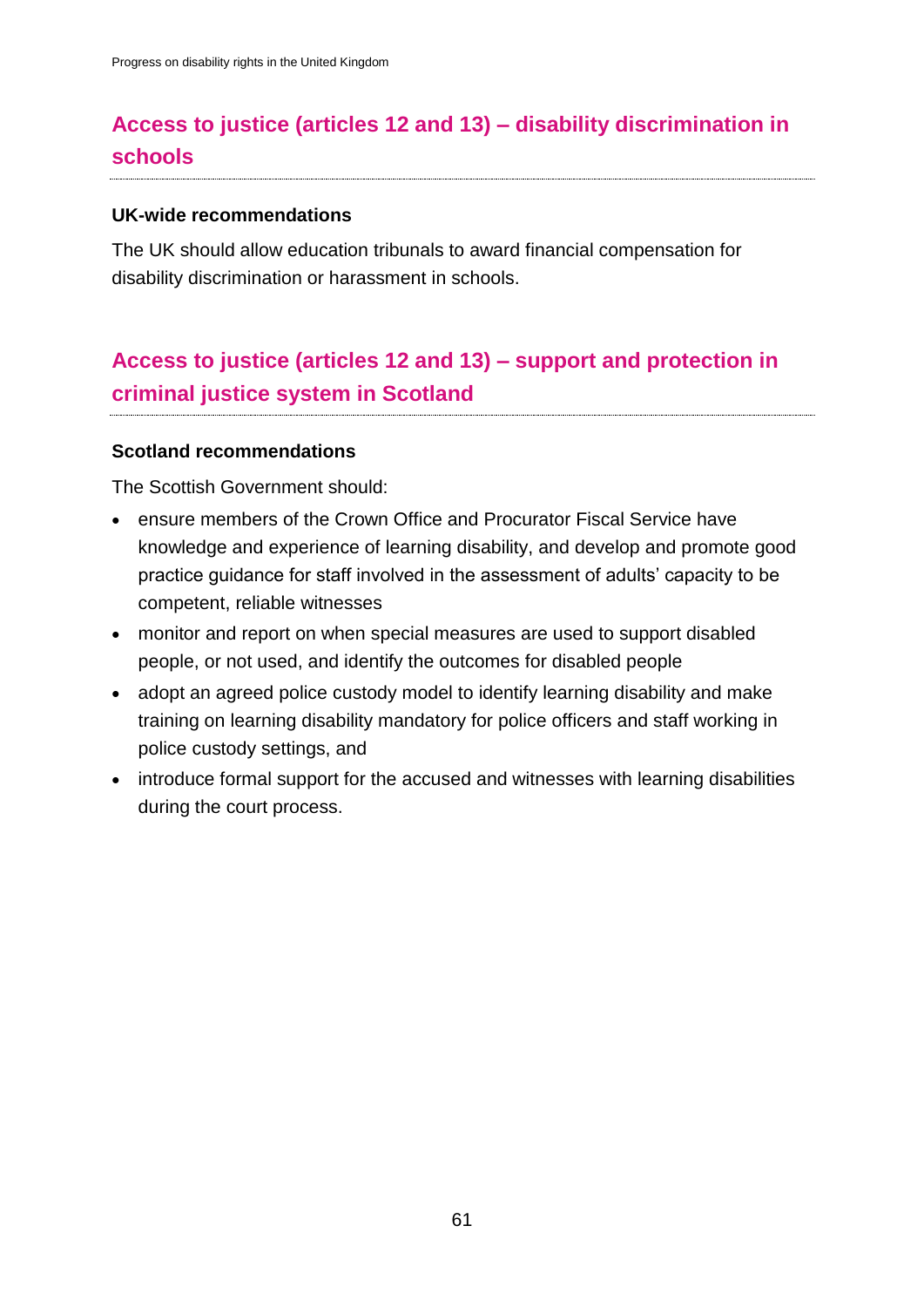# <span id="page-61-0"></span>Annex II: Relevant UN recommendations

# **The right to live independently in the community (article 19)**

#### **Relevant concluding observations**

45. The Committee recommends that the State party, in line with the Committee's general comment No. 5 (2017) on living independently and being included in the community and the Committee's report on its inquiry concerning the United Kingdom of Great Britain and Northern Ireland carried out under article 6 of the Optional Protocol to the Convention:

- a) Recognize the right to living independently and being included in the community as a subjective right, recognize the enforceability of all its elements, and adopt rights-based policies, regulations and guidelines to ensure implementation;
- b) Conduct periodic assessments in close consultation with organizations of persons with disabilities to address and prevent the negative effects of policy reforms through sufficiently funded and appropriate strategies in the area of social support and living independently;
- c) Provide adequate, sufficient earmarked funding to local authorities and administrations, including the devolved governments, to be able to continuously allocate adequate resources allowing persons with disabilities to live independently and be included in the community and to exercise their right to choose their place of residence and where and with whom to live;
- d) Set up a comprehensive plan, developed in close collaboration with organizations of persons with disabilities, aimed at the deinstitutionalization of persons with disabilities, and develop community-based independent living schemes through a holistic and cross-cutting approach, including education, childcare, transport, housing, employment and social security;
- e) Allocate sufficient resources to ensure that support services are available, accessible, affordable, acceptable, adaptable and are sensitive to different living conditions for all persons with disabilities in urban and rural areas.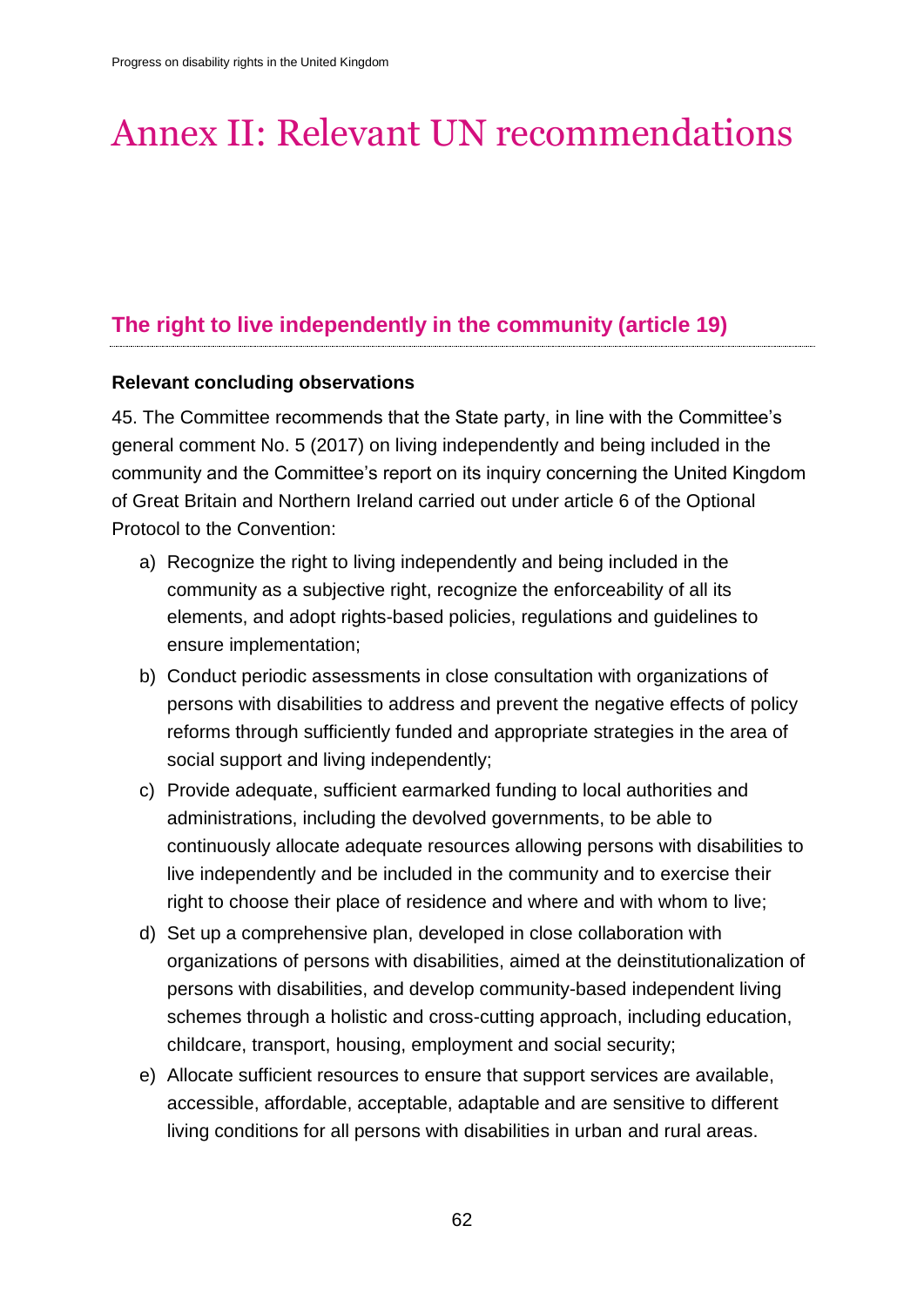# **Relevant inquiry recommendations**

- (b) Ensure that any intended measure of the welfare reform is rights-based, upholds **the** human rights model of disability and does not disproportionately and/or adversely affect the rights of persons with disabilities to independent living. an adequate standard of living and employment. To prevent adverse consequences, the State party should carry out human rights-based cumulative impact assessments of the whole range of intended measures that would have an impact on the rights of persons with disabilities;
- (c) Ensure that: any intended legislation and/or policy measure respects the core elements of the rights analysed in the present report; persons with disabilities retain their autonomy, choice and control over their place of residence and with whom they live; they receive appropriate and individualized support, including through personal assistance, and have access to community-based services on an equal basis with others; they have access to security social schemes that ensure income protection, including in relation to the extra cost of disability, that is compatible with an adequate standard of living and ensure their full inclusion and participation in society; and they have access and are supported in gaining employment in the open labour market on an equal basis with others;
- (e) Introduce all adjustments necessary to make all information, communications, administrative and legal procedures in relation to social security entitlements, independent living schemes and employment/unemployment-related support services fully accessible to all persons with disabilities;
- (j) Set up a mechanism and a system of human rights-based indicators to permanently monitor the impact of the different policies and programmes relating to the access and enjoyment by persons with disabilities of the right to social protection and an adequate standard of living, the right to live independently and be included in the community and the right to work, in close consultation with persons with disabilities and their representative organizations in all regions and countries that constitute the State party;
- (i) Ensure that, in the implementation of legislation, policies and programmes, special attention is paid to persons with disabilities living with a low income or in poverty and persons with disabilities at higher risk of exclusion, such as persons with intellectual, psychosocial or multiple disabilities and women, children and older persons with disabilities. Those measures should be put in place within contributive and non-contributive regimes.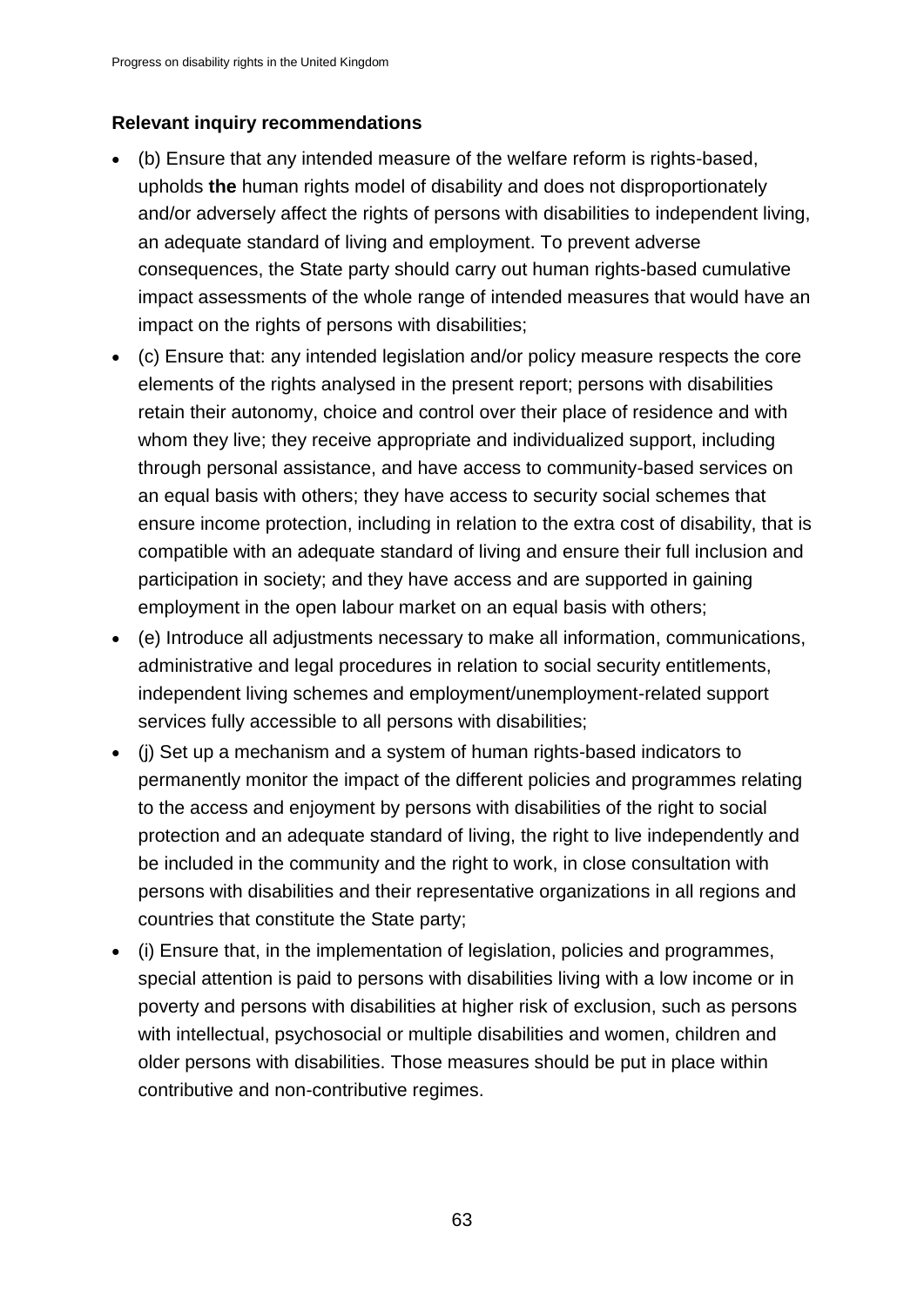# **The right to an adequate standard of living and social protection (article 28)**

#### **Relevant concluding observations**

59. The Committee recommends that the State party, in close collaboration with organizations of persons with disabilities across all territorial entities, in line with the Committee's report on its inquiry concerning the United Kingdom of Great Britain and Northern Ireland carried out under article 6 of the Optional Protocol to the Convention, guided by article 28 of the Convention and implementing target 10.2 of the Sustainable Development Goals:

- a) Introduce, adopt and implement legislative frameworks to ensure that social protection policies and programmes across the State party secure income levels for all persons with disabilities and their families, by taking into account the additional costs relating to disability, and ensuring that persons with disabilities are able to exercise their parental responsibilities. The State party must ensure that members of the new Employment and Support Allowance work-related activity group have access to full compensation of disabilityrelated costs;
- b) Carry out a cumulative impact assessment, based on disaggregated data, of the recent and forthcoming reforms of the social protection system for persons with disabilities, and in close collaboration with organizations of persons with disabilities define, implement and monitor measures to tackle retrogression in their standard of living and use the cumulative impact assessment as a basis for policy development across the State party;
- c) Repeal the Personal Independence Payment (Amendment) Regulations of 2017 and ensure that eligibility criteria and assessments to access Personal Independence Payments, Employment Support Allowance and Universal Credit are in line with the human rights model of disability;
- d) Ensure that the budget allocation is sufficient for local authorities to meet their responsibilities regarding assistance for persons with disabilities, and extend support packages to mitigate the negative impacts of social security reform in Northern Ireland;
- e) Conduct a review of the conditionality and sanction regimes concerning the Employment and Support Allowance, and tackle the negative consequences on the mental health and situation of persons with disabilities.

#### **Relevant inquiry recommendations**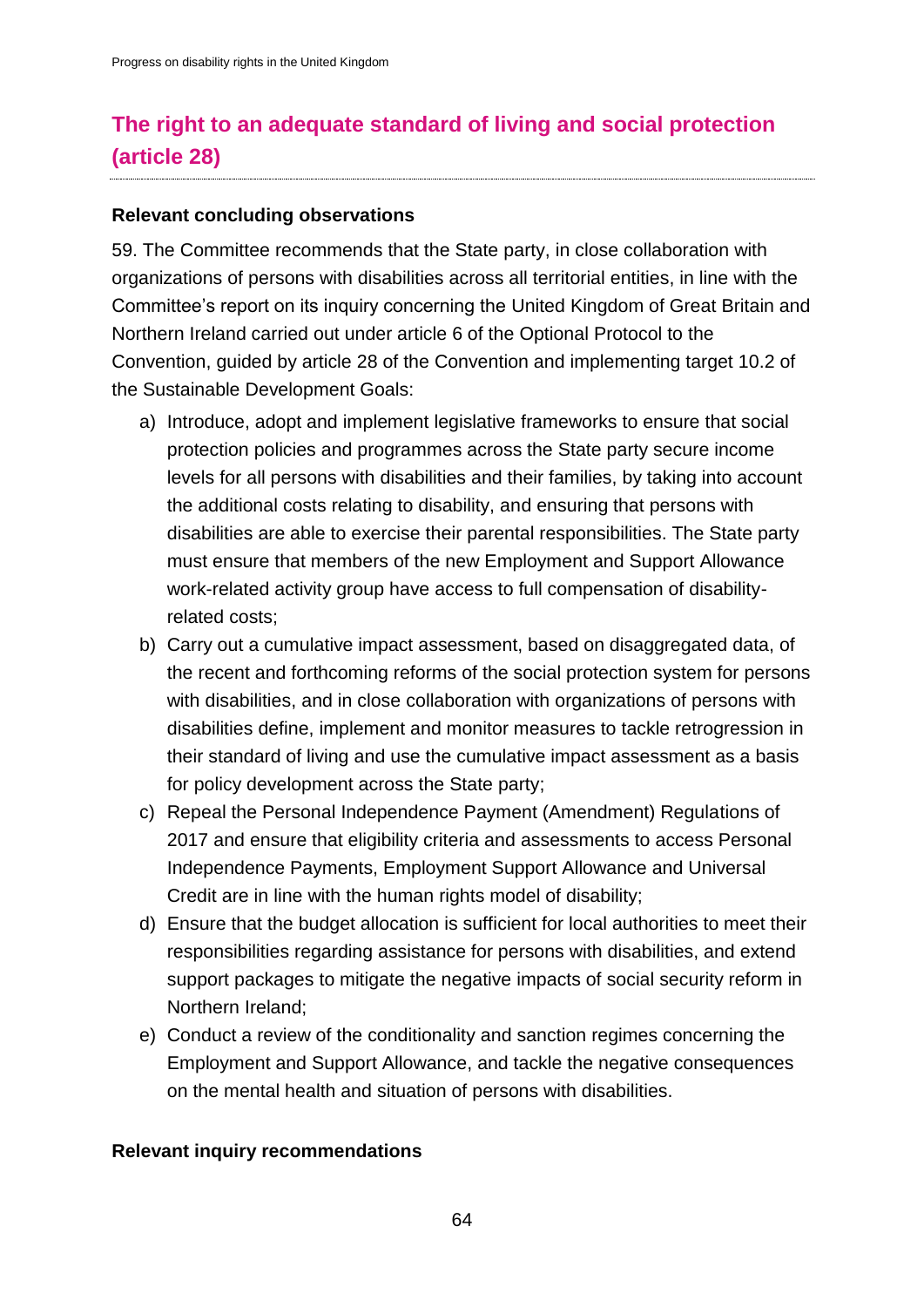- (a) Conduct a cumulative impact assessment of the measures adopted since 2010, referred to in the present report, on the rights to independent living and to be included in the community, social protection and employment of persons with disabilities. The State party should ensure that such assessment is rights-based and meaningfully involves persons with disabilities and their representative organizations;
- (b) Ensure that any intended measure of the welfare reform is rights-based, upholds the human rights model of disability and does not disproportionately and/or adversely affect the rights of persons with disabilities to independent living, an adequate standard of living and employment. To prevent adverse consequences, the States party should carry out human rights-based cumulative impact assessments of the whole range of intended measures that would have an impact on the rights of persons with disabilities;
- (c) Ensure that: any intended legislation and/or policy measure respects the core elements of the rights analysed in the present report; persons with disabilities retain their autonomy, choice and control over their place of residence and with whom they live; they receive appropriate and individualized support, including through personal assistance, and have access to community-based services on an equal basis with others; they have access to security social schemes that ensure income protection, including in relation to the extra cost of disability, that is compatible with an adequate standard of living and ensure their full inclusion and participation in society; and they have access and are supported in gaining employment in the open labour market on an equal basis with others;
- (d) Ensure that public budgets take into account the rights of persons with disabilities, that sufficient budget allocations are made available to cover extra costs associated with living with a disability and that appropriate mitigation measures, with appropriate budget allocations, are in place for persons with disabilities affected by austerity measures;
- (e) Introduce all adjustments necessary to make all information, communications, administrative and legal procedures in relation to social security entitlements, independent living schemes and employment/unemployment-related support services fully accessible to all persons with disabilities;
- (j) Set up a mechanism and a system of human rights-based indicators to permanently monitor the impact of the different policies and programmes relating to the access and enjoyment by persons with disabilities of the right to social protection and an adequate standard of living, the right to live independently and be included in the community and the right to work, in close consultation with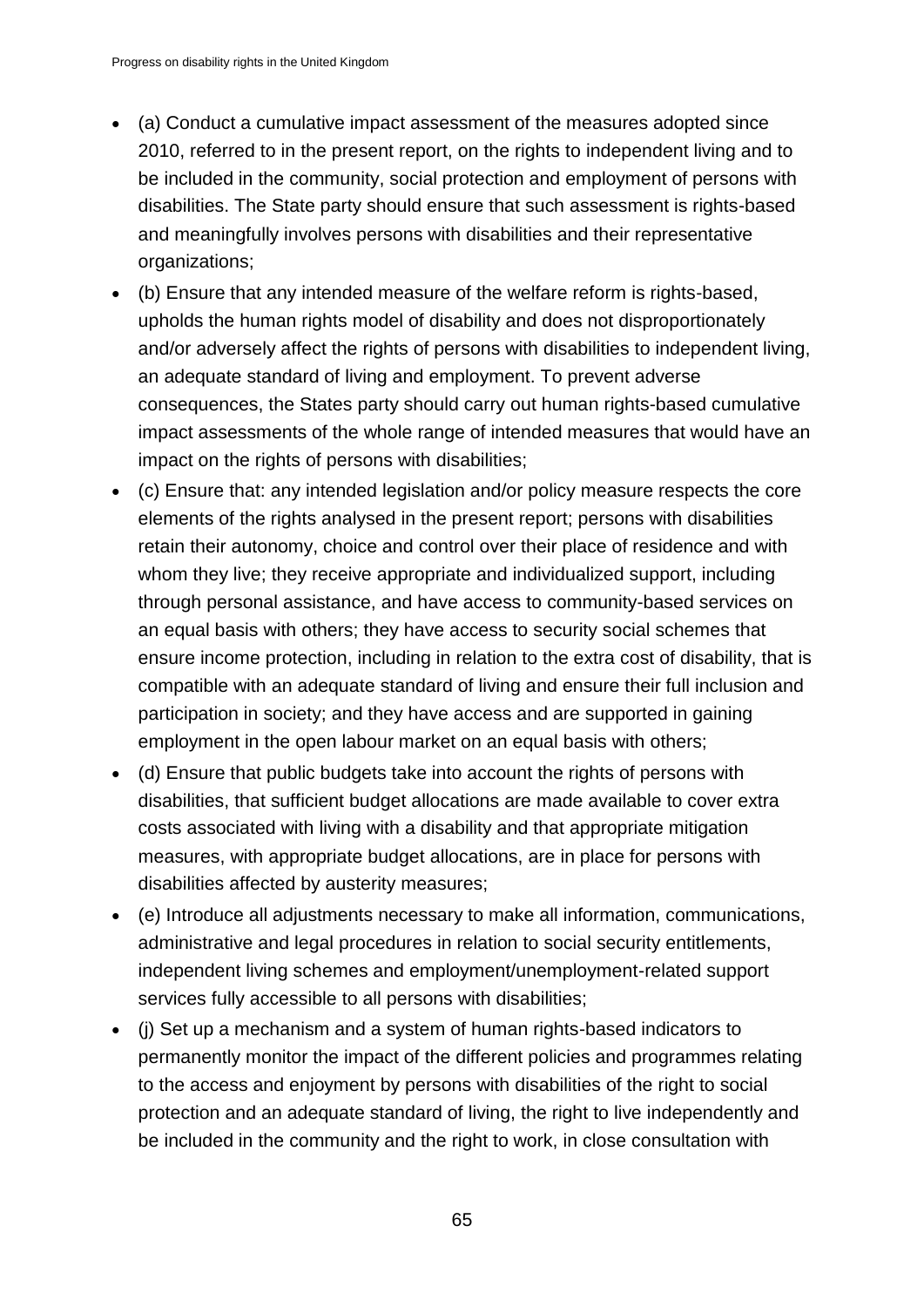persons with disabilities and their representative organizations in all regions and countries that constitute the State party;

 (i) Ensure that, in the implementation of legislation, policies and programmes, special attention is paid to persons with disabilities living with a low income or in poverty and persons with disabilities at higher risk of exclusion, such as persons with intellectual, psychosocial or multiple disabilities and women, children and older persons with disabilities. Those measures should be put in place within contributive and non-contributive regimes.

# **The right to work and employment (article 27)**

# **Relevant concluding observations**

57. The Committee recommends that the State party, in close collaboration with organizations of persons with disabilities, and in line with the Committee's report on its inquiry concerning the United Kingdom of Great Britain and Northern Ireland carried out under article 6 of the Optional Protocol to the Convention:

- a) Develop and decide upon an effective employment policy for persons with disabilities aimed at ensuring decent work for all persons with disabilities, bearing in mind the State party's target of 1 million jobs for persons with disabilities, and ensure equal pay for work of equal value, focusing especially on women with disabilities, persons with psychosocial and/or intellectual disabilities and persons with visual impairments, and monitor those developments;
- b) Ensure that reasonable accommodation is provided to all persons with disabilities who require it in the workplace, that regular training on reasonable accommodation is available to employers and employees without disabilities, and that dissuasive and effective sanctions are in place in cases of denial of reasonable accommodation;
- c) Ensure that the legal and administrative requirements of the process to assess working capabilities, including the Work Capability Assessment, are in line with the human rights model of disability, that those who conduct the assessments are qualified and duly trained in that model, and that the assessments take into consideration work-related as well as other personal circumstances. The State party must ensure that the adjustments and support necessary to access work, as well as financial support, are provided and that they are not subject to sanctions or conditional upon carrying out job seeking activities;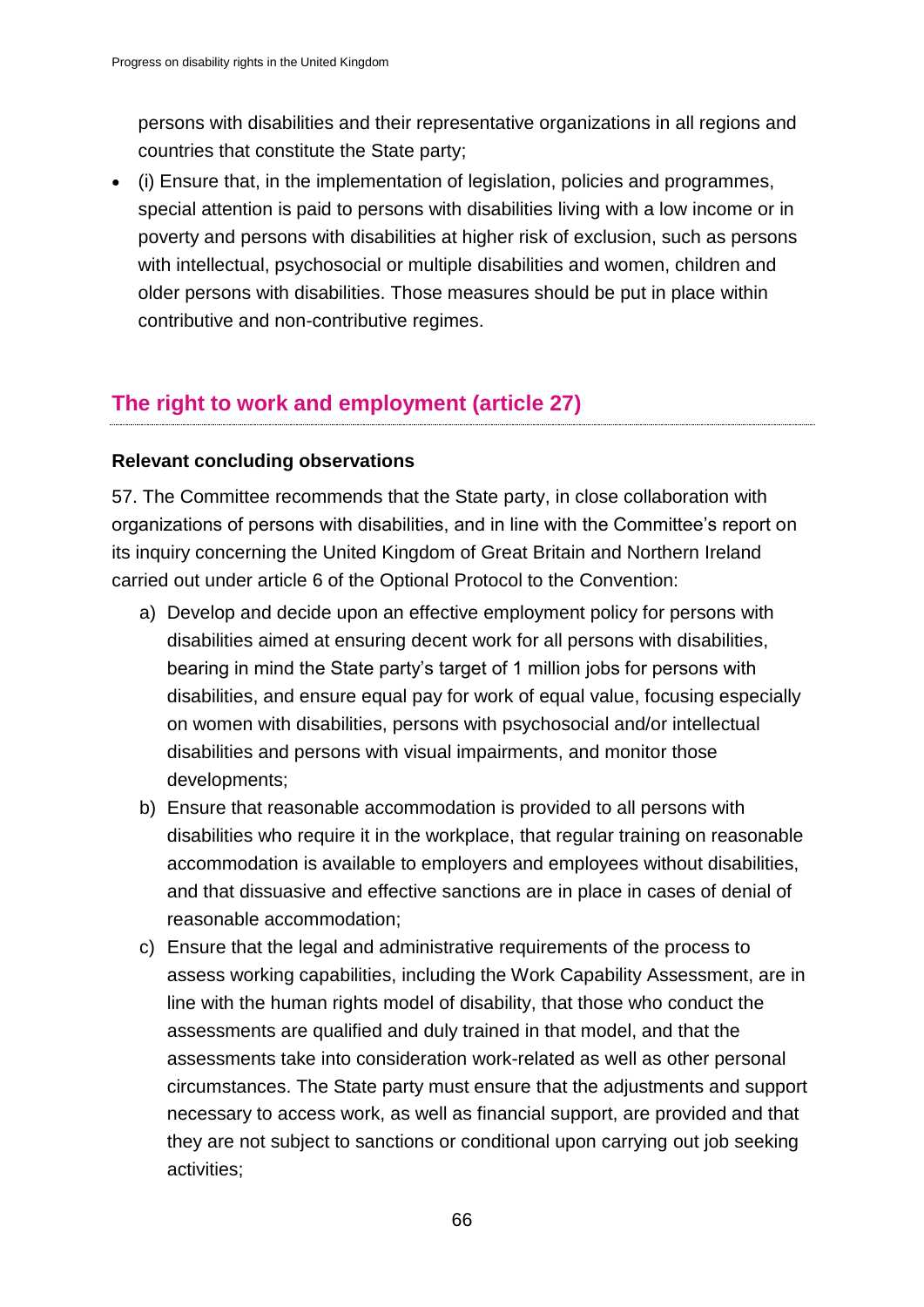- d) Withdraw its reservation to article 27 of the Convention;
- e) Bear in mind the links between article 27 of the Convention and target 8.5 of the Sustainable Development Goals.

### **Relevant inquiry recommendations**

- (a) Conduct a cumulative impact assessment of the measures adopted since 2010, referred to in the present report, on the rights to independent living and to be included in the community, social protection and employment of persons with disabilities. The State party should ensure that such assessment is rights-based and meaningfully involves persons with disabilities and their representative organizations;
- (b) Ensure that any intended measure of the welfare reform is rights-based, upholds the human rights model of disability and does not disproportionately and/or adversely affect the rights of persons with disabilities to independent living, an adequate standard of living and employment. To prevent adverse consequences, the State party should carry out human rights-based cumulative impact assessments of the whole range of intended measures that would have an impact on the rights of persons with disabilities;
- (c) Ensure that: any intended legislation and/or policy measure respects the core elements of the rights analysed in the present report; persons with disabilities retain their autonomy, choice and control over their place of residence and with whom they live; they receive appropriate and individualized support, including through personal assistance, and have access to community-based services on an equal basis with others; they have access to security social schemes that ensure income protection, including in relation to the extra cost of disability, that is compatible with an adequate standard of living and ensure their full inclusion and participation in society; and they have access and are supported in gaining employment in the open labour market on an equal basis with others;
- (e) Introduce all adjustments necessary to make all information, communications, administrative and legal procedures in relation to social security entitlements, independent living schemes and employment/unemployment-related support services fully accessible to all persons with disabilities;
- (j) Set up a mechanism and a system of human rights-based indicators to permanently monitor the impact of the different policies and programmes relating to the access and enjoyment by persons with disabilities of the right to social protection and an adequate standard of living, the right to live independently and be included in the community and the right to work, in close consultation with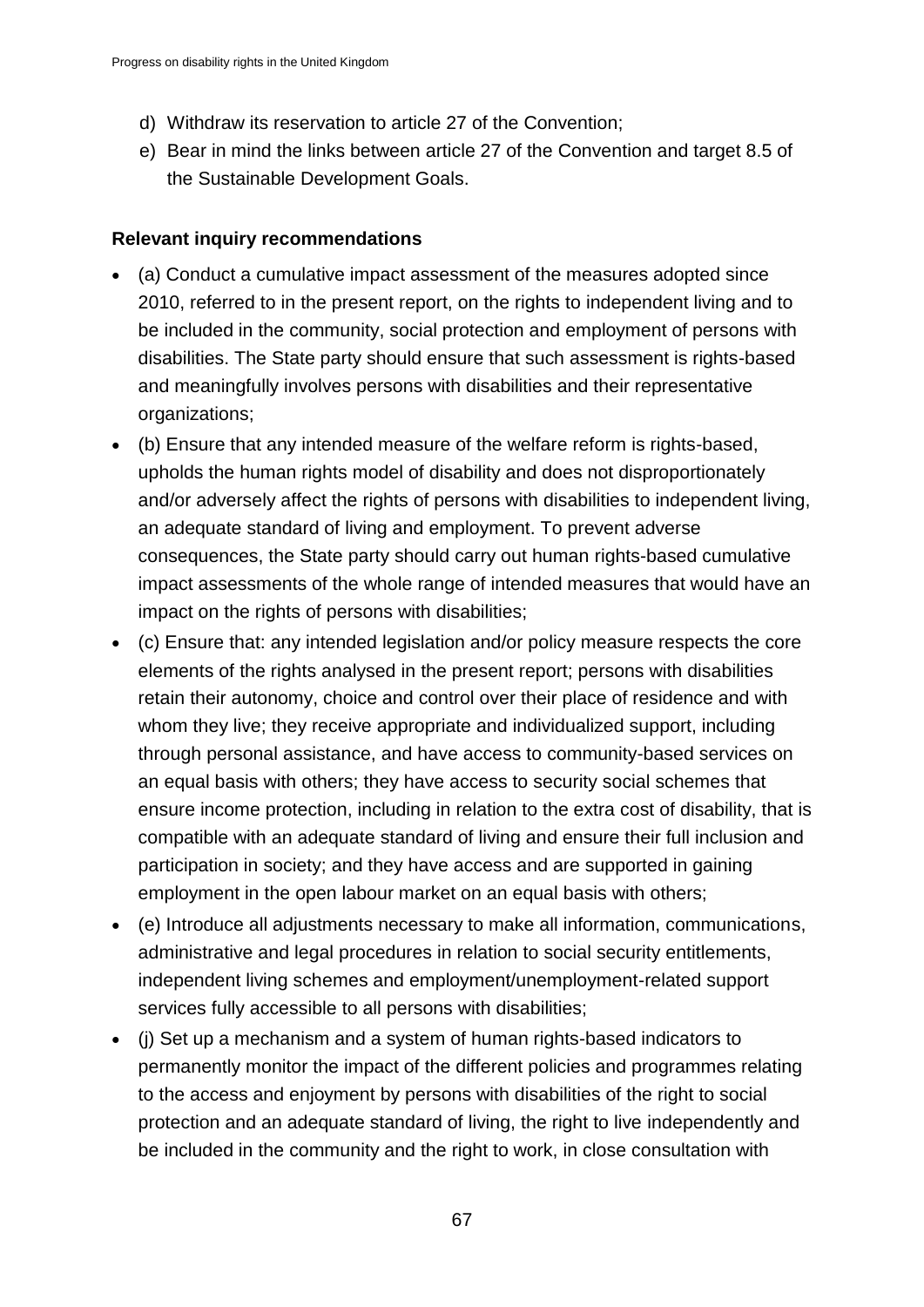persons with disabilities and their representative organizations in all regions and countries that constitute the State party;

 (i) Ensure that, in the implementation of legislation, policies and programmes, special attention is paid to persons with disabilities living with a low income or in poverty and persons with disabilities at higher risk of exclusion, such as persons with intellectual, psychosocial or multiple disabilities and women, children and older persons with disabilities. Those measures should be put in place within contributive and non-contributive regimes.

# **Prejudice and negative attitudes (articles 8 and 16)**

# **Relevant inquiry recommendations**

(h) Take appropriate measures to combat any negative and discriminatory stereotypes or prejudice against persons with disabilities in public and the media, including that dependency on benefits is in itself a disincentive of employment; implement broad mass media campaigns, in consultation with organizations representing persons with disabilities, particularly those affected by the welfare reform, to promote them as full rights holders, in accordance with the Convention; and adopt measures to address complaints of harassment and hate crime by persons with disabilities, promptly investigate those allegations, hold the perpetrators accountable and provide fair and appropriate compensation to victims.

# **Access to justice (articles 12 and 13)**

#### **Relevant inquiry recommendations**

(f) Ensure access to justice, by providing appropriate legal advice and support, including through reasonable and procedural accommodation for persons with disabilities seeking redress and reparation for the alleged violation of their rights, as covered in the present report.

# **Involving disabled people and their organisations (articles 3 and 4)**

#### **Relevant concluding observations**

All – '… in close collaboration with organizations of persons with disabilities'.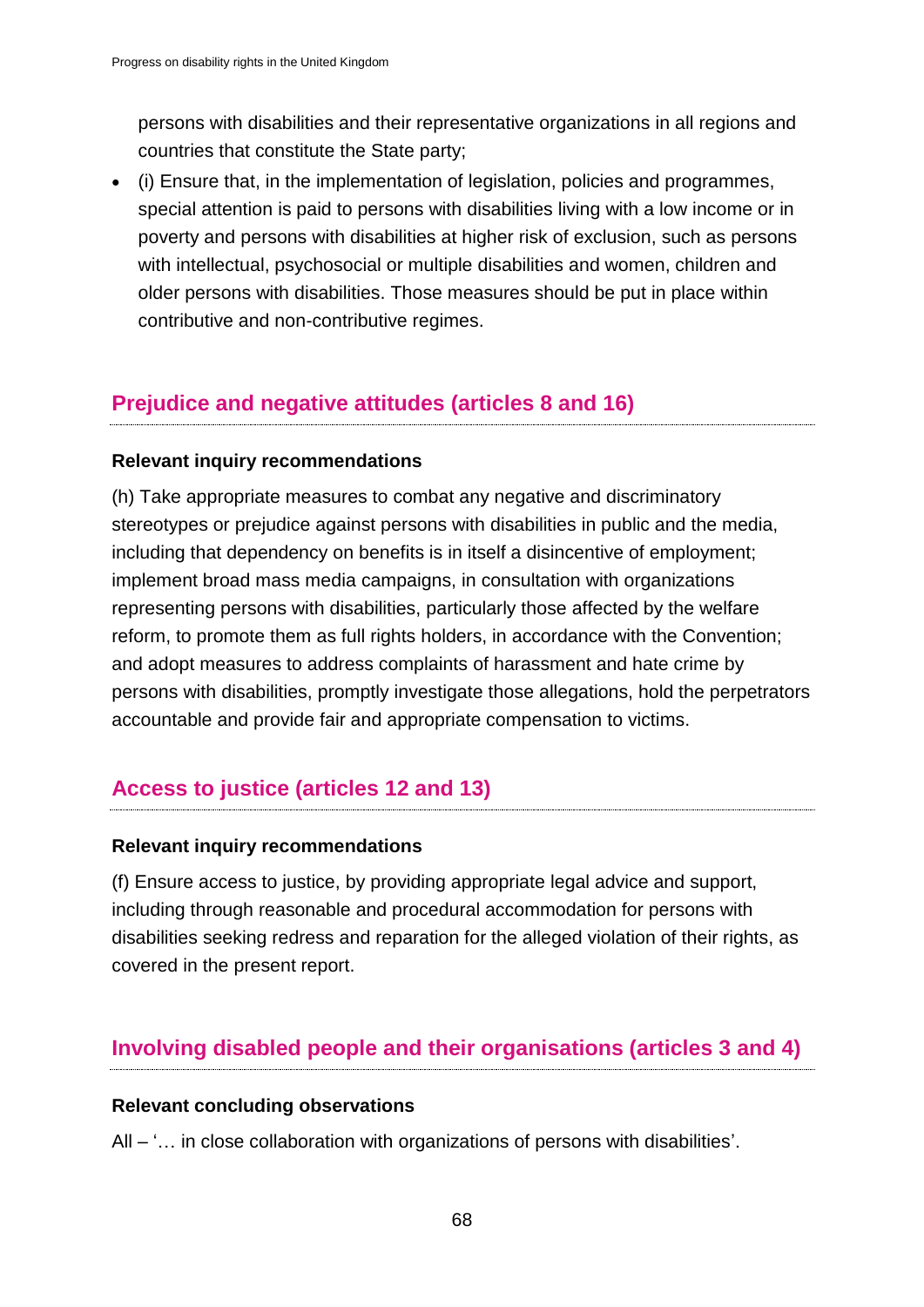# **Relevant inquiry recommendations**

- (g) Actively consult and engage with persons with disabilities through their representative organizations and give due consideration to their views in the design, implementation, monitoring and evaluation of any legislation, policy or programme action related to the rights addressed in the present report.
- (j) Set up a mechanism and a system of human rights-based indicators to permanently monitor the impact of the different policies and programmes relating to the access and enjoyment by persons with disabilities of the right to social protection and an adequate standard of living, the right to live independently and be included in the community and the right to work, in close consultation with persons with disabilities and their representative organizations in all regions and countries that constitute the State party.

# **Dissemination of concluding observations and inquiry findings (article 36)**

# **Relevant concluding observations**

77. The Committee requests the State party to disseminate the present concluding observations widely, including to non-governmental organizations and organizations of persons with disabilities, and to persons with disabilities themselves and members of their families, in national and minority languages, including sign language, and in accessible formats, including Easy Read, and to make them available on the government website on human rights.

#### **Relevant inquiry recommendations**

(k) Respond to the present report within the time limit prescribed under the Optional Protocol, widely disseminate the Committee's findings and recommendations and provide appropriate follow-up to the recommendations of the present report, including during the consideration of the State party's initial report before the Committee.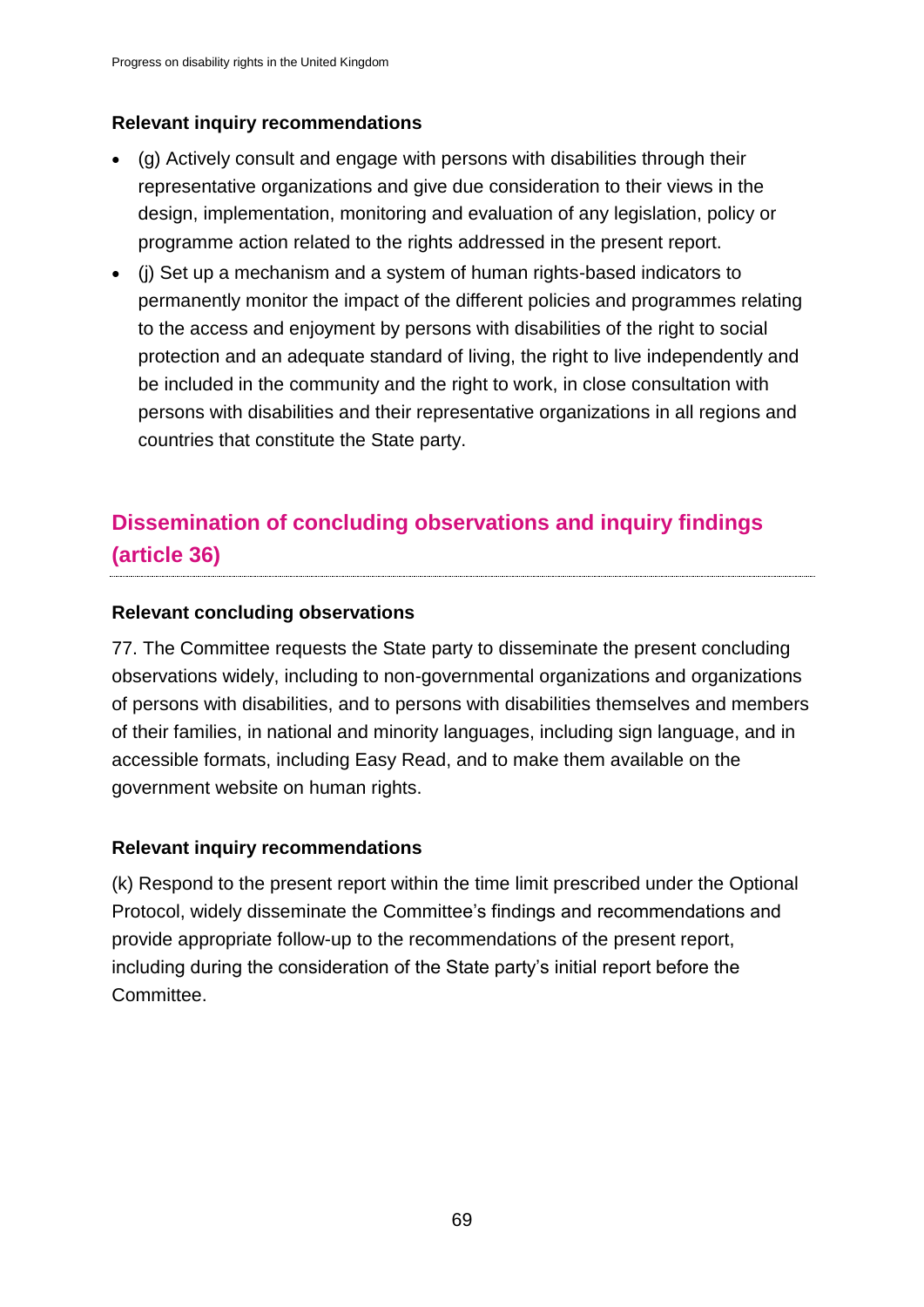# **Contacts**

This publication and related equality and human rights resources are available from the [Equality and Human Rights Commission,](http://www.equalityhumanrights.com/) [Equality Commission for Northern](http://www.equalityni.org/Home)  [Ireland,](http://www.equalityni.org/Home) Northern Ireland Human Rights Commission and [Scottish Human Rights](http://www.scottishhumanrights.com/)  [Commission](http://www.scottishhumanrights.com/) websites.

For advice, information or guidance on equality, discrimination or human rights issues, please contact the [Equality Advisory and Support Service,](http://www.equalityadvisoryservice.com/) a free and independent service.

Telephone 0808 800 0082

Textphone 0808 800 0084

Hours 09:00 to 20:00 (Monday to Friday) 10:00 to 14:00 (Saturday)

Post FREEPOST Equality Advisory Support Service FPN6521

Questions and comments regarding this publication may be addressed to: [correspondence@equalityhumanrights.com,](mailto:correspondence@equalityhumanrights.com) [information@nihrc.org,](mailto:information@nihrc.org) [information@equalityni.org](mailto:information@equalityni.org) or [hello@scottishhumanrights.com.](mailto:hello@scottishhumanrights.com) The Commissions welcome your feedback.

#### **Alternative formats**

For information on accessing this publication in an alternative format, please contact: [correspondence@equalityhumanrights.com.](mailto:correspondence@equalityhumanrights.com)

© 2019 Equality and Human Rights Commission, Equality Commission for Northern Ireland, Northern Ireland Human Rights Commission, Scottish Human Rights Commission.

Published October 2018